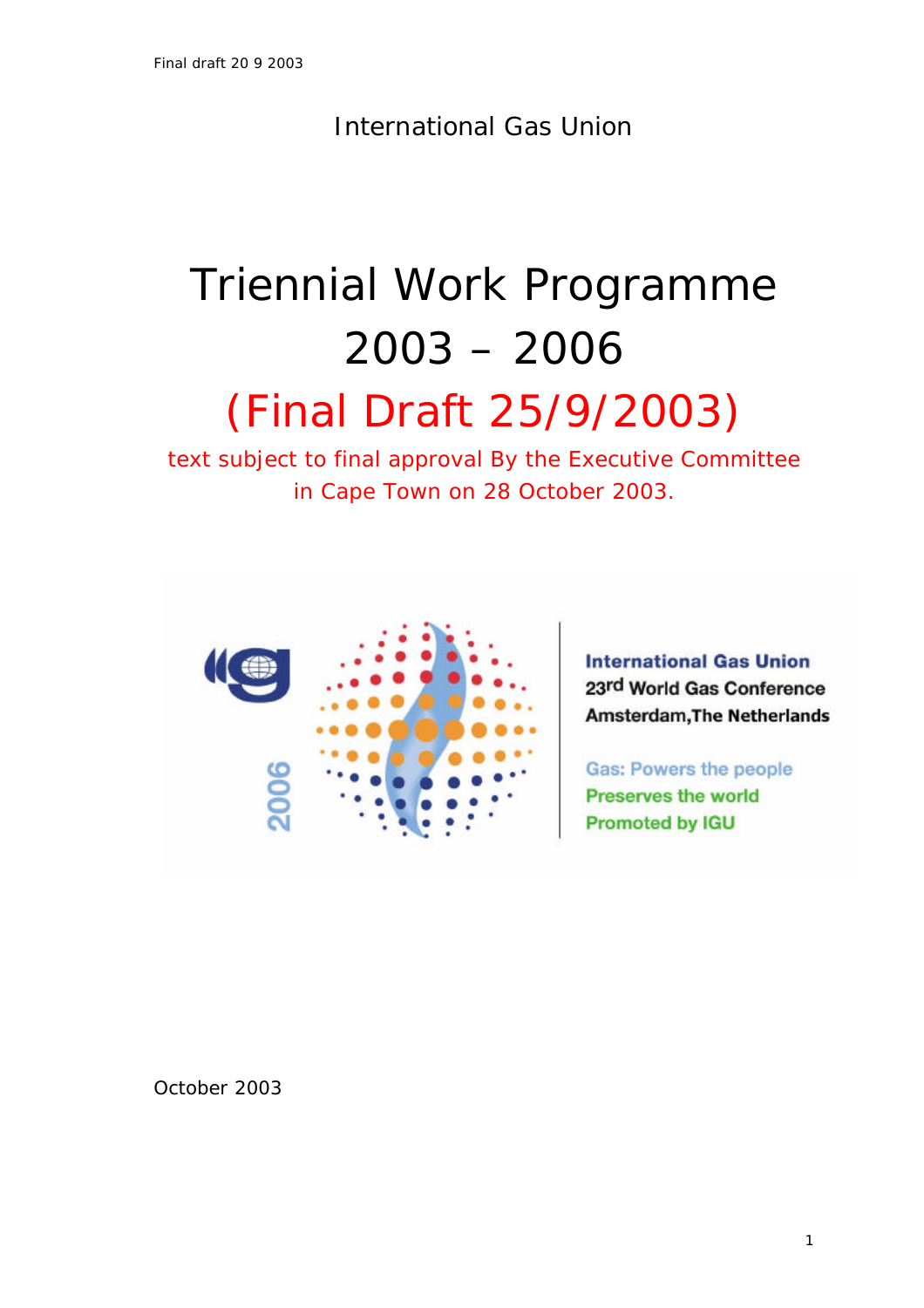# **Contents:**

| <b>General</b>                    |  |
|-----------------------------------|--|
|                                   |  |
|                                   |  |
|                                   |  |
|                                   |  |
|                                   |  |
|                                   |  |
|                                   |  |
| <b>Committees and Taskforces</b>  |  |
|                                   |  |
|                                   |  |
|                                   |  |
|                                   |  |
|                                   |  |
|                                   |  |
|                                   |  |
|                                   |  |
|                                   |  |
|                                   |  |
|                                   |  |
| <b>Related events and studies</b> |  |
|                                   |  |
|                                   |  |
|                                   |  |
|                                   |  |
| . 42                              |  |
|                                   |  |
|                                   |  |
|                                   |  |
|                                   |  |
|                                   |  |
|                                   |  |
| <b>Special Projects</b>           |  |
|                                   |  |
|                                   |  |
|                                   |  |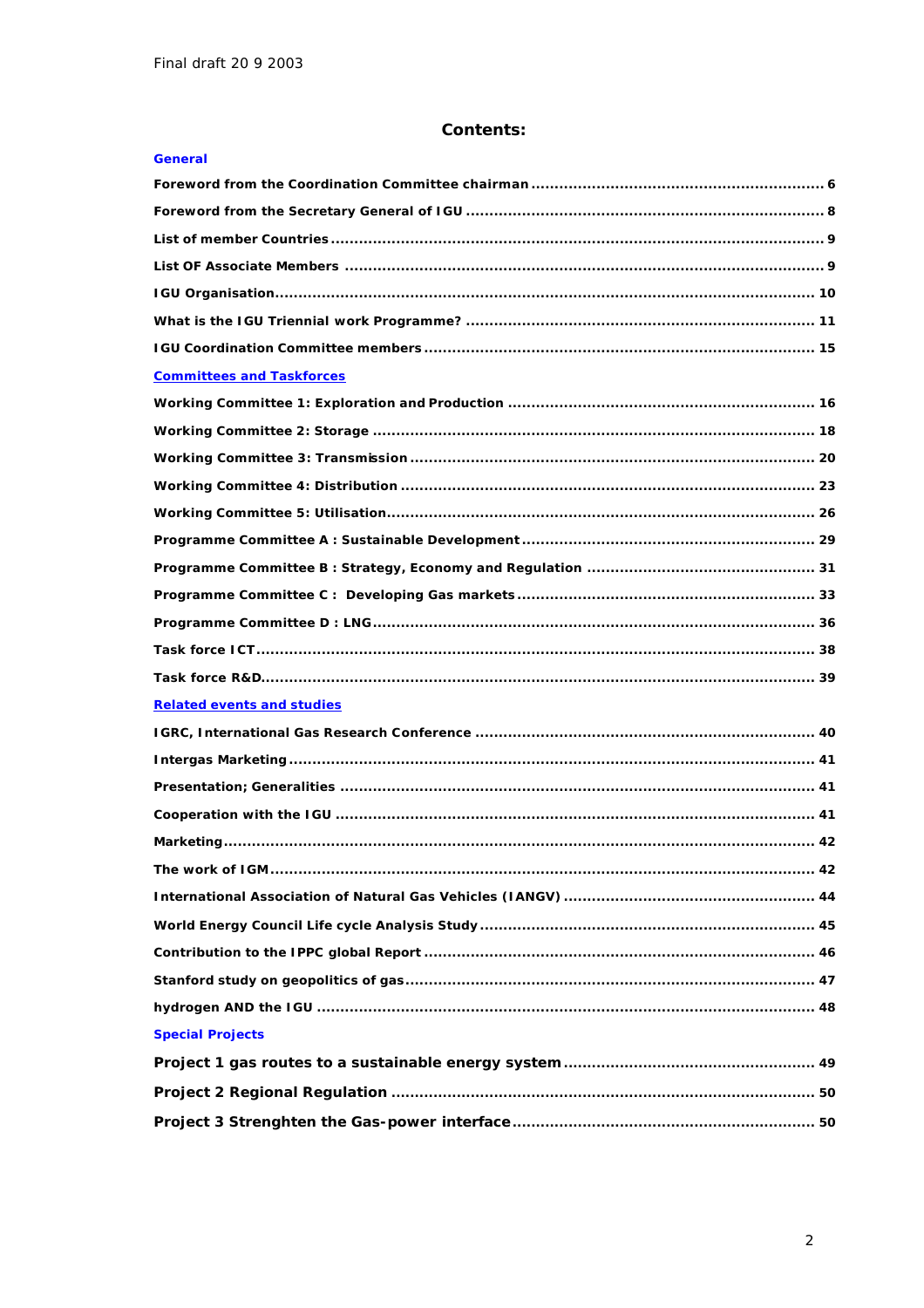# **Information**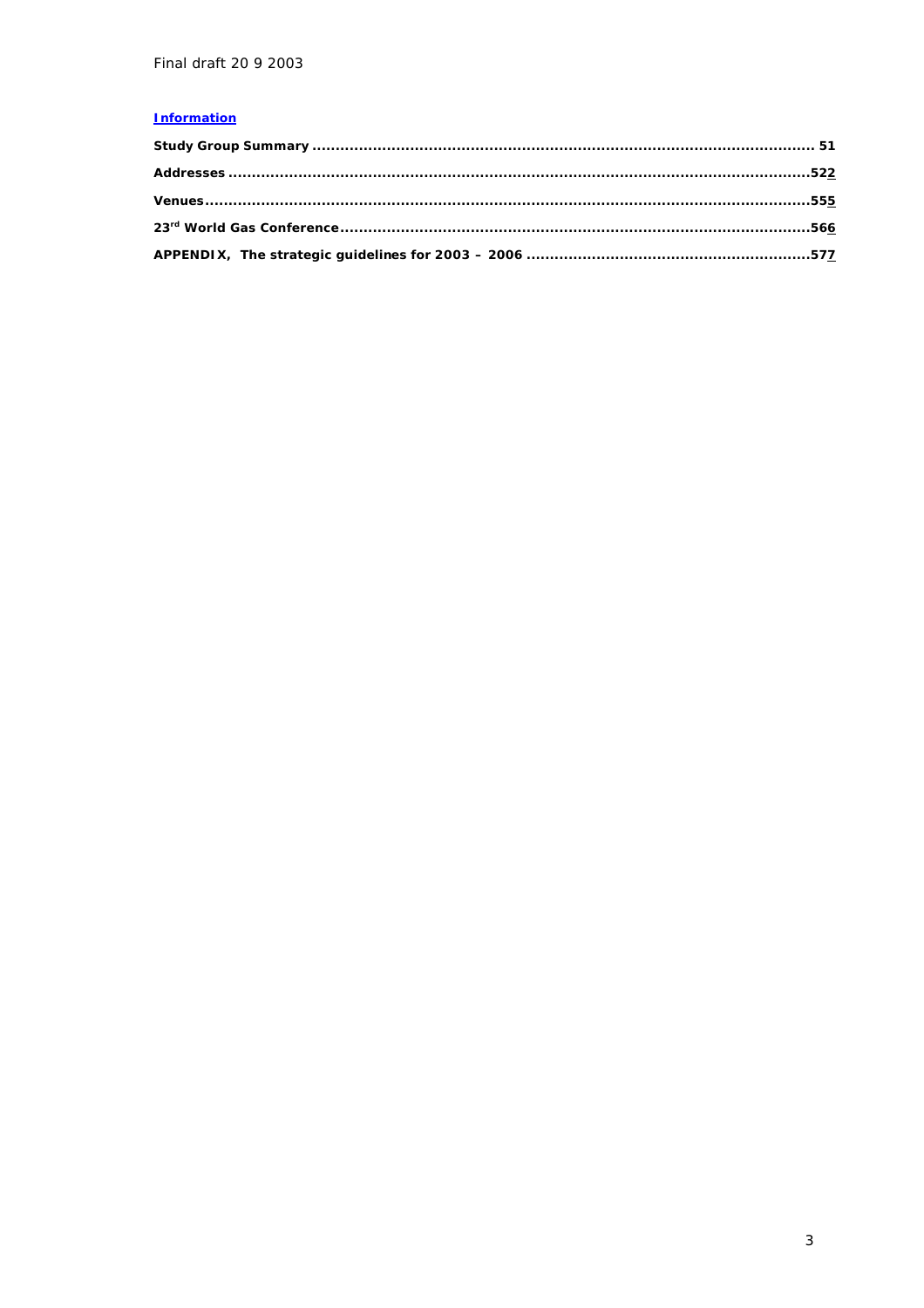#### **Foreword from the President of the IGU**



#### **George H. B. Verberg, IGU President**

For this Triennium of the IGU we have conceived three Strategic Guidelines<sup>1</sup> This Triennial Work Programme (TWP), in which the Coordination Committee and the different Working and Programme Committees unfold their plans, reflects those guidelines.

I am convinced that in this new Triennium we will achieve the goals we have set for the IGU. During the Japanese Triennium, which ended with the World Gas Conference in Tokyo in 2003, preparations are being made to shape the IGU for a future as an authority on behalf of the gas

industry worldwide.

In this Triennium we will prepare for a further increase in the membership of our Union. With an industry in transition, marked at the same time by segmentation, fragmentation and integration, the interests of members may change and be different in places, but there are many common interests, notably a healthy growth of the gas business. There is a shared vision that gas has an important part to play in satisfying the global need for an environmentally friendly energy source in a global business climate that is facing major changes and significant challenges. It is expected that gas will double in volume in the coming 30 years. This will be mainly due to the increased use of gas for power generation. This makes it paramount that close consultation with electricity producers takes place.

In this environment the IGU will be one of the most influential, effective, and independent non-profit energy-organisations, while serving as the mouthpiece for the gas industry all over the world. The IGU should also work closely with other international energy organisations such as Intergas Marketing, the International Energy Agency, the World Energy Council, and the World Petroleum Congresses, to support the promotion of gas in the world and avoid unnecessary duplication of effort.

Re-structuring of the downstream business environments of gas and electricity is affecting the gas industry worldwide. A good understanding of the consequences of the different regulatory regimes in the world will enhance the quality of the dialogue of our members with the regulatory and/or governmental authorities in their respective regions of the world. This in turn should help to create a proper investment climate for the desired growth of the share of gas in the world's primary energy needs, while at the same time serving the interests of the consumer. This will also help to strengthen the awareness of the need for ongoing research (e.g. in safety, environmental and energy efficiency aspects).

To demonstrate to ourselves, our customers, and the regulators, that the gas industry is in good shape, the IGU should investigate the possibility of using benchmarking. The union should aim to strengthen its organisation, and to increase the value to its members as a forum for structured enhancement and exchange of knowledge and experience, and as a body for effective representation of the interests of its members in the above-mentioned fields.

The IGU will promote the industry's role as a responsible corporate citizen and play an active role as a non-governmental organisation, by taking part in the appropriate forums in order to promote gas for the benefit of the consumer and the environment, and to help to pave the way for growth. A real global marketplace for gas is still in the early stages of development. The IGU will therefore pay due attention to the development of the regional markets, and will strengthen its efforts to cooperate with regional gas associations. At the same time it is clear

ł

 $<sup>1</sup>$  (Enclosed as Appendix)</sup>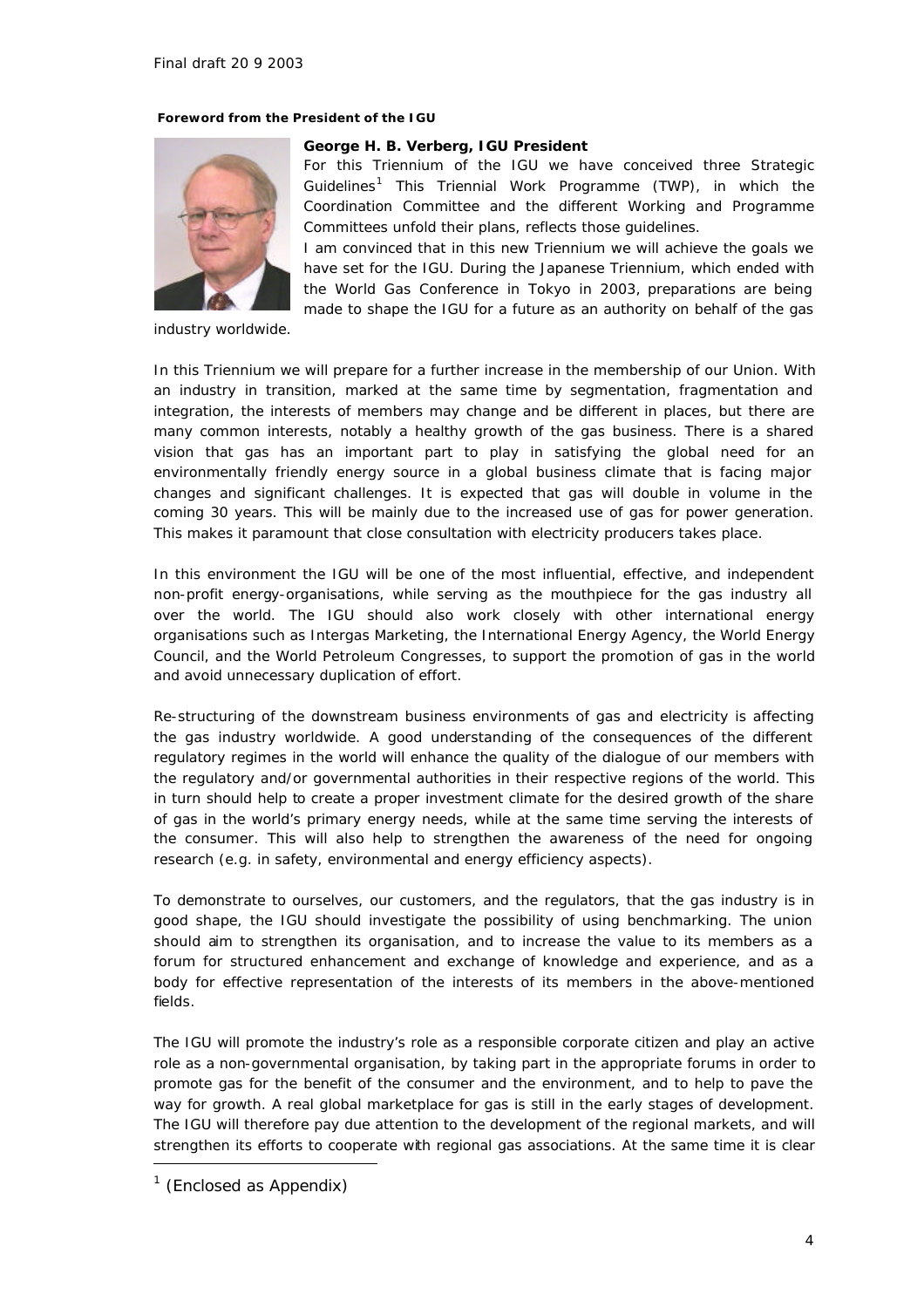that LNG has considerable growth prospects, thereby linking these regional markets to each other more and more.

I am confident that, as was done in the past, close cooperation between the members of the different committees will provide valuable contributions with respect to the strategic topics mentioned, for the IGU members and the energy industry as a whole. It is of utmost importance that the IGU greatly enhances the possibilities for direct involvement of the gas industry in the processes of shaping the future role and structure of the energy markets. This will help to establish the authority of the IGU as the mouthpiece of the world gas industry. At the same time the Presidency will act diligently with respect to internal IGU needs, in order to further improve its efficiency and effectiveness. In short:

**Gas Powers the People, Preserves the world, Promoted by the IGU**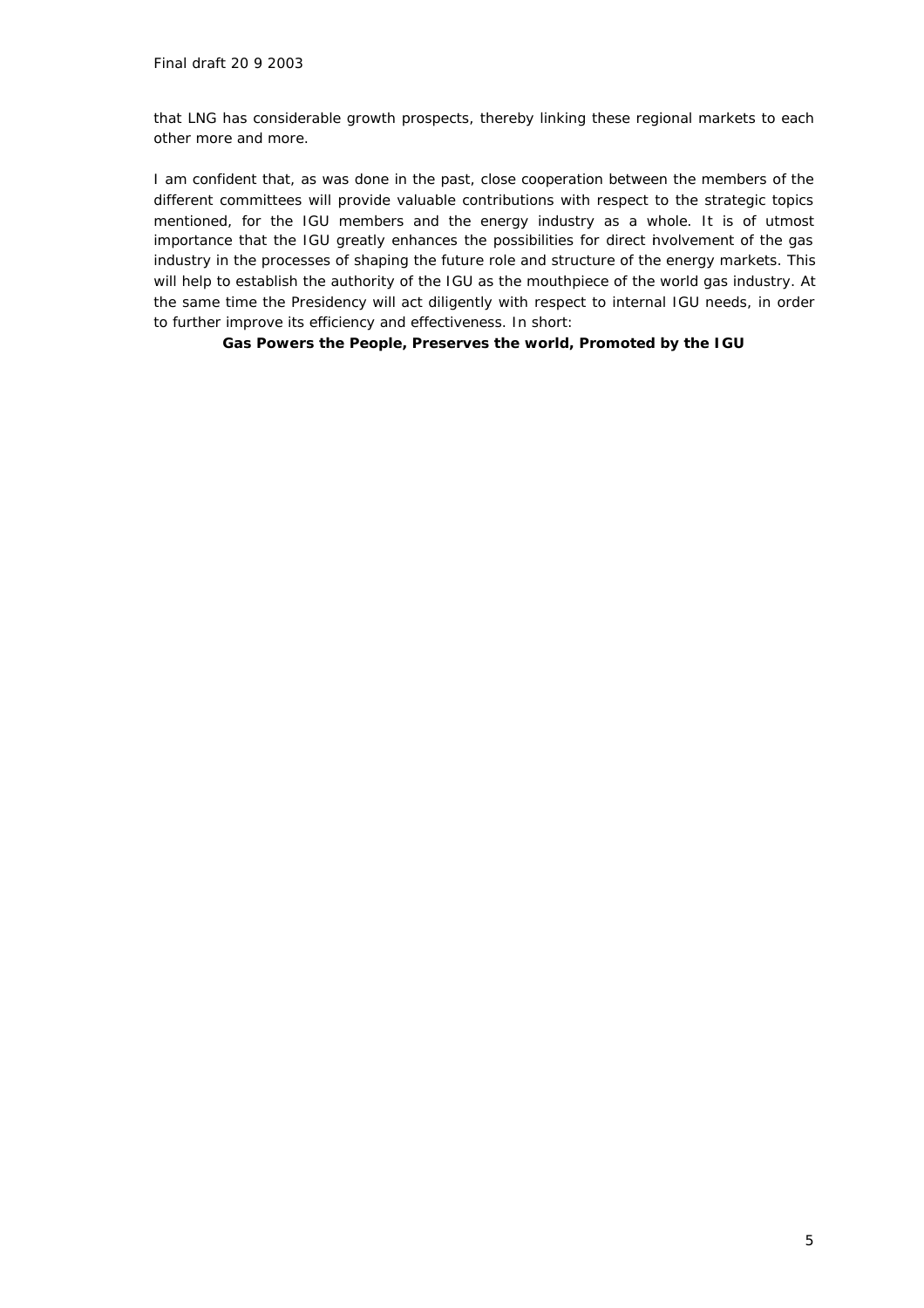# *FOREWORD FROM THE COORDINATION COMMITTEE CHAIRMAN*



#### **Bert Panman, IGU Coordination Committee Chairman**

#### *Goals*

This Triennial Work Programme for the Triennium 2003 – 2006 has two main goals:

*To promote gas To increase the added value of membership*

#### *Strategic Guidelines*

The Vision, Mission and Objectives of the IGU, together with the Strategic Guidelines, forms the basis for this Triennial Work Programme. Three Strategic Guidelines (see Appendix) are formulated, as follows:

#### **IGU will promote:**

- **I Technology, Industry Efficiency and Customer Focus**
- **II Gas as the fuel of choice preceding a sustainable energy system**
- **III The Industry's Role as a Responsible Corporate Citizen.**

#### *Committee Programmes*

The Committee Management has formulated their programmes and study projects based on these guidelines, in close cooperation with the Coordination Committee. You will find the scope of the work of the committees described in this TWP. The scope includes marked attention to the possible use of benchmarking, which is viewed as a potentially valuable tool that needs further evaluation.

#### *Task Forces*

Two task forces have been established. A first task force on R&D, taking on the present challenges generated by the changes in the gas industry. The second task force, on ICT, will follow up the work of task force A in the Japanese Triennium.

#### *Dutch Presidency Projects*

On behalf of the Royal Dutch Gas Association (KVGN) and the Dutch gas industry, three special projects are initiated: one concerning Sustainable Development, one concerning Regulation, and one concerning the consultation of electricity producers in the light of the expected market growth.

#### *Improvement of committees' performance*

The different committees have over the years produced valuable information for the gas industry as a whole and will no doubt continue to do this. It is the task of the Coordination Committee to make sure that the quality of the information produced by the committees is maintained at the high level that makes the membership of IGU worthwhile.

There are several points that need attention to achieve this.

At first for some committees it became more and more difficult to get worldwide attendance at their committee meetings. This may have to do with the decreased interest in some of the subjects, but was also definitely caused by the increased awareness of travel costs and a lack of available time. The Coordination Committee will provide the committees with means of communication via the Internet that will allow close cooperation on study projects with less travel time. An optimal balance needs to be established between the necessary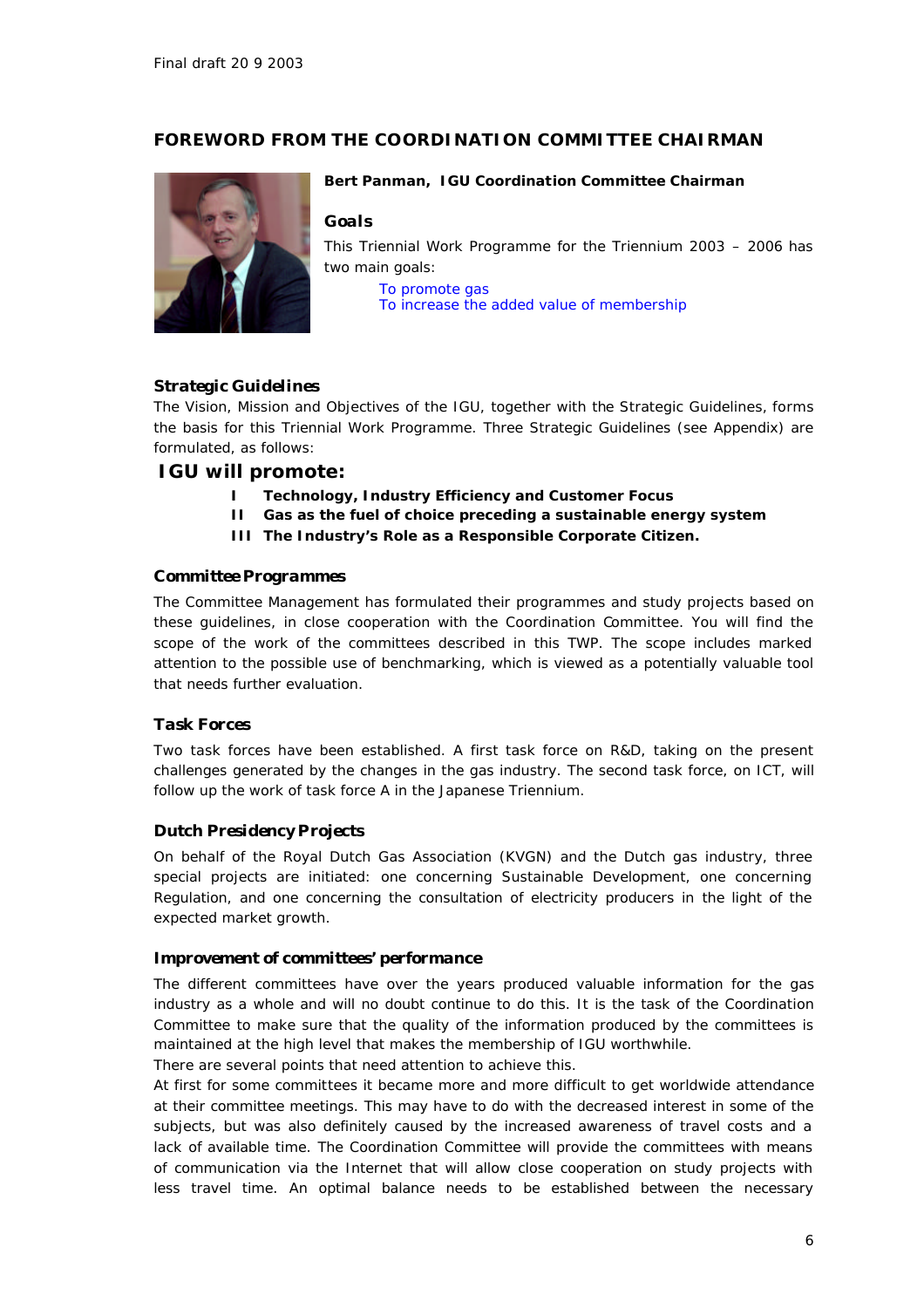maintenance (live meetings) of a very valuable network of professionals and the effort required to achieve the specific goals of the TWP. The second point that needs looking into is the vast amount of questionnaires that end up on the desk of the contact persons of the member countries. On some occasions they have complained about the amount of work involved in answering so many questionnaires.

The Coordination Committee will provide guidelines to streamline the process that forms the basis for the work of the committees. If we lose the cooperation of some of our members in providing the necessary information for a worldwide knowledge database, the IGU may not be able to maintain its crucial role in this respect.

We will provide the members with easy access to up-to-date information on the gas business and the work carried out by the committees in the context of the TWP. Expertise on Knowledge Management provided by Gasunie Research will be used to improve access to this information.

#### *Cooperation with other organisations*

One of the tasks of the IGU is to promote gas. Cooperation with other energy related organisations such as the World Energy Council (WEC), World Petroleum Congresses (WPC), Intergas Marketing, Eurogas, Energy Research Programmes of the EC, and the International Association for Natural Gas Vehicles (IANGV) is a good way to achieve this. In this Triennial Work Programme several examples of cooperative study subjects are listed and the results will become available in the course of this Triennium.

It is envisaged that, in conjunction with the large international oil and gas companies, the scenarios that resulted from the Japanese studies (Global Natural Gas Perspectives Nakicenovic et al and Natural Gas Supply to 2100 Adelman et al) ) can be updated. The updated version will be presented in Amsterdam.

### *Gas history booth*

In 2006 it will be the 75<sup>th</sup> anniversary of the IGU, and during the World Gas Conference in 2006 in Amsterdam a museum booth is envisaged at the exhibition showing the progress in the gas industry over the last 75 years. This should preferably be next to a booth where we can show the developments we envisage for the coming decennia. Gas museums from various parts of the world will be asked to contribute to this exhibition.

#### *Conclusion*

I am sure that this Triennium offers many interesting challenges and opportunities that need to be addressed by the IGU to continue its successful journey. The scope of the work of the Triennial Working Programme reflects these challenges and opportunities. The challenge to all of us involved in the work is to perform at a level that is consistent with the role of the IGU as the acknowledged global authority in the gas world.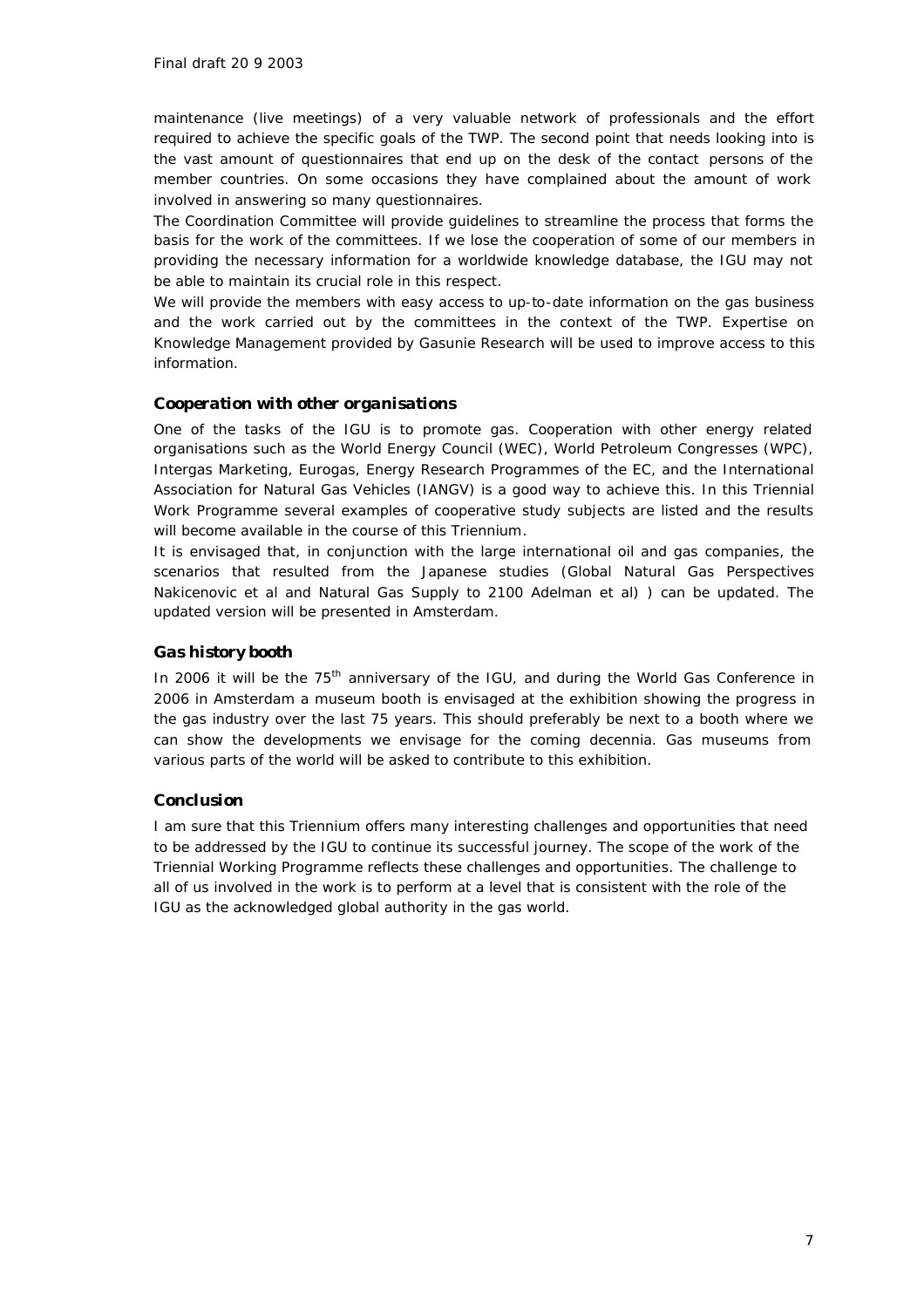# *FOREWORD FROM THE SECRETARY GENERAL OF IGU*



#### **Peter K. Storm Secretary General of IGU**

The International Gas Union (IGU) was founded in 1931. The IGU is an international, worldwide non-governmental and nonprofit organisation registered in Switzerland and with the Secretariat located in Denmark.

The IGU has the vision that since natural gas has an important part to play in satisfying the global need for an environmentally-friendly energy source, the union will be the most influential, effective and independent organisation, serving as the mouthpiece for the gas

industry world wide.

In other word, the IGU will, directly and through its members, promote the technical and economic progress of the global gas industry. The 65 current member countries around the world are listed below.

You will also find the IGU Organisation Chart on page eight.

The Council is the main ruling body, in which one Charter Member from each country is represented.

The Executive Committee, The Presidency, the IGU Management Team and the Secretary General govern the IGU in accordance with the directives from the Council and within the vision, mission and objectives of the union.

The work in the Working Committees and the Programme Committees, as described in this Triennial Work Programme (TWP) for 2003-2006, is managed and coordinated by the Coordination Committee (CC)

Thus, the Management and the members of the IGU Committees refer to the Coordination Committee, which in turn will inform and coordinate with the Management Team via the Secretary General and the IGU secretariat, on matters of principle, of general policy or of special importance to the union.

The result of the work in the IGU committees in the coming three years will be passed on to members as it is developed, and in some cases published, in accordance with the IGU publication policy.

However, it is also an important task for the CC and the IGU Committees to prepare the programme for the World Gas Conferences, which IGU convenes every three years. The next - 23rd - World Gas Conference will take place in Amsterdam, the Netherlands, in June 2006.

The IGU is also promoting Gas by joining a number of relevant UN organisations, and by cooperating with a large number of regional and global energy organisations.

You can find much more about this in the following pages of this new TWP, the contents of which are one of the main instruments in the work of the IGU.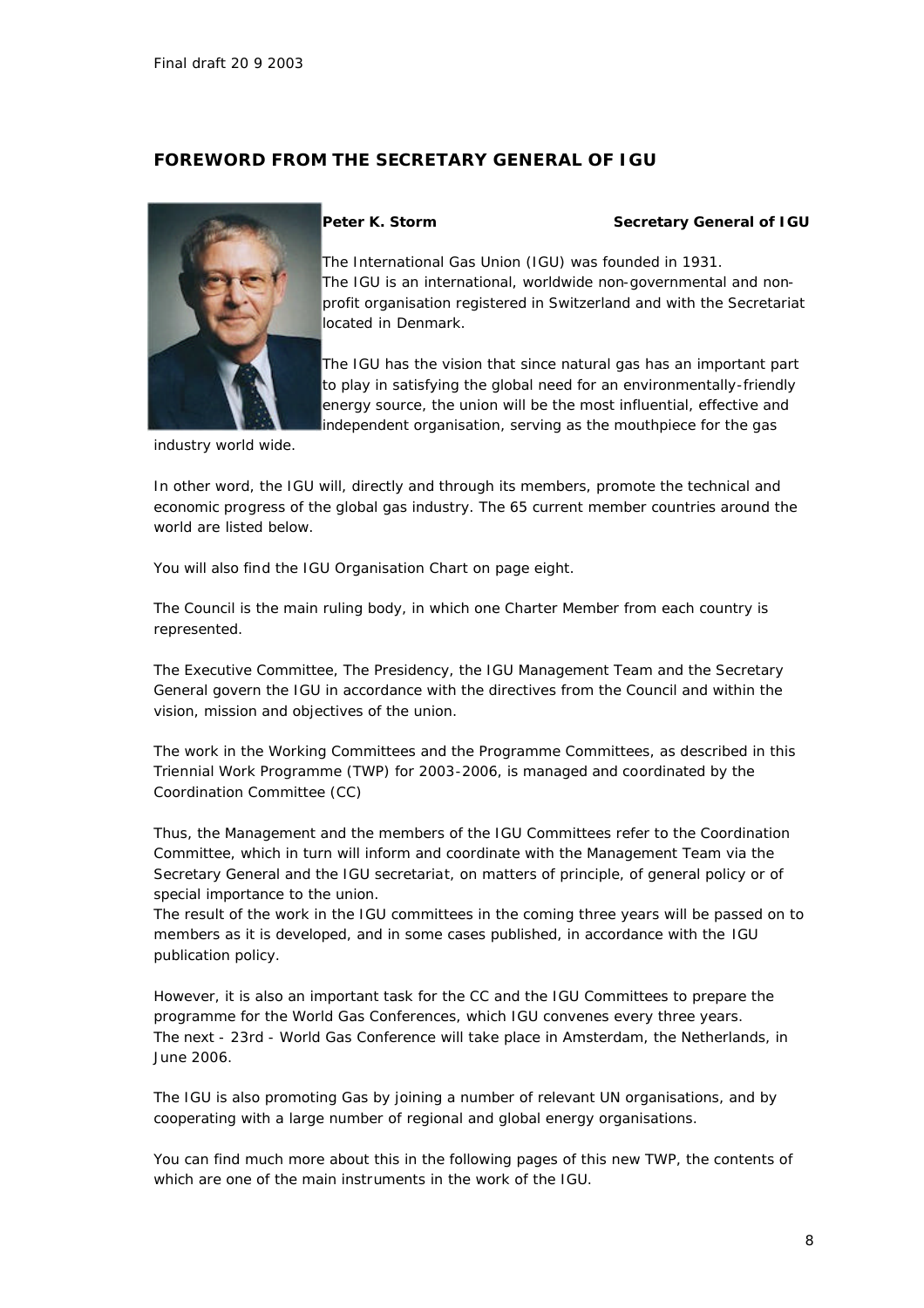# *LIST OF MEMBER COUNTRIES*

| Algeria                     | Hong Kong, China         | Romania                     |
|-----------------------------|--------------------------|-----------------------------|
| Argentina                   | Hungary                  | Russia                      |
| Australia                   | India                    | Saudi Arabia                |
| Austria                     | Indonesia                | Singapore                   |
| Bangladesh                  | Iran                     | Serbia & Montenegro         |
| Belarus, Republic of        | Ireland, Republic of     | Slovak Republic             |
| Belgium                     | <b>Israel</b>            | Slovenia                    |
| Bosnia and Herzegovina      | Italy                    | South Africa                |
| <b>Brazil</b>               | Japan                    | Spain                       |
| <b>Brunei</b>               | Kazakhstan               | Sweden                      |
| Cameroon                    | Korea, Republic of South | Switzerland                 |
| Canada                      | Latvia                   | Taiwan, China               |
| China, People's Republic of | Lithuania                | Thailand                    |
| Croatia                     | Malaysia                 | Trinidad and Tobago         |
| Czech Republic, the         | Monaco                   | Tunisia                     |
| Denmark                     | Netherlands, The         | Turkey                      |
| Egypt                       | Nigeria                  | Ukraine                     |
| Estonia                     | Norway                   | <b>United Arab Emirates</b> |
| Finland                     | Oman, Sultanate of       | United Kingdom              |
| France                      | Pakistan                 | <b>USA</b>                  |
| France                      | Poland                   | Venezuela                   |
| Germany                     | Portugal                 |                             |
| Greece                      | Qatar                    |                             |

# *LIST OF ASSOCIATE MEMBERS*

| Tractabel s.a. (Belgium)     | IGDAS Istanbul Distribution Co (Turkey) |
|------------------------------|-----------------------------------------|
| Naturgas Fy a/s (Denmark)    | BP Gas, Power & Renewables (UK)         |
| Total Fina Elf S.A. (France) | Shell Int. Gas Ltd (UK)                 |
| Ruhrgas A.G. (Germany)       | Chevron Texaco Overseas Petroleum (USA) |
| n.v. NUON (The Netherlands)  | Petrobras (Argentina)                   |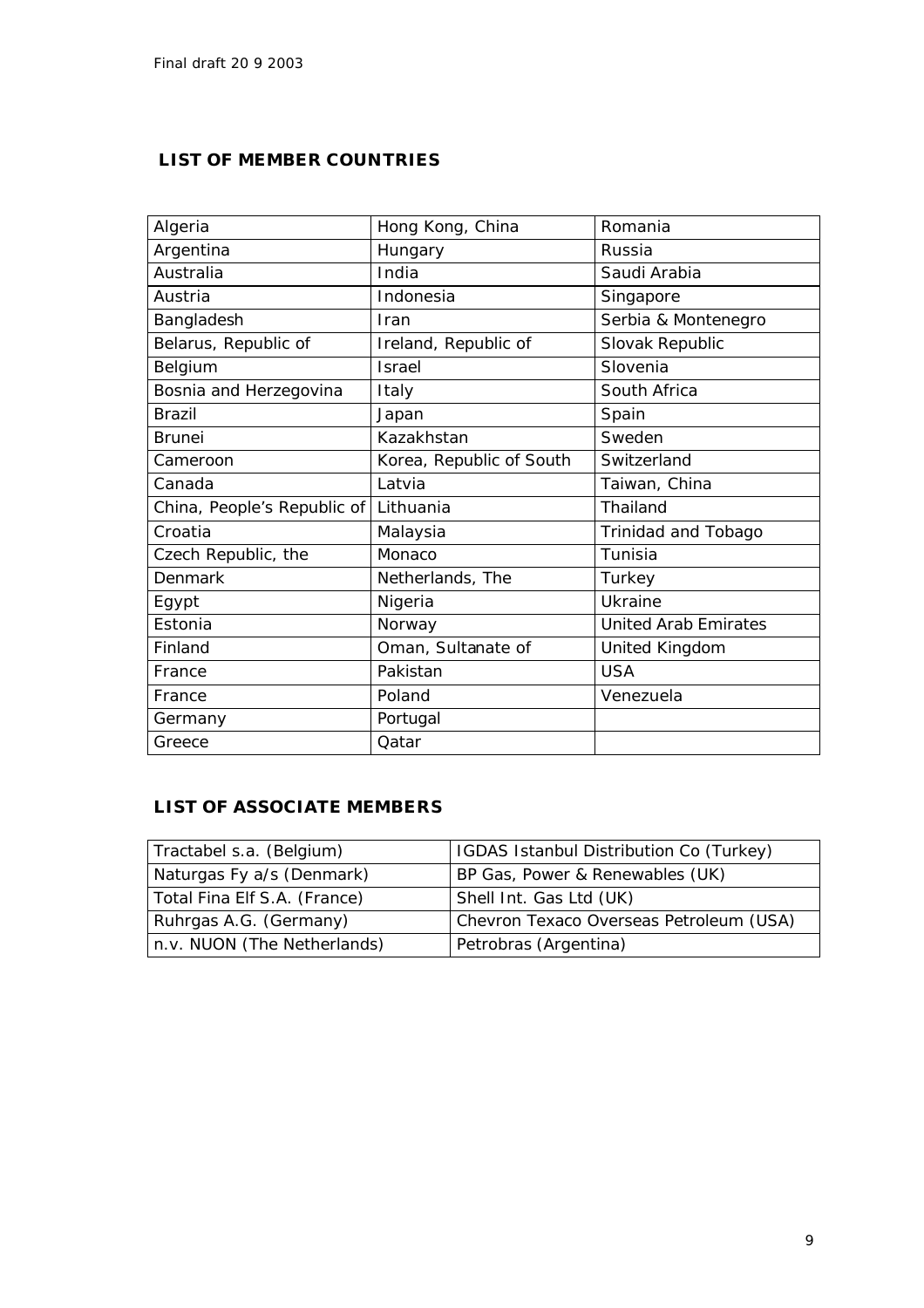

# *IGU ORGANISATION*

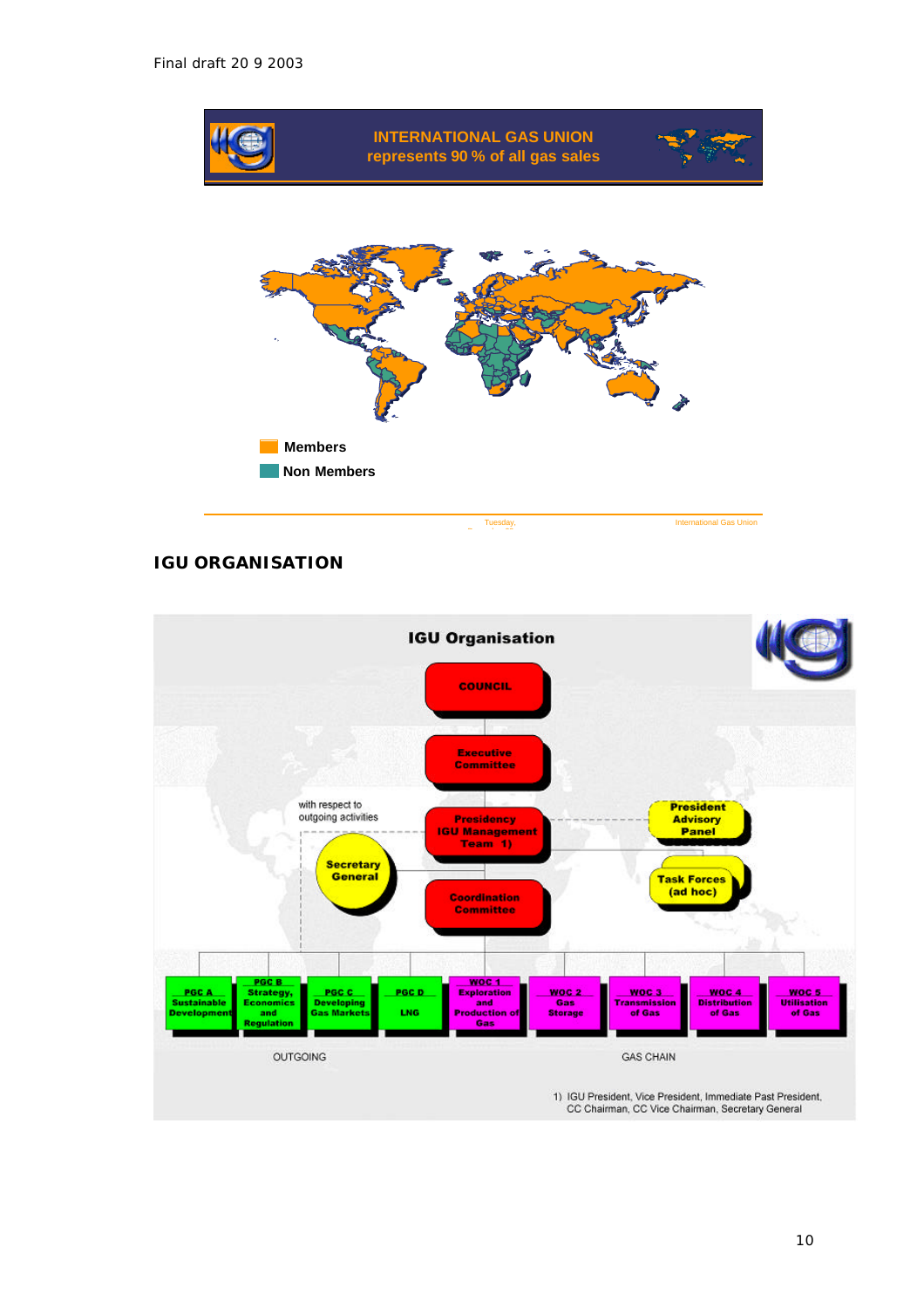# *WHAT IS THE IGU TRIENNIAL WORK PROGRAMME?*

# *1) TWP targets and structure: a balance between strategic and policy objectives*

The mission of IGU is, among other things, to promote the technical and economic progress of the gas industry.

It is the task of the Working and Programme Committees to support the mission and vision of IGU. Their fields of work, compiled in this TWP, are defined in such a way that, taken together with the special projects and taskforces, they cover all the current work of IGU. This is done by establishing a network of professionals in their fields of interest, and by providing a platform for the members where they have easy access to a knowledge database of the relevant fields. This database includes not only technical and economical information, such as good and best practices, but will also include news items and a 'who is who', to facilitate the communication between members with respect to the Working Committees' and Programme Committees' relevant subjects. The Working Committees and Programme Committees should achieve this by collecting the relevant information on their fields of interest and providing their findings to the members, with respect to possibilities of progress. Furthermore, it is envisaged that the information will be made available on the Internet and kept up-to-date. The Working Committees and Programme Committees focus their work on topics formulated in the Triennial Work Programme according to the Strategic Guidelines.

It should be recognized that the committees will cover not only the technical aspects of their field of work, but also the economical and financial aspects, and by doing so will implement a balanced approach in the IGU work between business aspects and technology transfer.

#### *2) Working/Programme Committee Structure for 2003 – 2006*

The structure of the Working Committees and Programme Committees is different from the last Triennium of the IGU. Task force B in the Triennium 2000 – 2003 proposed several changes to the structure of the committees. The IGU Council adopted these changes in September 2002, which means that there are now two different kinds of committees. On one hand there are the five committees that, as before, are dedicated to the gas chain and cover the whole chain from exploration and production, storage, transport, and distribution to the utilization of gas. On the other hand there are four Programme Committees, which are more dedicated to IGU's image in the world outside the gas industry. These committees are committed to Sustainable Development, Strategy, Economics and Regulation, Gas in Developing Markets, and LNG. Within the committees, study groups may be formed to carry out the work. The committees will supervise the work from the study groups working on the topics approved by the Executive Committee and presented to them in this Triennial Work Programme.

Besides the regular work of the committees there are projects foreseen that will focus on special topics. The deliverables of these special projects are seminars, workshops, and special conferences, or other forms of dissemination during the Triennium, and the presentation of reports at the WGC in Amsterdam in June 2006.

#### *Membership of IGU Committees*

All IGU members (Charter and Associate) are encouraged to nominate members to the individual committees (WOCs and Programme Committees).

These individuals should be willing and able to participate directly and actively in the committee meetings, which normally take place twice a year.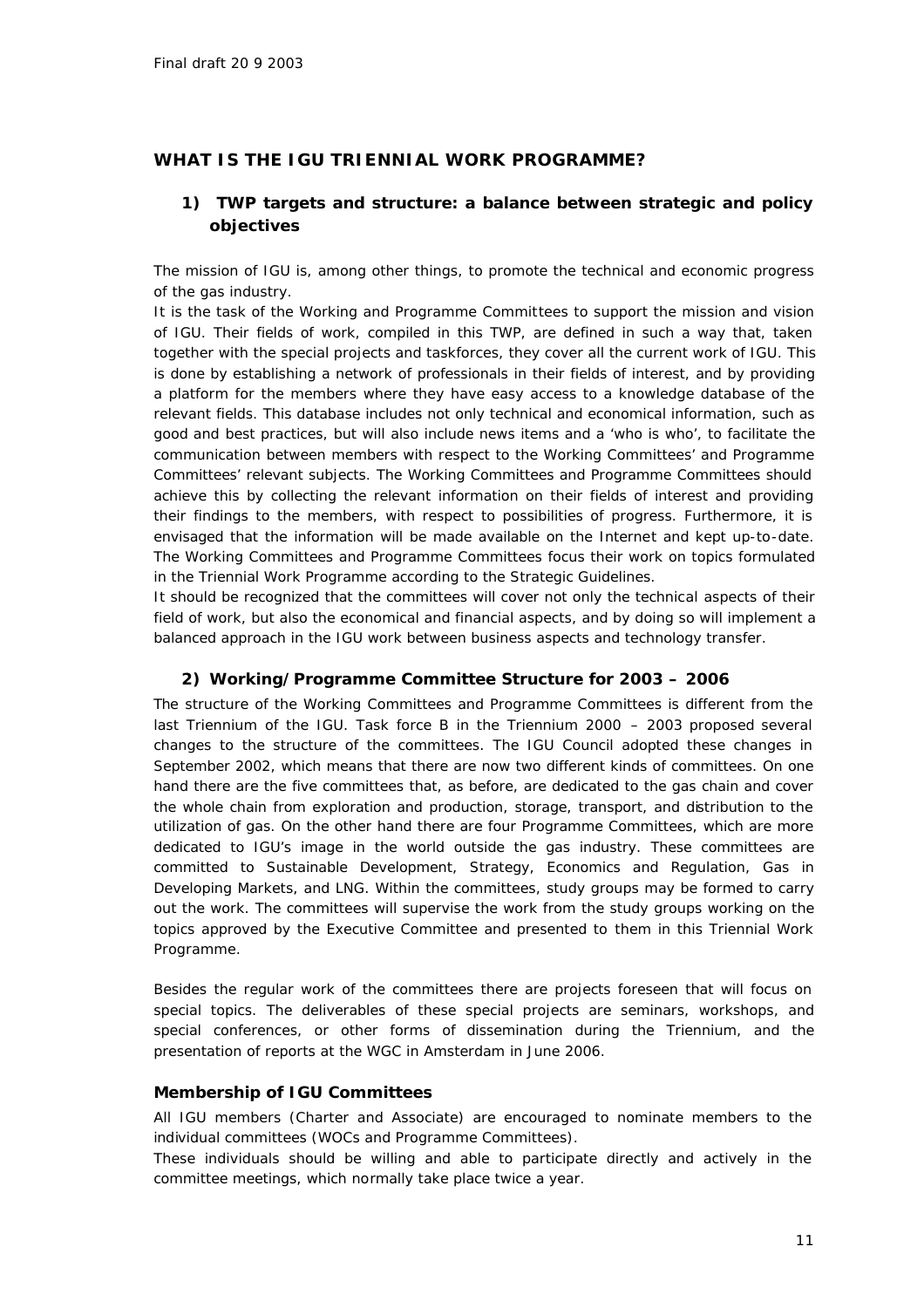Committee members unable to participate directly in the meetings may wish to be considered as corresponding members and will participate in the work through electronic means.

All committee members are registered by the IGU and CC Secretariats.

# *Scope of the work*

IGU Committees are primarily meant to create member services on an ongoing basis, by gathering and treating information from the relevant part of the gas chain. In addition, the Programme Committees A-D also have the following tasks:

- The preparation of outgoing activities of the IGU to international conferences and workshops (such as issues concerning climate change, sustainable development and technology cooperation and transfer)
- The liaison and coordination with other international organisations within their respective areas.

The specific fields of work per committee are described in the pages of this TWP related to the committees.

The information produced is made accessible to IGU members via the IGU web site, among other means. Information of special importance and general interest may be published in accordance with the IGU Publication policy. Each committee is accountable for the deliverables and services to be produced.

# *Organisation*

It is the responsibility of the Working Committee and the Programme Committee to support the purpose of the IGU by carrying out the tasks assigned to them by the Executive Committee. The organisation of the WOCs is laid down in the Articles of Association of the IGU.

The Council determines the IGU vision and mission. The Executive Committee approves the Strategic Guidelines, the Triennial Work Programme, the field of work of the individual Working and Programme Committees, and appoints the Chairmen and Vice-Chairmen of the Working and Programme Committees and informs the Council about this. The chairmen and vice-chairmen of the Working and Programme Committees were appointed approximately nine months before the Triennium for a non-renewable period of three years, lasting from the World Gas Conference in Tokyo to the WGC in Amsterdam. The overall responsibility for the committees lies with the Coordination Committee (CC) of which committee chairmen are members.

The Secretary General and other IGU officers may attend the meetings. In practice the Secretary General, for instance, tries to visit each committee at least once during the Triennium.

The vice-chairmen are eligible to become chairmen at the start of the new Triennium.

The secretariat of the committee is entrusted to the member that is the chairman of that committee.

The Management Team appoints representatives for each committee after nominations by members. Following the general procedures for the committees, a chairman may decide to set a limit to the number of representatives actively participating in the meetings, in order to maintain an efficient and active committee.

The committees may ask the Chairman of the Coordination Committee for approval to organize symposia, seminars and workshops on topics of special interest.

The Chairman of the Coordination Committee may appoint coordinators for study groups that are in charge of the specific topics selected for study during the Triennium.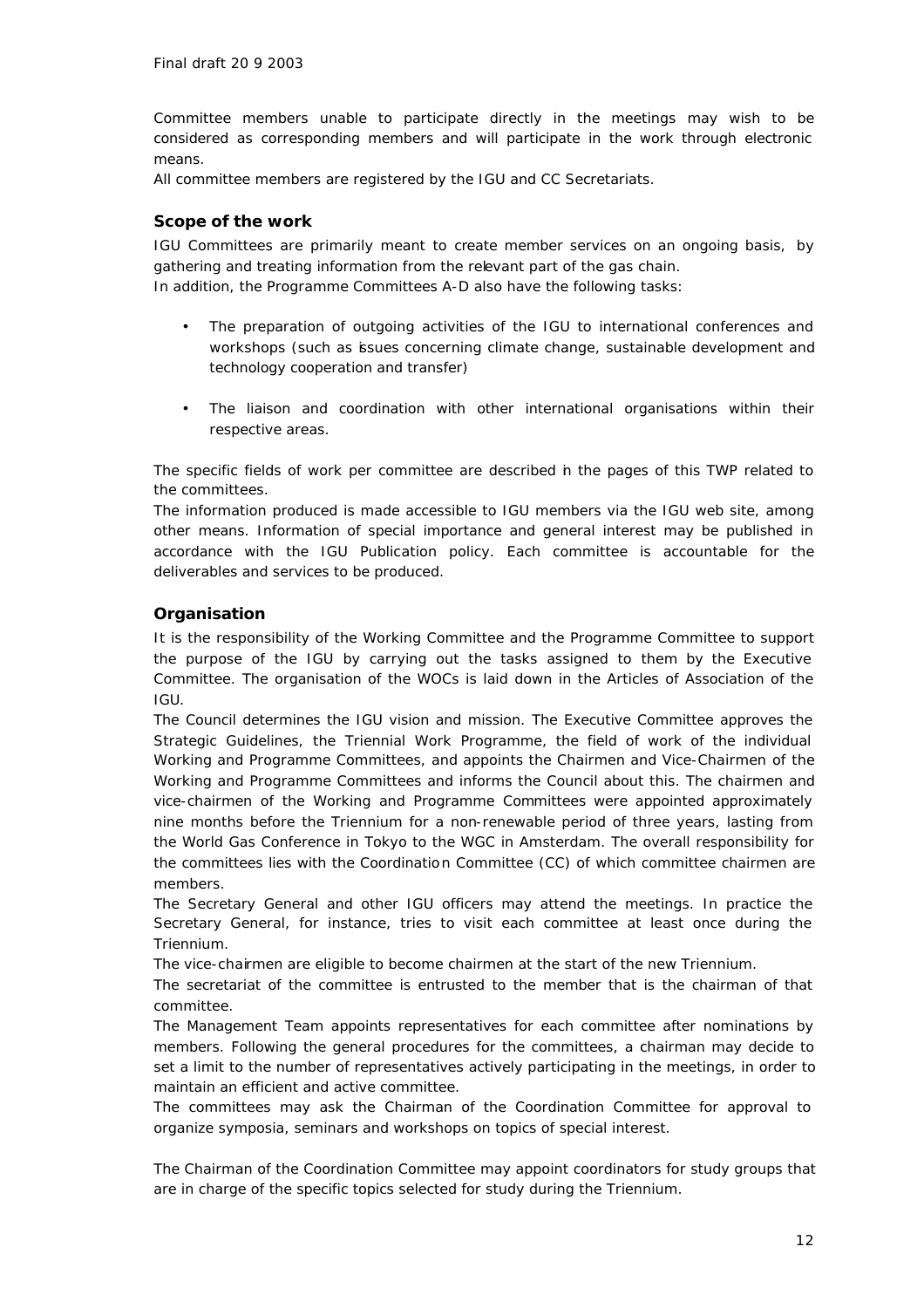# *Deliverables*

a) Maintain a network of professionals and a platform with easy access to a knowledge database.

b) Produce a contribution to the World Gas Conference on specific topics to be determined by the CC in the form of one or more reports and/or presentations.

Organize symposia, seminars and workshops if asked for.

Specific information necessary for the CC and the National Organising Committee of the next World Gas Conference.

All the information produced will be made accessible to IGU members on the IGU website.

Information of special importance and general interest may be published in accordance with the IGU publication policy.

c) Maintain a database including technical and economical information, such as:

- Good and best practices
- Benchmarking and milestone exercises
- Case stories and special reports
- Statistical information.

# *3) Procedure for Conceiving the New TWP*

In August 2002, the Strategic Guidelines were published on the IGU website. In September 2002 they were presented to the Executive Committee and Council meetings. The Strategic Guidelines were tabled for approval at the Executive Committee meeting in April 2003 in Tatranska Lomnica. Guidelines for preparing the 2003-2006 TWP were sent to all Working Committee chairmen by the incoming TCC Chairman. Proposed study topics were discussed and evaluated at the special CC meeting by incoming Committee chairmen and vicechairmen on 14<sup>th</sup> January 2003 in Amsterdam, the Netherlands.

Great care was taken to ensure that the IGU mission, vision and objectives, as well as the Strategic Guidelines for 2003-2006 are reflected in the study topics. The results of the discussions in the Netherlands were subsequently put into the draft TWP, which was prepared for and put before the Executive Committee in April, which then authorized candidate topics for Study Groups. With the approval of the IGU Executive Committee, the TWP was made available for information to the Council before it's meeting in Tokyo in June 2003. Throughout the conception and development of the draft TWP, we sought to foster close cooperation and free discussion between all participants. Finally the Executive Committee meeting in October in Cape Town approved the TWP 2003 – 2006.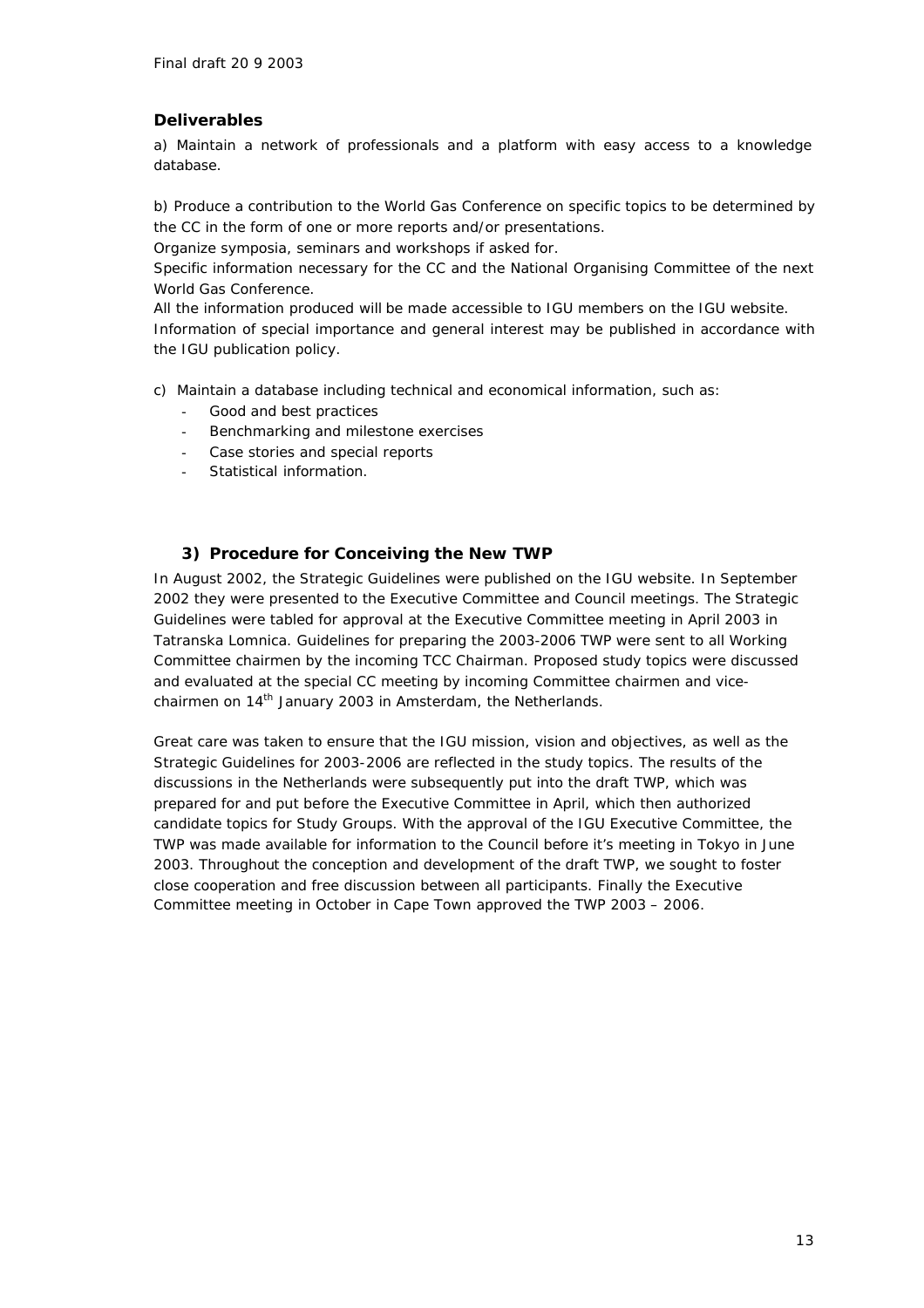# **Key stages of the procedure for drafting the 2003-2006 Triennial Work Programme (TWP)**

| Date                   | Procedure                                                                                                                                                                                          |  |
|------------------------|----------------------------------------------------------------------------------------------------------------------------------------------------------------------------------------------------|--|
| 18 September 2002      | . Presentation of the Strategic Guidelines for the 2003-2006<br>Triennium to the Executive Committee and Council<br>meetings<br>• Presentation of the planning for preparing the 2003-2006<br>TWP. |  |
| 1 November 2002        | • Mailing of letters to chairmen of Working Committees from<br>TCC Chairman asking for ideas for study topics.                                                                                     |  |
| 1 November 2002        | • Request to the Member Associations for their TWP theme<br>proposals                                                                                                                              |  |
| 1 November 2002        | • Distribution of the guidelines for preparing the TWP to the<br>Working Committee chairmen and vice-chairmen                                                                                      |  |
| 1 January 2003         | • Submission of the TWP proposals (study topics) by<br><b>Working Committees and IGU members</b>                                                                                                   |  |
| 14 January 2003        | • Meeting of the incoming Committee chairmen in the<br>Netherlands to discuss the TWP proposals                                                                                                    |  |
| 9-10 April 2003        | . Presentation and discussion of the TWP procedure at the<br><b>TCC meeting in Bratislava</b><br>• Presentation of the draft TWP at the Executive Committee<br>meeting in Tatranska Lomnica        |  |
| 10 April 2003          | • Executive Committee approval, in TL Slovakia, of the<br>Strategic Guidelines for the 2003-2006 Triennium<br>• Executive Committee provisional approval of the Draft<br>TWP.                      |  |
| mid-May 2003           | • Circulation of the draft TWP to the Council Members                                                                                                                                              |  |
| 1 June 2003            | • Draft TWP presentation to the Council                                                                                                                                                            |  |
| 5 June 2003            | • Presentation and discussion of the TWP at WGC in Tokyo                                                                                                                                           |  |
| <b>28 October 2003</b> | • Executive Committee final approval of the Triennial Work<br>Programme                                                                                                                            |  |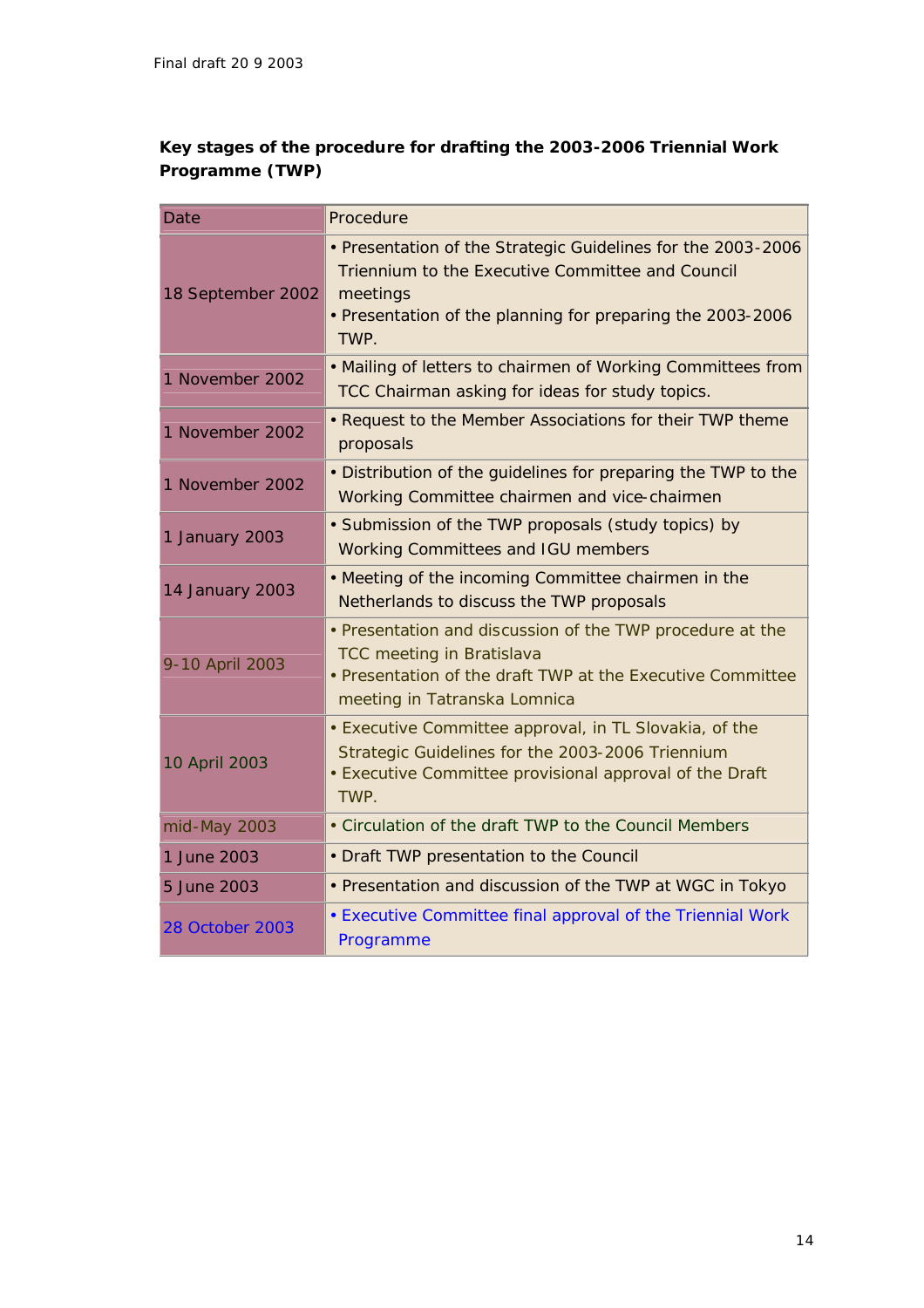# *IGU COORDINATION COMMITTEE MEMBERS*

- 1. Mr. Bert Panman Chairman
- 2. Mr. Roberto Brandt Vice-Chairman
- 3. Mr. Rob Aptroot **Secretary**
- 4. Dr. Colin D. Lyle Working Committee 1 Chairman
- 5. Dr. Sergei A. Khan Working Committee 2 Chairman
- 6. Mr. Juan A. Diez de Ulzurrun Working Committee 3 Chairman
- 7. Mr. Peter A. Cistaro Working Committee 4 Chairman
- 8. Mr. Marc Florette Working Committee 5 Chairman
- 9. Mr. Daniël Arias Programme Committee A Chairman
- 10. Dr. Klaus R. Kabelitz Programme Committee B Chairman
- 11. Mr. Camillo Michele Gloria Programme Committee C Chairman
- 12. Dr. Chawki Mohamed Rahal Programme Committee D Chairman

The Secretary General usually attends the Coordination Committee meetings and other IGU officers may also attend the meetings.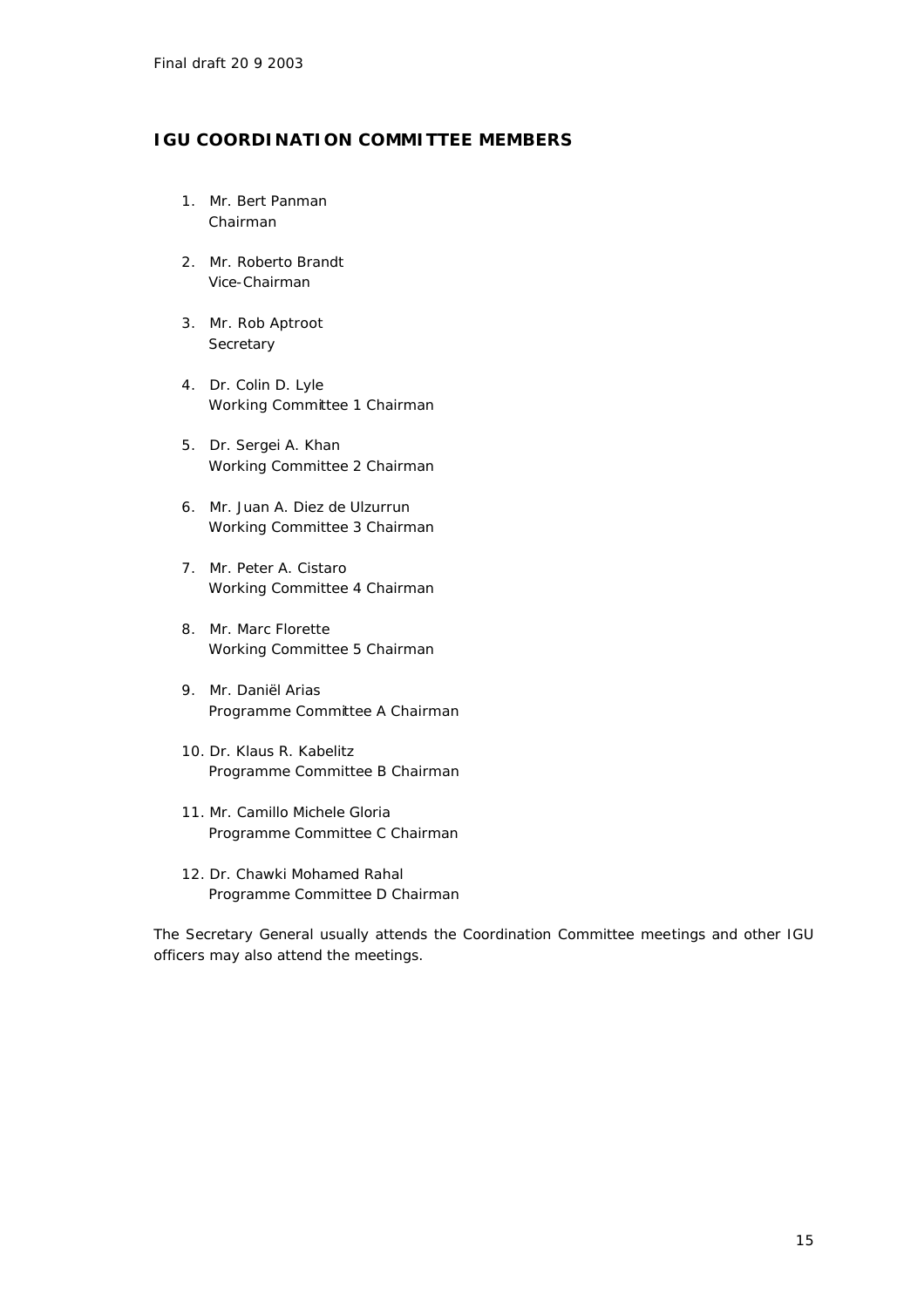# *WORKING COMMITTEE 1: EXPLORATION AND PRODUCTION*



Dr. Colin D. Lyle Chairman of Working Committee 1 Director of European Policy Centrica Energy Management Group UK

WOC 1 has the very wide subject area of Exploration, Production and Processing of Gas. During 2003-2006 we will continue to develop some of the themes investigated in past triennia, but will take a new approach both in the organisation of activities and the way in which information will be gathered and presented.

Our work will be organised into two subgroups. The first will review the experiences that have been gained from the discovery and exploitation of the world's most significant gas fields: what is their current status and what lessons have been learnt and applied? The second subgroup will gather information on the new commercial horizons for exploration, production and treatment of gases. To qualify for inclusion in this review, the first commercial application must not have been before the year 2000.

Both study groups will need to draw not just on E&P operating company experience, but also the many support industries, from the wide range of upstream equipment manufacturers through to data analysts and software specialists. The first study group presents an opportunity for some of the operating companies to have a platform to explain their achievements and the challenges that they have overcome. The second study group provides a platform for innovative companies who have commercial applications for new upstream technology to bring forward their ideas for consideration.

Case studies will offer both an interesting and practical approach for the Working Group and for presentation to the wider industry. The two study groups will work closely with each other during the Triennium, with regular discussion in the full WOC as the investigations of the study groups move forward. It is expected that both a series of common themes and the development of new trends will emerge from the process of sharing and combining the findings.

If the Working Committee considers that an additional task force is required to report on the current basic E&P gas activities throughout the world, then a small group will also be formed to do this. Alternatively a synthesis of the work of the two study groups will be used to summarise the current hot topics and potential developments of most interest to IGU Members.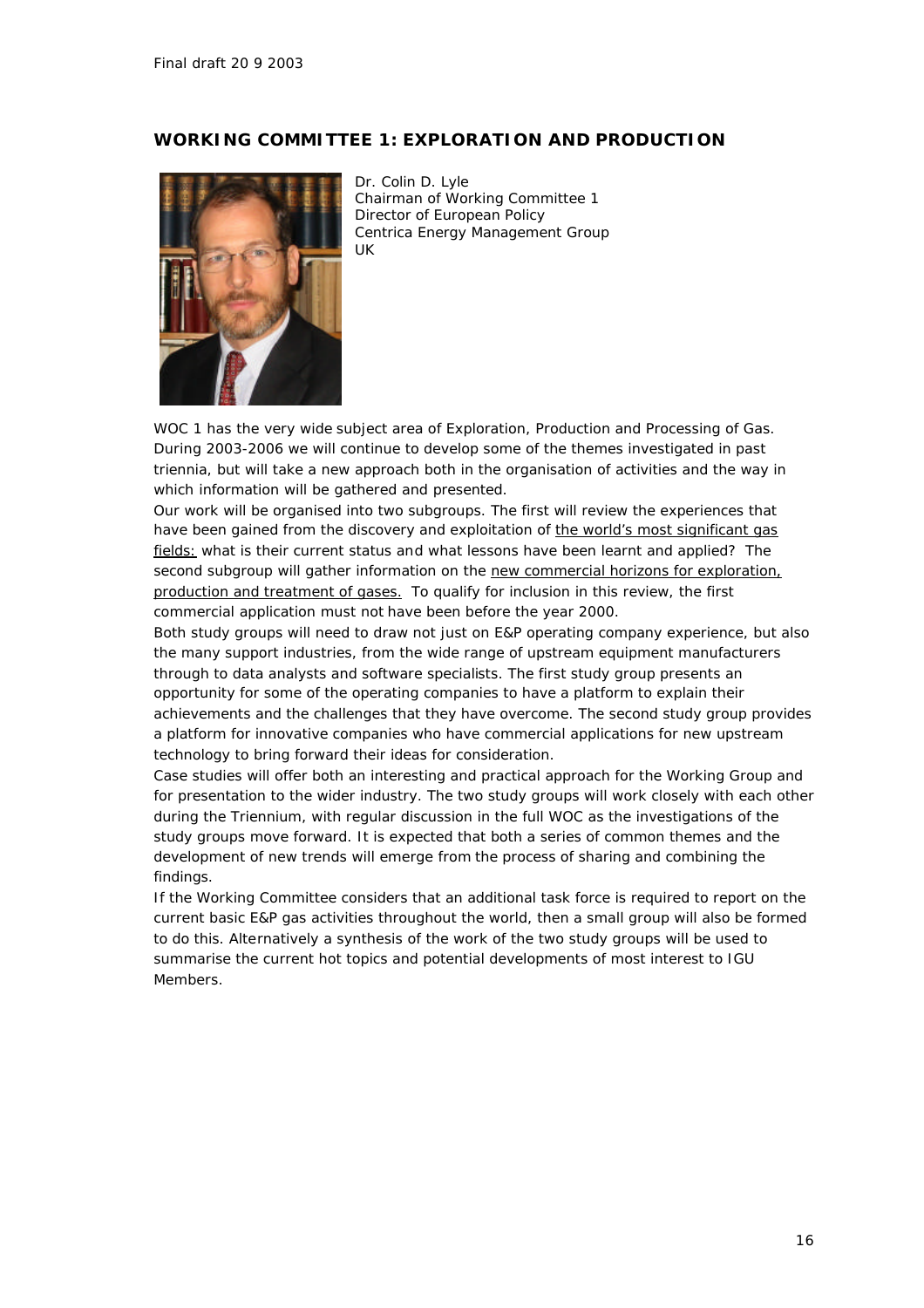#### **Topics for Study Group Activities**

# *SG 1.1: The World's Most Significant Gas Fields*

#### **Study goals:**

Overview of the exploration and development of the world's most significant gas reservoirs. [These will include the Super Giants but many smaller fields are very significant for other reasons - it will be up to the subgroup to decide on its criteria and its list].

Carry out case studies of several of the larger or otherwise more significant developments, describing the original project and how it has developed, and extracting the most important features or lessons for each type of reservoir or location.

From each case study, investigate, compare and contrast how changes have occurred through the life of the field, including reserve estimates, development plans, reservoir modelling, marketing of the gas, processing techniques, etc.

Identify the current challenges in each of these projects and suggest what the future might bring.

#### **Expected results:**

An overview of the world's most significant upstream gas developments.

Case studies of some of these developments.

The current status of the 'Gas Giants' and the implications for future world gas production.

# *SG 1.2: New Horizons for Exploration, Production and Treatment of Gas*

#### **Study goals:**

Identify the most interesting developments in the exploration, production and treatment of gas that have begun to be applied commercially in the 21<sup>st</sup> century.

The new horizons should cover new geographical and geological areas of gas exploration and production, new technology that is being commercially applied to discover, exploit or treat gas reserves, new management approaches across the whole E&P gas business, and new political and commercial arrangements for licensing and for the sale of the production stream.

Extract key messages about the new trends that could develop in the coming decades for the upstream gas industry.

#### **Expected results:**

New geographical locations for E&P activity and new gas formations will be identified, and their potential examined.

A presentation of the most exciting new technologies and operational practices that could have a major impact on the world's future upstream gas activities.

Key messages about the possible trends in exploration, production and processing.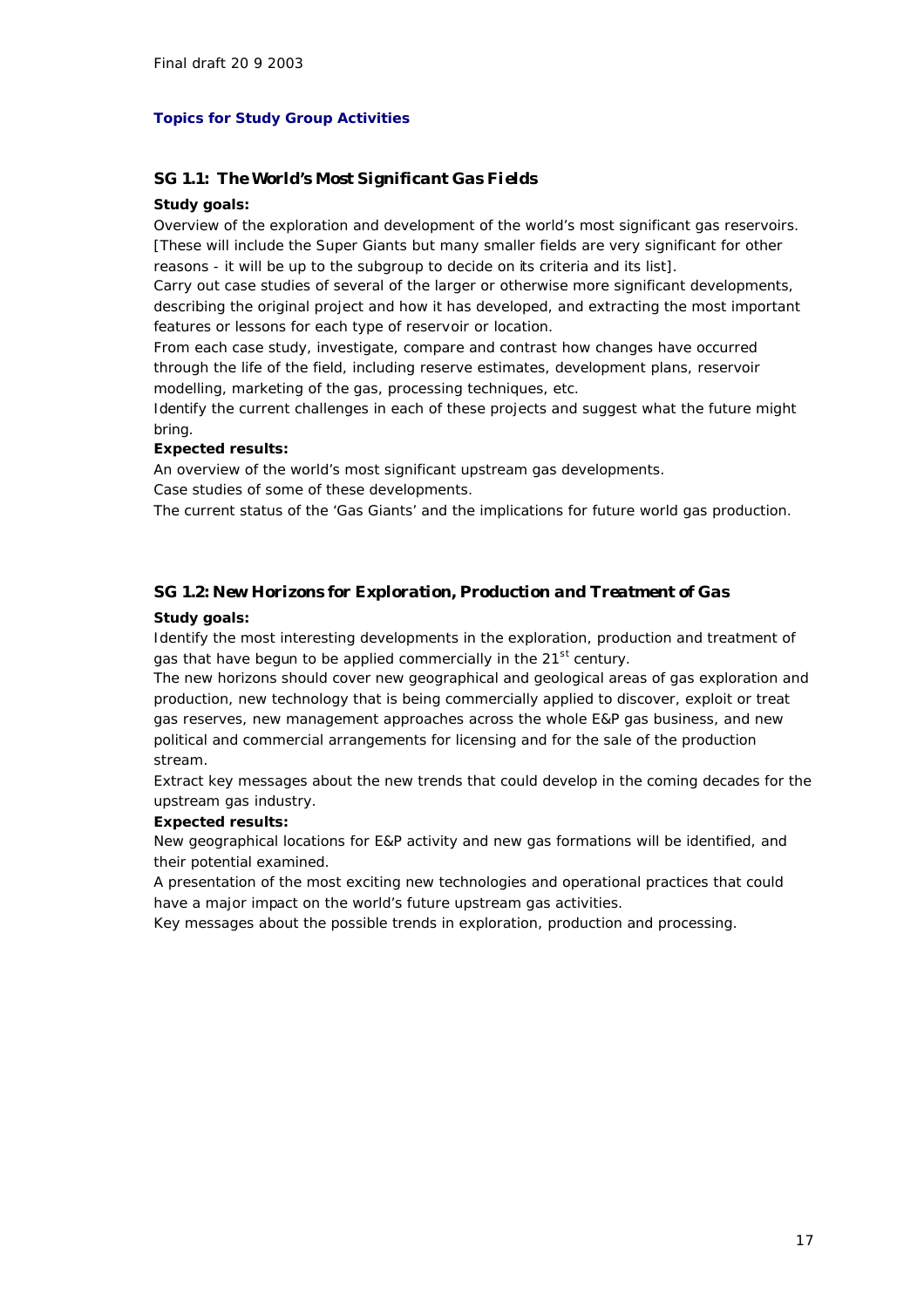# *WORKING COMMITTEE 2: STORAGE*



Dr. Sergei A. Khan Chairman of Working Committee 2 Vice-Head of UGS Direction GAZPROM Russia

The task of Working Committee 2 is to provide information on the stateof-the-art and possible progress in the technology of underground storage. Underground storage plays an important role in the gas chain

in balancing supply and demand. It could also play an important role in the future for  $CO<sub>2</sub>$ sequestration. Besides addressing aspects such as functionality and technology, it is clear that underground storage is an important cost factor in the gas chain and therefore deserves

attention. Cost reduction in storage represents an essential point of competition. In the European and North American markets, optimisation and cost reduction of operation and maintenance are the essential working areas. In South America, Asia and Africa, the exploration and construction will be the main areas of activity.

The UGS technology could play an important role in solutions for decreasing the emissions of greenhouse gasses. An up-to-date stocktaking of storage methods that are suitable for  $CO<sub>2</sub>$ sequestration is therefore paramount. The work of the committee will be divided over 3 groups:

# *Study group 2.1 "Basic UGS activities"*

In this study group, general data on UGS systems worldwide will be collected and used to improve the existing database and to simultaneously try to harmonize UGS terminology. The newly designed IGU Collaboration Portal may prove to be an attractive and easily accessible place to systematically post the UGS sites worldwide.

The work will be carried out along the following lines:

- *Objectives*
- -- Revise and update data on UGS.
- -- Improve the database.
- -- Review basic terminology.
- *Starting point*
- -- The originally developed database. -- The glossary of ECE UN on UGS terminology.
- *Results*
- -– Updated database on each UGS worldwide, with possible access via Internet.
- -– Glossary of basic terminology (in the languages of different countries).

#### *Study group 2.2 "Benchmarking of UGS"*

In the Strategic Guidelines for this Triennium, benchmarking has been mentioned as an important tool to assess the quality of one's own operation as compared to others. This in turn will urge the companies to improve their own performance in a competitive world. This study group will work along the following lines:

- *Objective*
- Comprehensive benchmarking system for UGS performance worldwide.
- *Starting point*

– Articles, although probably only a few, that result from a literature search will be used as a starting point.

*• Expected results*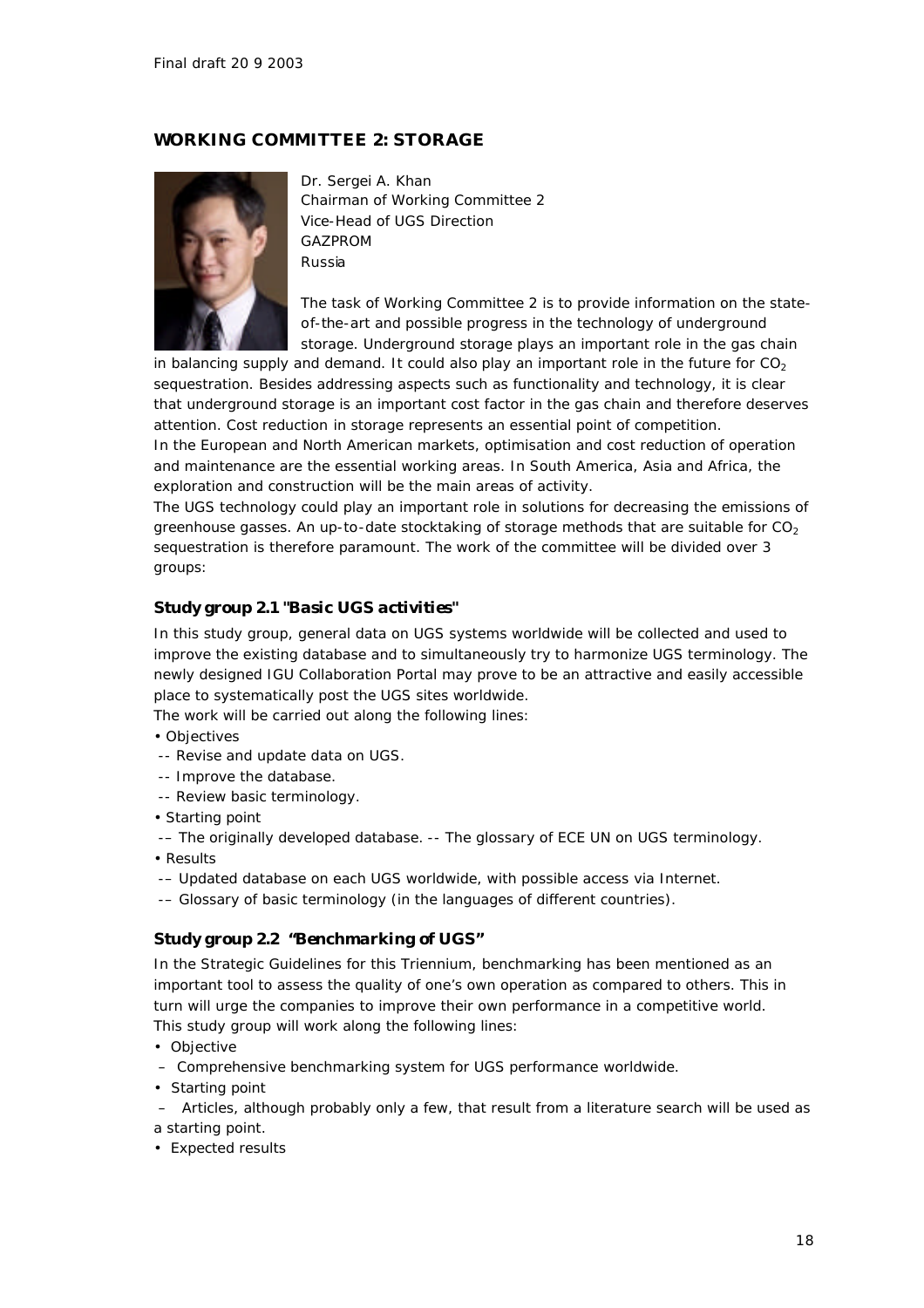– A list of best practices for optimal UGS systems will be described. These best practices will be useful for countries developing UGS, and for the performance improvement of existing UGS systems.

– A list with short descriptions of state-of-art technologies as well as specific cost estimates will be produced.

# *Study group 2.3 "Safety and environmental impact reduction of UGS construction and operation"*

This study group will cover the potential impacts of UGS on the environment:

- safety
- air: pollution, noise, etc.
- surface: ground, water, etc.
- subsurface : influence on water in aquifers, gas leakages from storages, etc.

This survey will form the basis for an assessment of the potential reduction of the environmental impact of UGS, and will be studied along the following lines:

*• Objective*

- Safety and environmental impact reduction of UGS.
- *Starting point*
- A discussion at the Technology Forum during the World Gas Conference 2003 in Tokyo.
- *Expected results*
- Overview of international standards, experience, best practices and trends.

– IGU-supported best practices for safety and environmental impact reduction will be formulated.

It is the intention of WOC 2 to prepare different sessions for the **World Gas Conference 2006**, of which the possible subjects are listed below:

#### • **WOC sessions**

ł

- VIP/top people's speeches about the process and problems of UGS development in their countries
- Study group leaders presentations
- R**ound Tables** with the participation of other organisations (ECE UN, IEA, CEDIGAZ, WEFA, CERA, AGA) and recognized experts on the following subjects:
	- Future demand on UGS
	- International services of UGS
	- TPA and UGS on deregulated gas markets
- **Technology Forum** with the focus on technology and economics **´** :
	- Performance improvements
	- New, emerging, and promising technologies
	- CO2 disposal / sequestration
	- Small (local) storage methods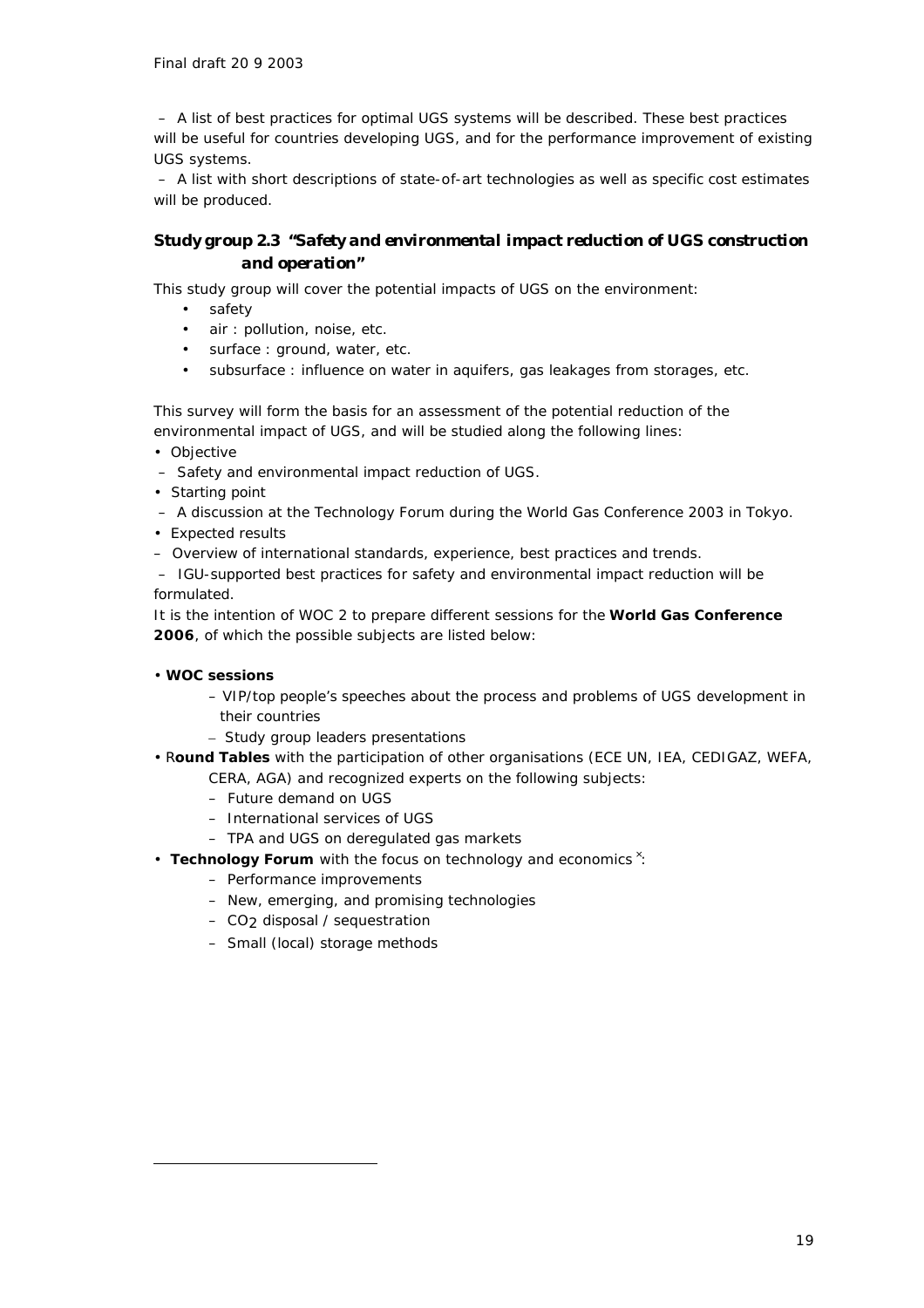# *WORKING COMMITTEE 3: TRANSMISSION*



Mr. Juan A. Diez de Ulzurrun Chairman Working Committee 3 General Director Sociedad de Gas de Euskadi **Spain** 

The aim of WORKING COMMITTEE 3 is to study and provide information on the status of technology , legislation and economics of pipeline transmission systems.

The development of gas pipelines and transmission infrastructure implies facing more demanding technical requirements:

- operating pipelines located in areas, initially uninhabited, where the dwellings density growths year after year;
- identifying corridors for new pipelines in countries where the room is more and more limited;
- up rating the existing pipelines for commercial reasons;
- connecting network of different countries;
- rehabilitating old pipelines or modifying them;

Consequently, gas companies must come up with new ways of facing the design and construction of transmission infrastructure, adapted to these long distances and geographical difficulties.

 Furthermore, continuous improvement in pipeline integrity management is essential to ensure public confidence in the safety and reliability of the growing pipeline infrastructure. Thus, the gas network will positively increase its longevity and the operation of the pipelines will be improved.

New ways of increasing the service life of pipelines should be applied through a robust design and the continuous research of new materials with higher elastic limits and greater quality.

On the other hand, new problems are created by old pipelines. We should draw our attention to how gas companies can manage oldest pipelines and gas networks. New detection methods and better maintenance, seem to be the answer, and we look forward to performing an in depth research.

However, we must not forget that economic legislation and market aspects turn out to be more critical than technical considerations, when it comes down to making decisions. Also, respect for the environment has become a serious responsibility of gas companies, and even if it is vital to fulfil that responsibility, it can be a serious drawback when creating new infrastructures.

All these non-technical aspects take precedence over technical ones more and more, that's why we believe that they deserve our attention in the next triennium.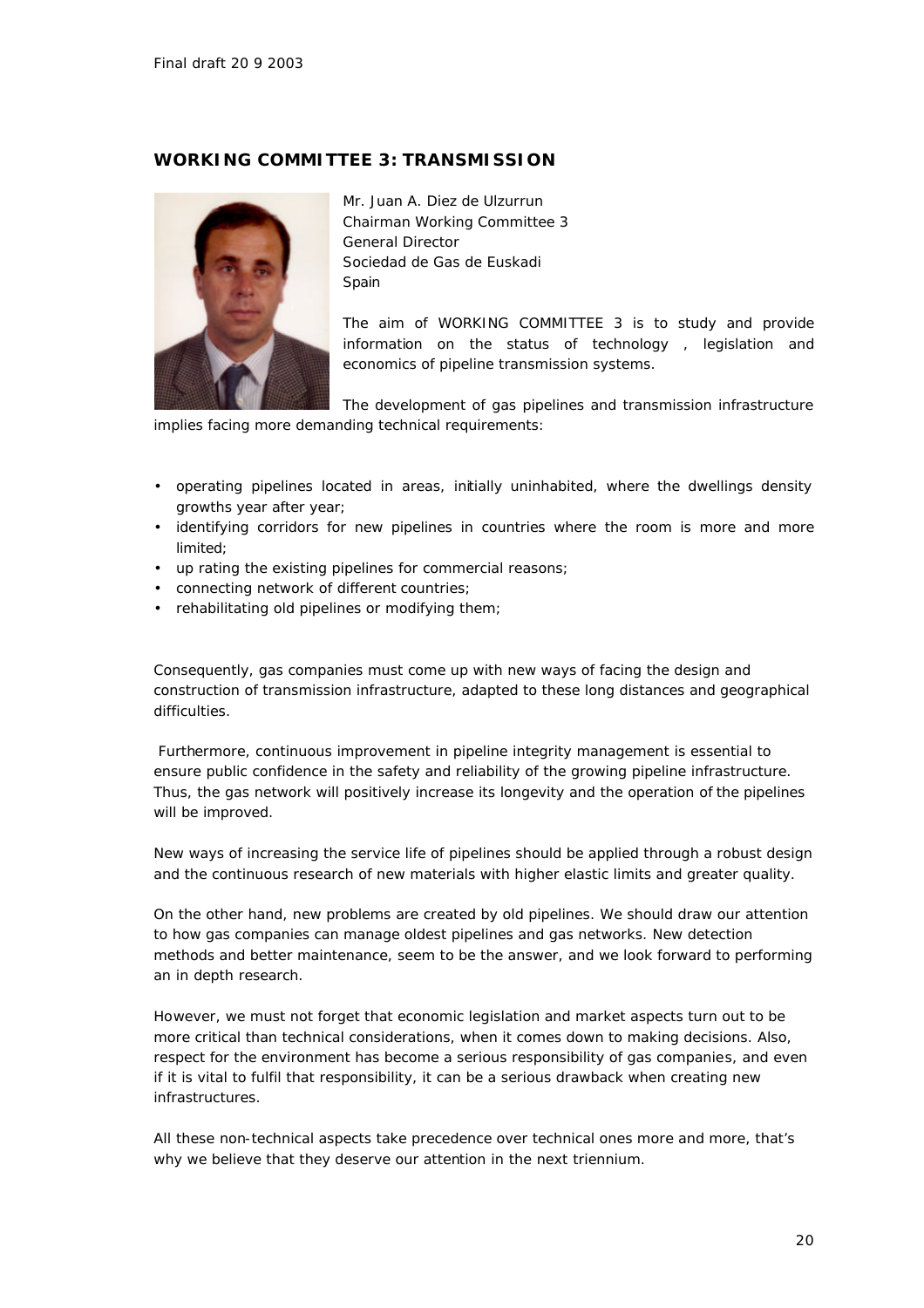For example, third party access has become a common practise in a large number of countries. A study on how Third Party Access affects the transmission of gas will be performed by an ad hoc study group.

Nowadays, gas transmission companies need to cope with safety, environmental, economic and legislative aspects. For that reason, when creating new transmission infrastructures ever greater difficulties are found, and greater efforts must be performed to carry out new projects. For the reasons previously stated, it is important to analyse the current situation

The issues that are to be reviewed by the study groups of Working Committee 3 are explained in detail in the following paragraphs.

#### INCREASED SERVICE LIFE IN THE DESIGN, CONSTRUCTION OPERATION AND MAINTENANCE OF A GAS PIPELINE

The development of new gas pipelines is conditioned by the ever greater distance between the supply sourced, the gas reserves and the points of consumption, often with increased geographical difficulties (mountains, offshore pipes, etc…)

The quantities to be transported are also ever greater in areas where dwelling grows.

Those are some of the reasons that force us to improve the design of pipelines.

Service life of pipelines can be lengthened through robust design. On the other hand, materials have been developed with higher elastic limits and greater quality to satisfy these growing demands.

The construction systems have also been adapted to these long distances and geographical distances.

The existing transmission infrastructures have to assure to be fit for purpose during their service life; therefore, we must evaluate the real quality of their operating performance and also find out how gas companies can lengthen the service life of their pipelines, as well.

The following issues are for instance suggested because of their remarkable importance:

1) Pipelines service life is also threatened by stress corrosion cracking (SCC), a form of environment-assisted cracking, which is known to be one of the most important failure mechanisms for gas pipelines. The role of stress in the SCC of line pipe steel in near-neutral pH environments, as in other SCC systems, is complex. The mitigating methods and technologies used to detect SCC are to be reviewed.

2) Also problems related with coal tar and asphalt coatings in old pipelines have severe consequences in pipeline longevity. These old generation coatings provide low-level corrosion protection and are mechanically weak. They have a tendency for chemical breakdown due to alkaline environments generated by cathodic protection currents. Studying the problems derived from these kinds of coating will help improve the service life of the pipelines involved.

3) Fatigue effect can be analysed for the old pipelines and considered for the new projects.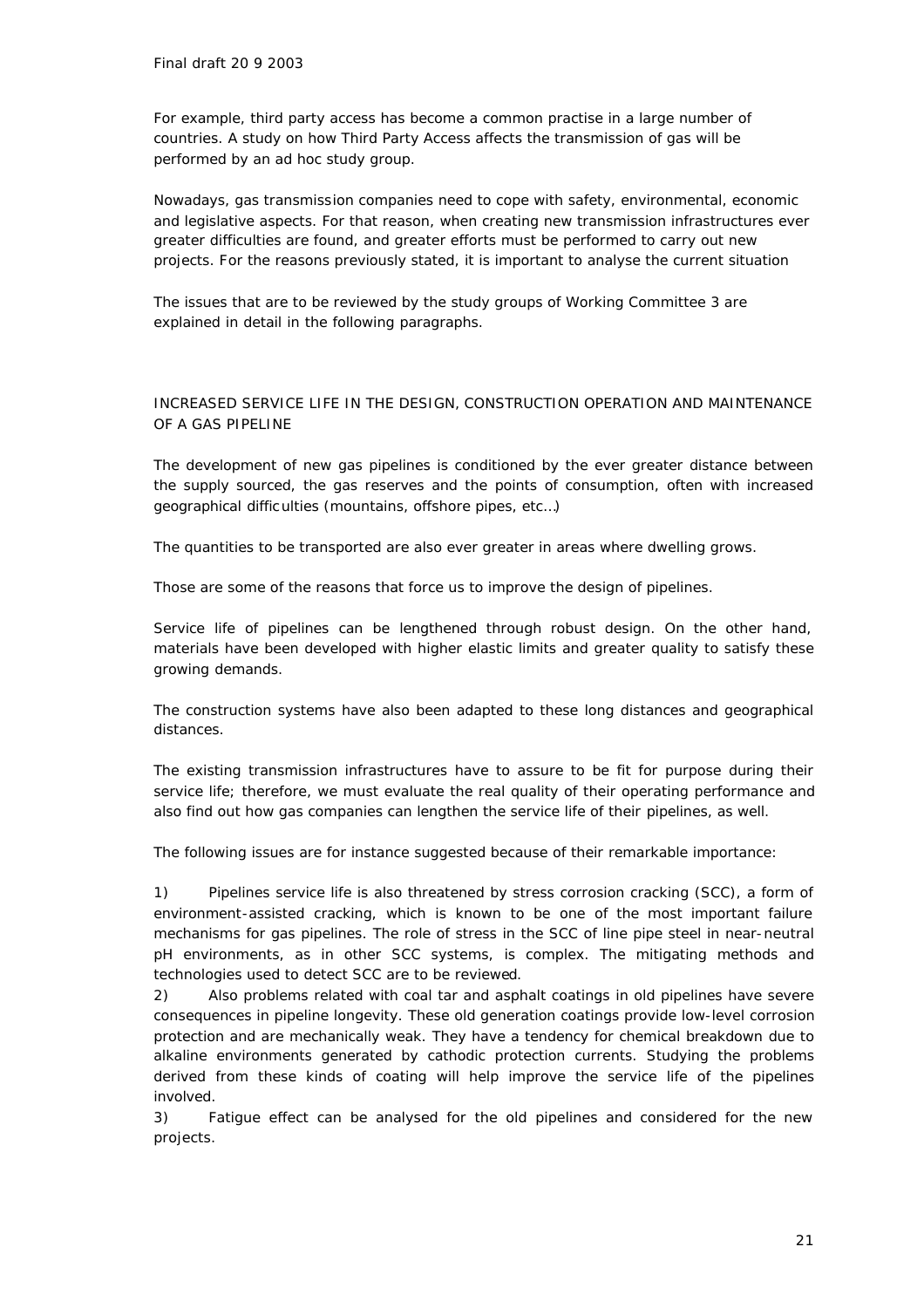#### GLOBAL REVIEW OF THIRD PARTY ACCESS AND NETWORK CODES

During the 2001–2003 period, SG. 4.1 has analysed the evolution of the process in different countries represented in Committee 3 by means of questionnaires.

The interesting results justify continuing analysing the process for another three years to have a greater perspective of its evolution.

#### ADDRESS INCREASING DIFFICULTIES TO CREATE INFRASTRUCTURE

Presently gas transmission companies must cope with several requirements in order to create new transmission infrastructure:

- **Safety**
- **Environment**
- Legislative issues
- **Financing**

A fast growth of transmission infrastructures is vital to satisfy the increasing gas demand; therefore, new paths to handle the design and construction of infrastructures are required.

#### RISK ASSESMENT OF TRANSMISSION PIPELINES THROUGH INCIDENT DATABASES

The main objective of this Study Group is to set up a guideline for operators of high-pressure gas transmission pipelines. This guideline will give information about the differences between available pipeline incident databases and how obtain the best safety performance information needed for risk assessments of high-pressure gas transmission pipelines. Also recommendations shall be given on how to set up an adequate database in order to demonstrate the safety performances of pipeline systems and how to compare this performance with other databases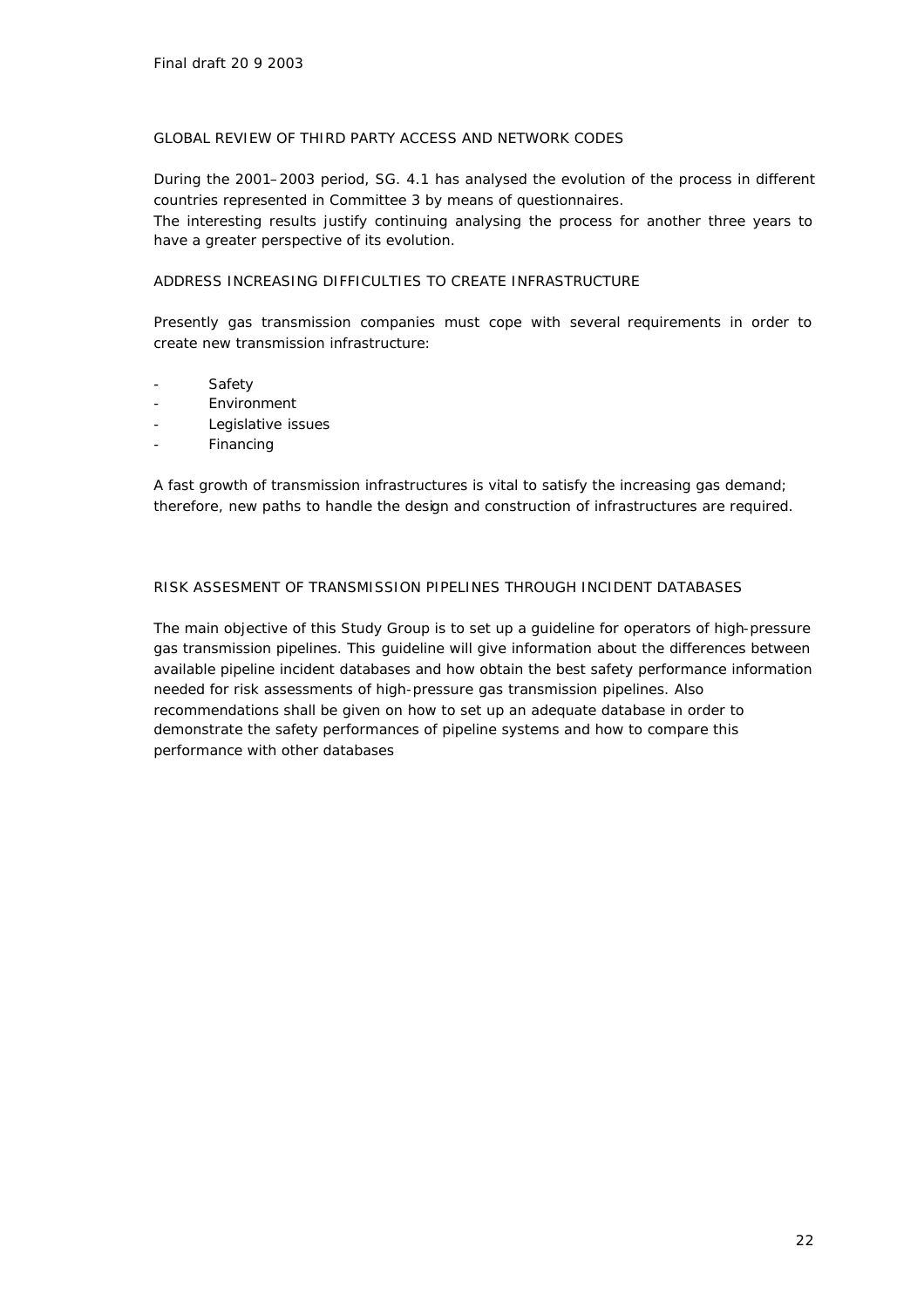# *WORKING COMMITTEE 4: DISTRIBUTION*



Mr. Peter A. Cistaro Chairman of Working Committee 4 Vice President, Distribution Public Service Electric & Gas Co USA

Gas distribution companies are by far the most visible aspect of the entire gas chain to customers, the general public and regulatory authorities. So the performance, safety and security of the gas distribution system are critical to the overall success of the gas industry.

The primary role of WOC 4 will be to support the promotion of technology, industry efficiency and customer focus. The success in achieving this objective also serves as a driving force towards achieving the other strategic objectives of promoting gas as the fuel of choice, and ensuring the industry's role as a responsible corporate citizen.

Gas distribution companies operate in an environment of increasing change in regulation, deregulation of the market, and globalisation and growth of the gas industry. The work of WOC 4 must consider these influencing factors when conducting studies and developing conclusions and recommendations. The concept of benchmarking operational performance data and finding leading practices to improve results will be key elements of the committee's work.

The committee will concentrate on the following areas:

- Gas Distribution Pipeline Integrity Management
- Implementation of Leading Practices for Construction, Maintenance and Operations of the Gas Distribution System
- Meeting the Research and Development requirements for Gas Distribution

#### *STUDY GROUP 4.1 Gas Distribution Pipeline Integrity Management*

The study will define the process and assess methodology for enhancing system safety through an integrated integrity management plan for gas distribution pipeline systems. Gas distribution companies must be able to prove the safety of their systems through the most technologically feasible, cost effective, least intrusive and most secure methods.

#### *OBJECTIVES AND EXPECTED RESULTS*

Evaluate and make recommendations in the following areas:

- Threats to pipeline safety
- Impact of deregulation
- Security concerns
- Condition-oriented maintenance of pipelines and operating devices
- Leak detection methods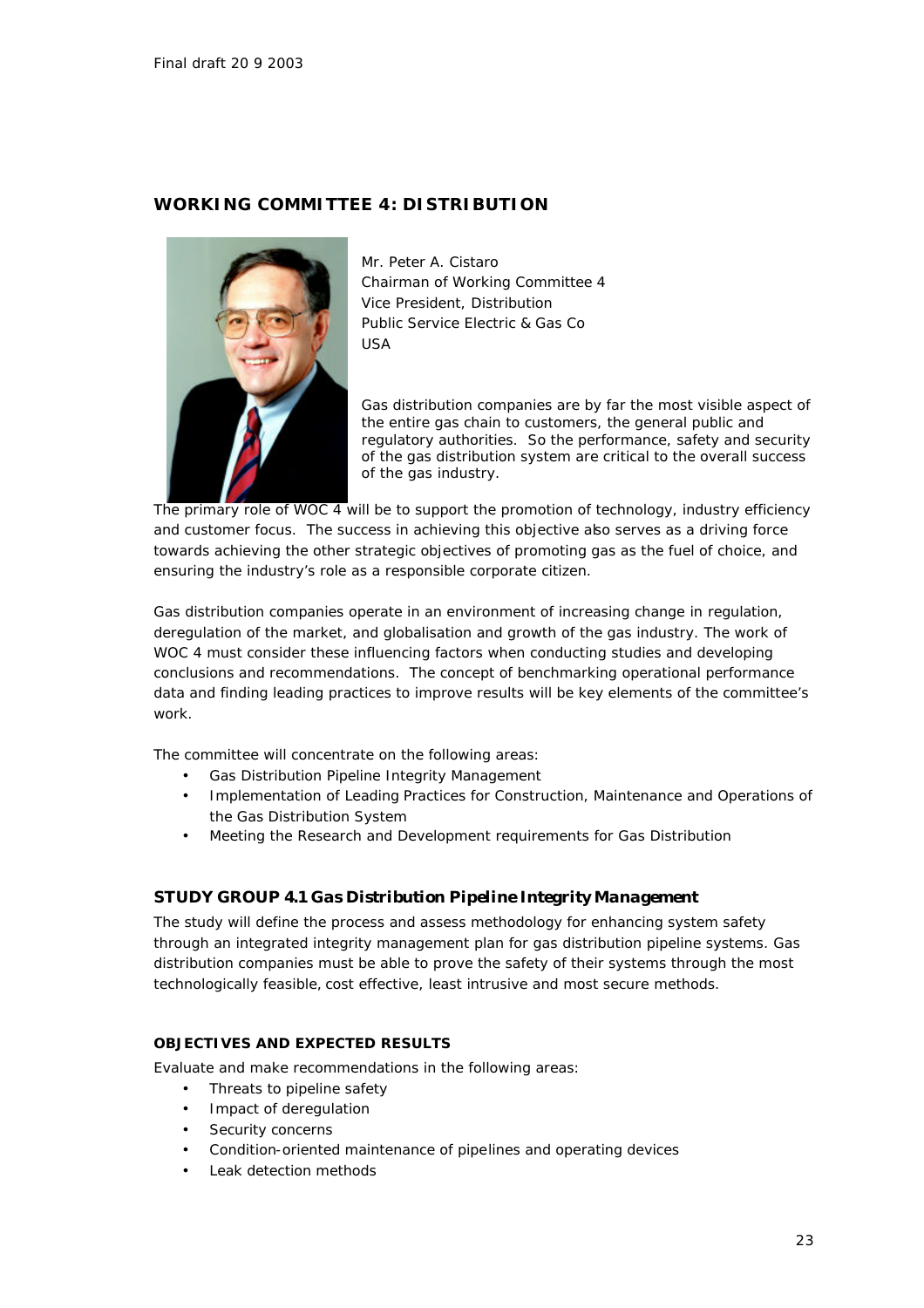- Decision process for the evaluation and prioritising of risks
- Decision process for the balancing of cost, reliability, and customer service
- Non-intrusive methodologies to measure and monitor pipeline integrity
- Gaps requiring standardization or research
- Evaluate the requirements necessary to promote and sustain customer and regulatory confidence in gas distribution systems

# *Study Group 4.2 Implementation of Leading Practices for Construction, Maintenance and Operations of the Gas Distribution System*

The study will determine the process necessary for the evaluation and determination of leading practices used in the industry for the construction, maintenance and operating of the gas distribution system. These leading practices would be based on reviewing commonly defined metrics of operational performance.

In addition to identifying the leading practices, the process will incorporate suggestions for implementing the practices and tracking the results.

Determination of leading practices will help influence customers and regulators regarding the cost effectiveness of the gas distribution company.

Other committees could use this process to identify best or leading practices.

#### *OBJECTIVES AND EXPECTED RESULTS*

The study will provide:

- a framework for evaluating common operational data.
- a framework for implementing and tracking practices.
- the impact of practices used in deregulated areas.
- an analysis of differences between practices in mature networks compared to developing areas.
- a review of work management systems that foster improved performance.
- opportunities to reduce damage by external factors.
- A review of coordination activities for large city projects.

# *Study Group 4.3 Meeting the Research and Development Requirements for Gas Distribution*

This is a study to evaluate how each of the IGU member countries approach R&D programs for gas distribution. Considering the nature of our facilities, and the ever-increasing need to improve cost effectiveness, the system safety and reliability of new technology is extremely important.

It is important to determine the various approaches, funding levels and collaborative efforts currently in place. Furthermore, it will be important to evaluate what impact liberalization and deregulation have had on the overall R&D approach.

# **OBJECTIVES AND EXPECTED RESULTS**

The study will provide a review of R&D activities associated with gas distribution including:

- the management process.
- the funding process.
- evaluation and prioritisation process.
- collaboration within countries across the industry and with other agencies/organisations.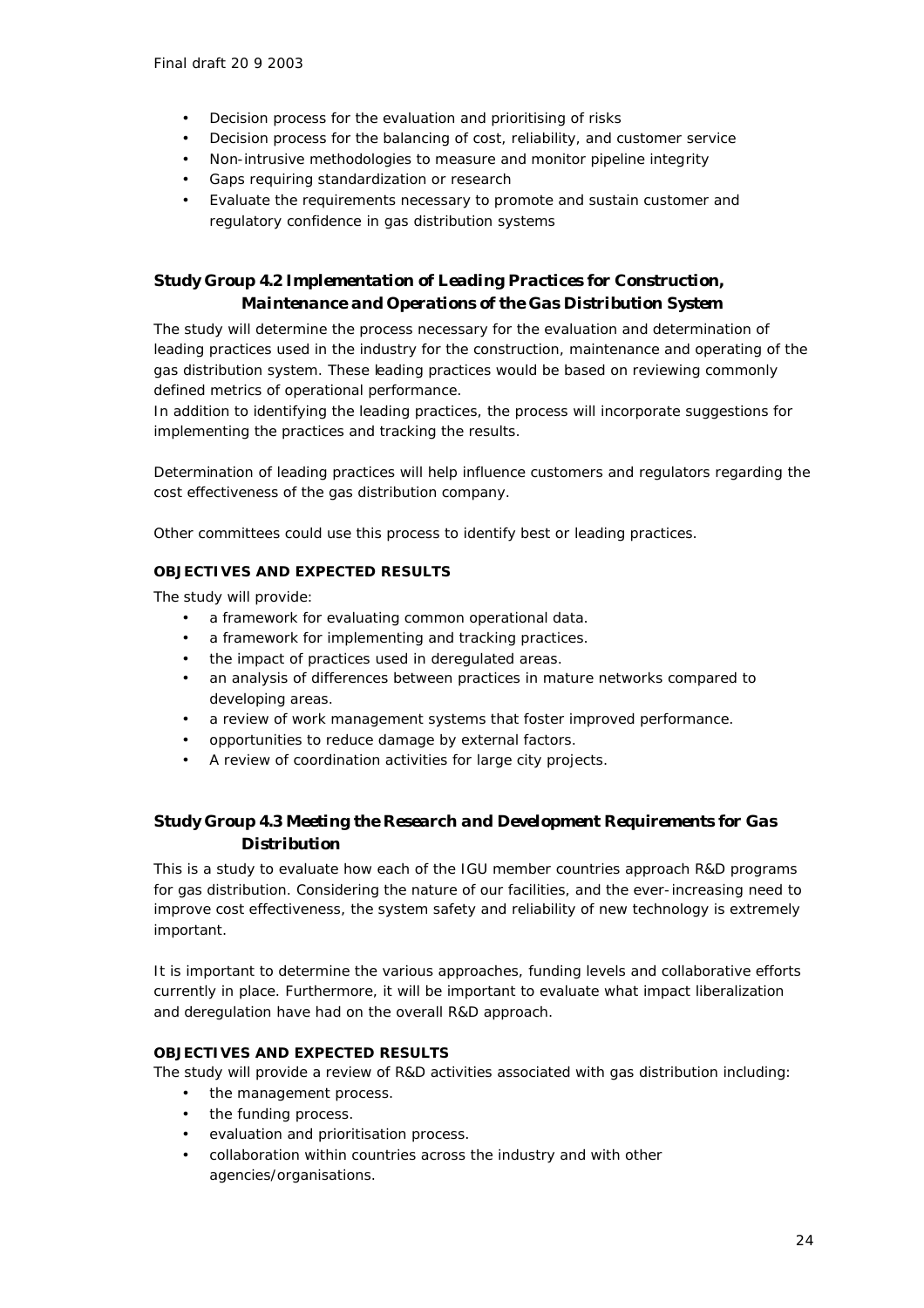• the role of government in the overall scheme.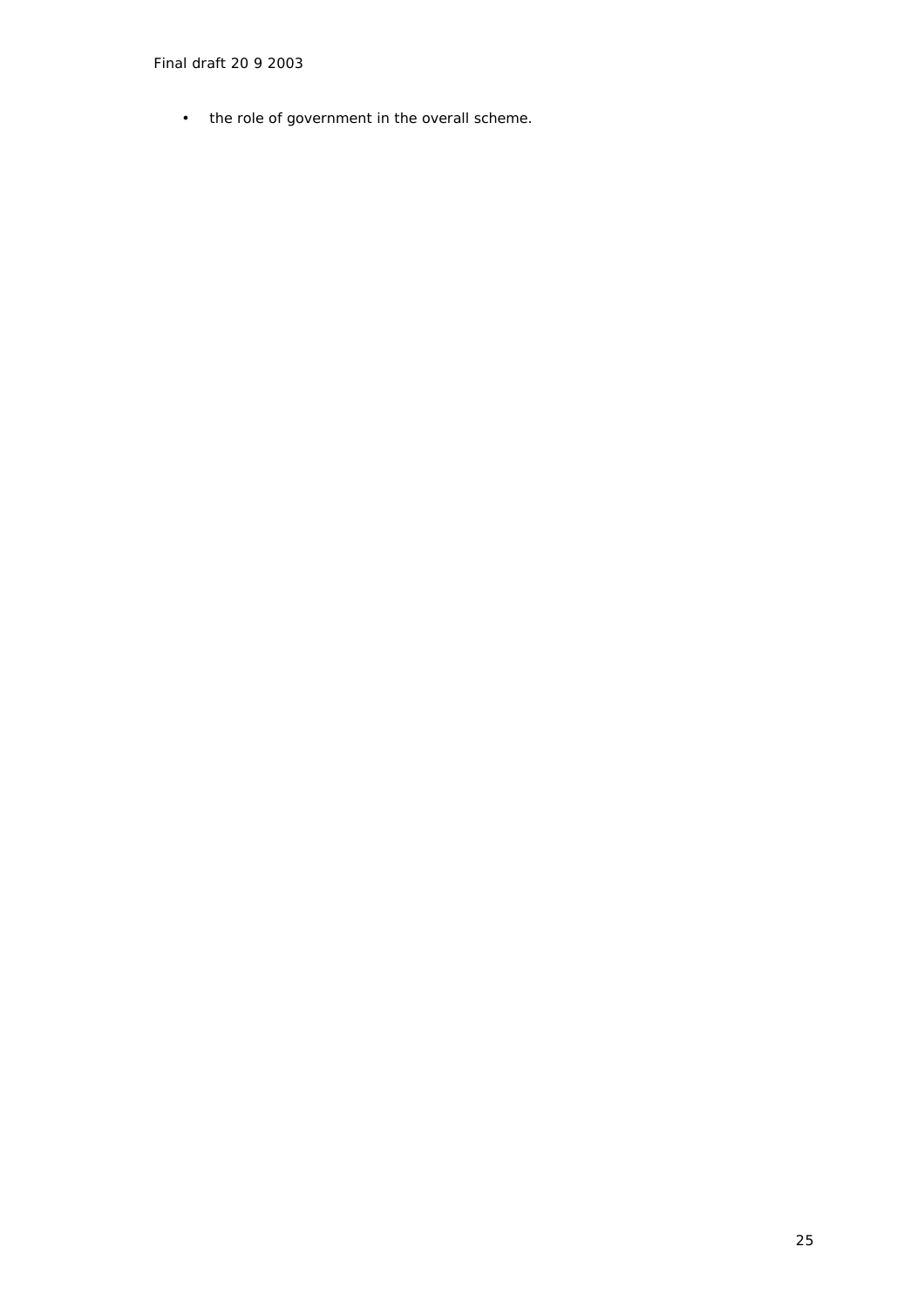# *WORKING COMMITTEE 5: UTILISATION*



Marc Florette Chairman Working Committee 5 Executive Vice-President and Director of R&D. Gaz de France France

According to the International Energy Agency, the demand for energy in Europe, the OCDE Zone, will increase annually in the next twenty years by around 1%. The share in the total primary energy of gas will increase from 23% today to 28% in 2020 due to its clean

fuel properties, and in particular through its increasing use for the production of electricity. In parallel, the renewable energies' share will increase in the energy balance, in particular through the combined use of traditional fuels such as natural gas, and of biogas, biomass and hydrogen. There is consequently a strong interest in improving the utilisation of gas, through the optimisation of the efficiency of end-use devices and pollutant reduction (mainly CO2 and  $NO_x$  emissions).

The WOC on Gas Utilisation will mainly focus on four items, which will be dealt with by four separate Study Groups:

- 1. Industrial Utilisation
- 2. Domestic and Commercial Utilisation
- 3. Natural Gas for Vehicles (NGV)
- 4. Distributed Energies: from CHP to micro-generation.

The committee will chair, review and coordinate the work of the four study groups. In order to be more efficient, it is strongly recommended that each WOC member be involved in one study group. One or two meetings per year will be organised, on the basis of a two day meeting: the first one dedicated to the work of the study groups, the second one dedicated to the Plenary Committee for sharing information on the study groups' work and organising the contributions to the World Gas Conference.

#### *Study Group 5.1- Industrial Utilisations*

End users are faced with new or very strong challenges regarding sustainable development: they have to combine higher energy efficiency to reduce CO2 emissions and the primary energy resources consumption with less polluting processes to reduce the impact of the industrial activities on environment, better quality, flexibility and reliability of the production to reduce raw materials consumption, waste production, etc.

The Study Group on Industrial Utilisations will report on the improvements concerning:

• **New combustion technologies** like flameless combustion, which are able to provide a substantial contribution to energy savings (25 to 55 % in several industrial furnaces) in high temperature process furnaces and gasifiers, with a parallel reduction of NOx emissions. The first applications of flameless techniques are in the metal industry, but in the short to medium term will also be in the glass or ceramic industries, in decentralized power generation and gas turbines, for a large variety of fuels: not only natural gas but also alternatives fuels such as biogas, biomass and waste derived fuels.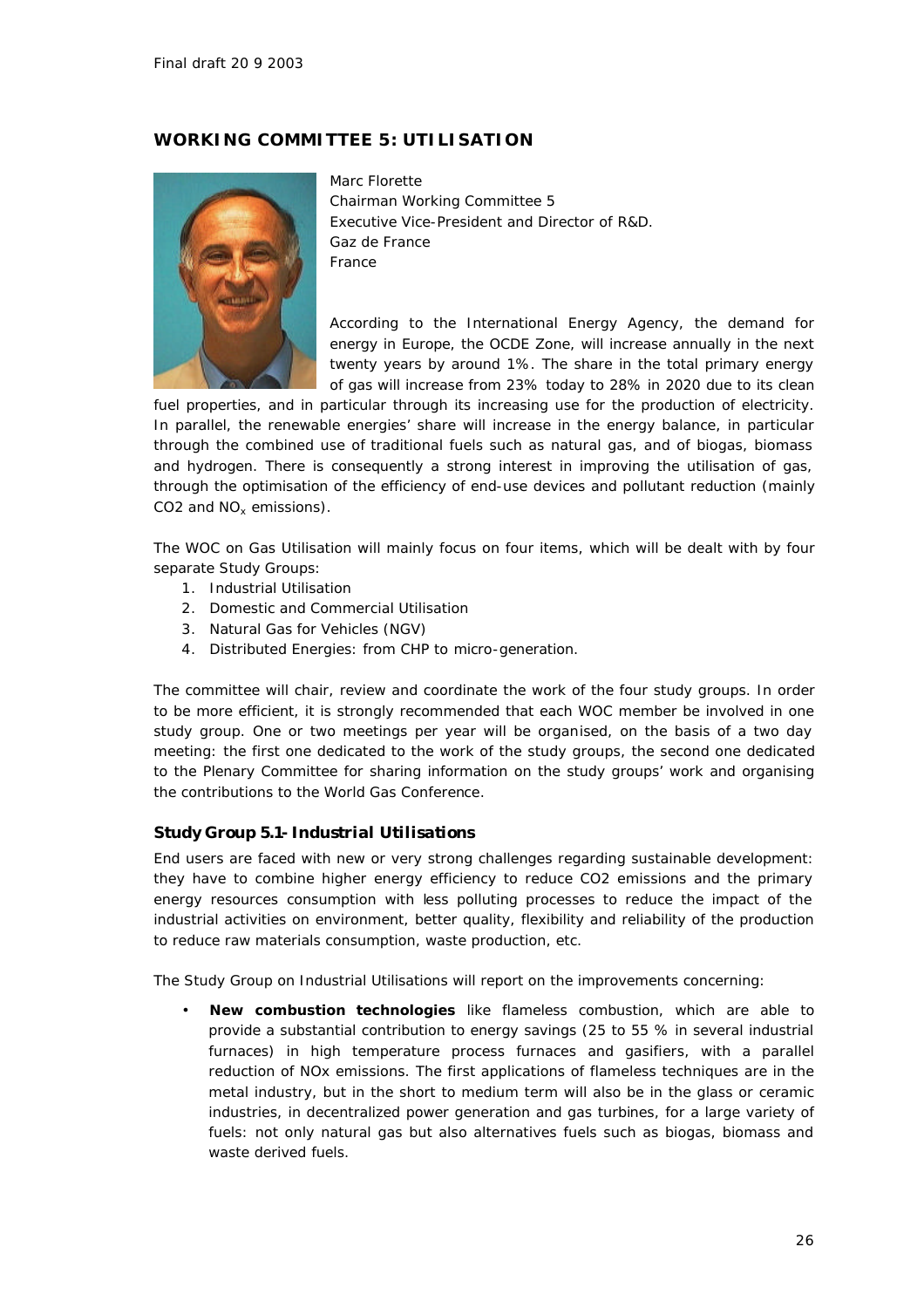- **Gas turbines,** which still require improvements and development, in particular for the combustor. Moreover, catalytic combustion and flameless oxidation of lean fuel gases are potentially attractive. Connections with the Study Group on Distributed Energies will be recommended for this topic.
- **Use of hydrogen**, in a medium to long-term vision towards the zero emission goal. Apart from fuel cells, combustion of pure H2 and of H2-rich blends causes problems that require suitable investigations, because flame properties change significantly. The issues related to hydrogen are mainly confined to specific industrial furnaces and components like turbine combustors, but would progressively concern hydrogen production and CO2 sequestration.
- **New devices for gas quality measurements**. The interoperability of networks implies a greater concern for gas quality in appliances.

#### *Study Group 5.2- Domestic and Commercial Utilisation*

Gas utilisation for the domestic and commercial markets represents about 10% of the total gross energy worldwide, and this share is growing. The development of the gas market is today one of the most effective solutions for saving energy and reducing the CO2 emission.

The target of the group will, as a continuation of the work done in the previous triennium, be the study of the impact of new gas technologies in the domestic and commercial sectors:

- **Heating** is the largest energy consumer in the domestic and commercial sectors in most of the countries. Two major issues have been identified for future improvements: energy saving by optimising the installation of the boilers and solutions for achieving low installation costs. Some other points should be worked out further: furnace technology, and integrating safety functions in the boiler technology.
- **Air conditioning**. Current boiler technology is not always adapted to compete with cheap electricity heat pumps. It is therefore useful to assess the ability of gas heat pumps to challenge the electric technology.
- **Combination of gas with renewable energies.** The probable rise in energy costs and the incentives to use renewable energies will make these combinations more attractive.
- **Indoor Air Quality** (IAQ) will be an increasingly important issue. It is a challenge to the gas industry to improve IAQ in order to keep gas cooking in the houses. Another choice could be to abandon gas cooking. It would be interesting to gather arguments for and against, based on IGU members' internal use.

# *Study Group 5.3- Natural Gas for Vehicles (NGV)*

The objective is to demonstrate, in the long term, the world-wide potential for natural gas as a transportation fuel, including compressed natural gas (CNG), liquefied natural gas (LNG), biogas, and the transition to hydrogen from natural gas over a 25 year time frame, with the emphasis on short term (0-10 years) opportunities. By showing a development path through to hydrogen in the long term, the project will enable gas companies to consider the implications and the risks to their future development and investment programs for NGVs.

The output of the study group will be: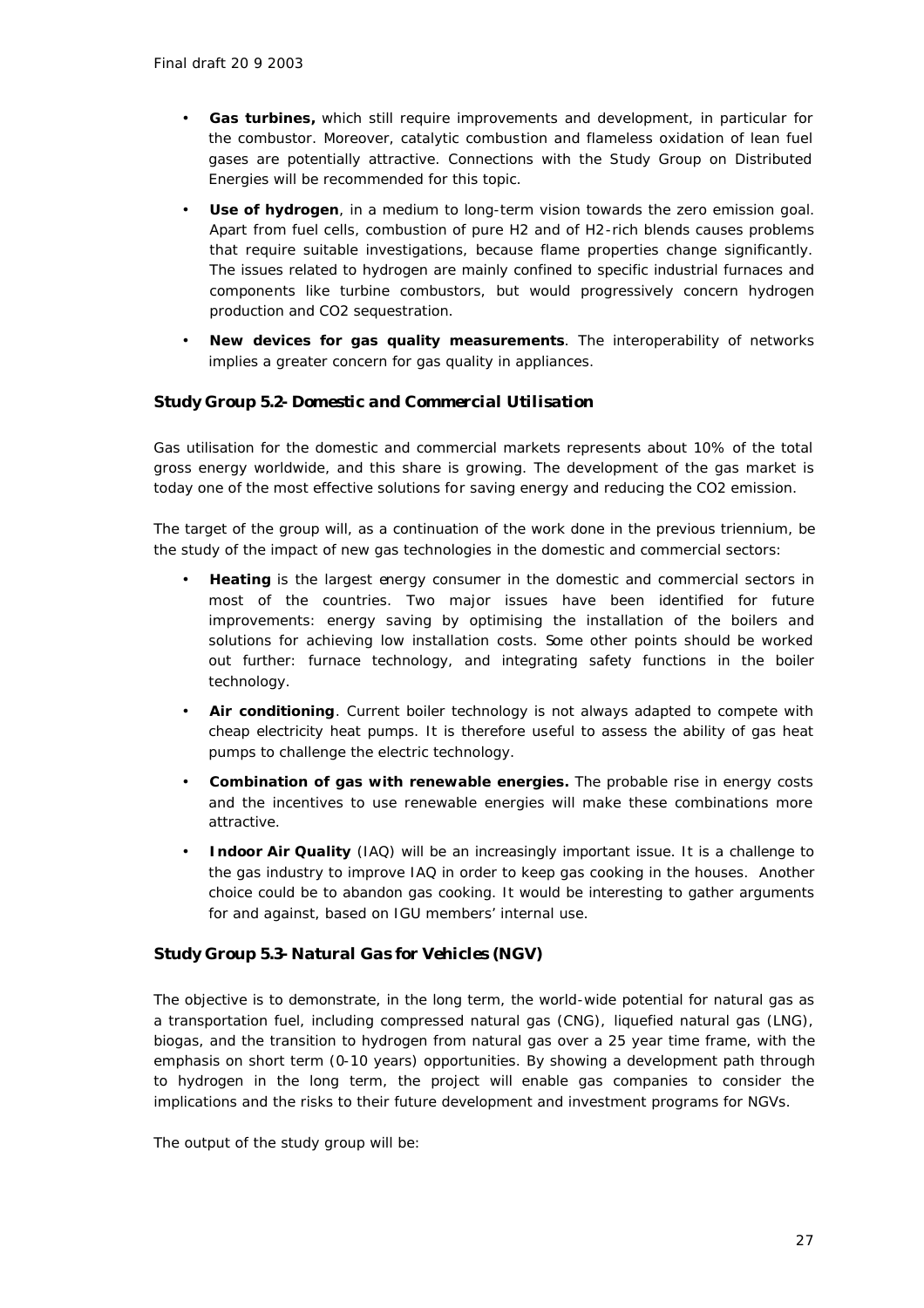- **Provide a brief overview of the state of the art of vehicle and fuelling technologies**, for compressed natural gas (CNG), liquefied natural gas (LNG), and biogas, identifying opportunities and challenges for short and long-term research and development, including pathway technologies for the long term, and the direct use of natural-gas-to-hydrogen for transport sector applications.
- **Select countries for study where CNG, LNG, and biogas are making strong commercial inroads** (selection factors for country cases will be determined in part by access to readily available information, regional representation, and developing countries, using sources such as IANGV market reports, regional and national NGV associations, IGU reports, etc). Baseline assessment would include government support, natural gas industry support for NGVs, technology availability, pricing of natural gas relative to petrol products, and environmental regulations. Additionally, other data points would include, but not necessarily be limited to vehicle fleet composition, natural gas or LNG availability, the potential for biogas production, and regulatory environment for the gas industry, together with information on hydrogen production from natural gas or biogas including time lines, the development and availability of hydrogen fuelled vehicles, and the development of hydrogen distribution and dispensing systems.
- **Development of Scenarios for Future Market and Technology Pathways.** Based upon country assessments and analyses, scenarios will be developed for CNG, LNG, biogas, and the natural gas pathway to hydrogen. Scenarios will include a steady-growth and optimistic view for each of the four gas approaches, using a series of matrices in several timeframes that will consider market development, equipment supply (technology development), fuelling infrastructure, and government policy (legislation and regulation). Specific country/world region opportunities will be suggested for various possible scenarios.

# *Study Group 5.4- Distributed Energies: from CHP to micro-generation*

Combined Heat and Power CHP) is one of the most efficient gas technologies. It has been well developed all over Europe and still represents a major key issue for gas development.

CHP research and development is focused on two main issues: improving technologies and installation rules for medium and small-scale cogeneration, and sizing down to microcogeneration.

• **Medium and small CHP** has indeed to face some difficulties in entering the market and developing sales. The investment price, and operation and maintenance costs, are too high for commercial or small industrial plants. New technologies, such as micro turbines, or technology improvements, such as catalysts, new engine designs and regulation systems, could improve the situation. Packaging will also be a very relevant topic.

Standard rules for installation, and especially electrical connection to the grid, must be defined. Last but not least, incentives and barriers must be analysed, in order to allow structured and coordinated lobbying at a regional level.

**Sizing down** by using emerging technologies will soon allow micro-cogeneration to catch the residential market. To analyse that trend and share answers, WOC members will study micro-CHP plants in their own country, from the technical, economical and legal points of view. The synthesis will enable the drawing of some general conclusions on the future of micro-CHP development.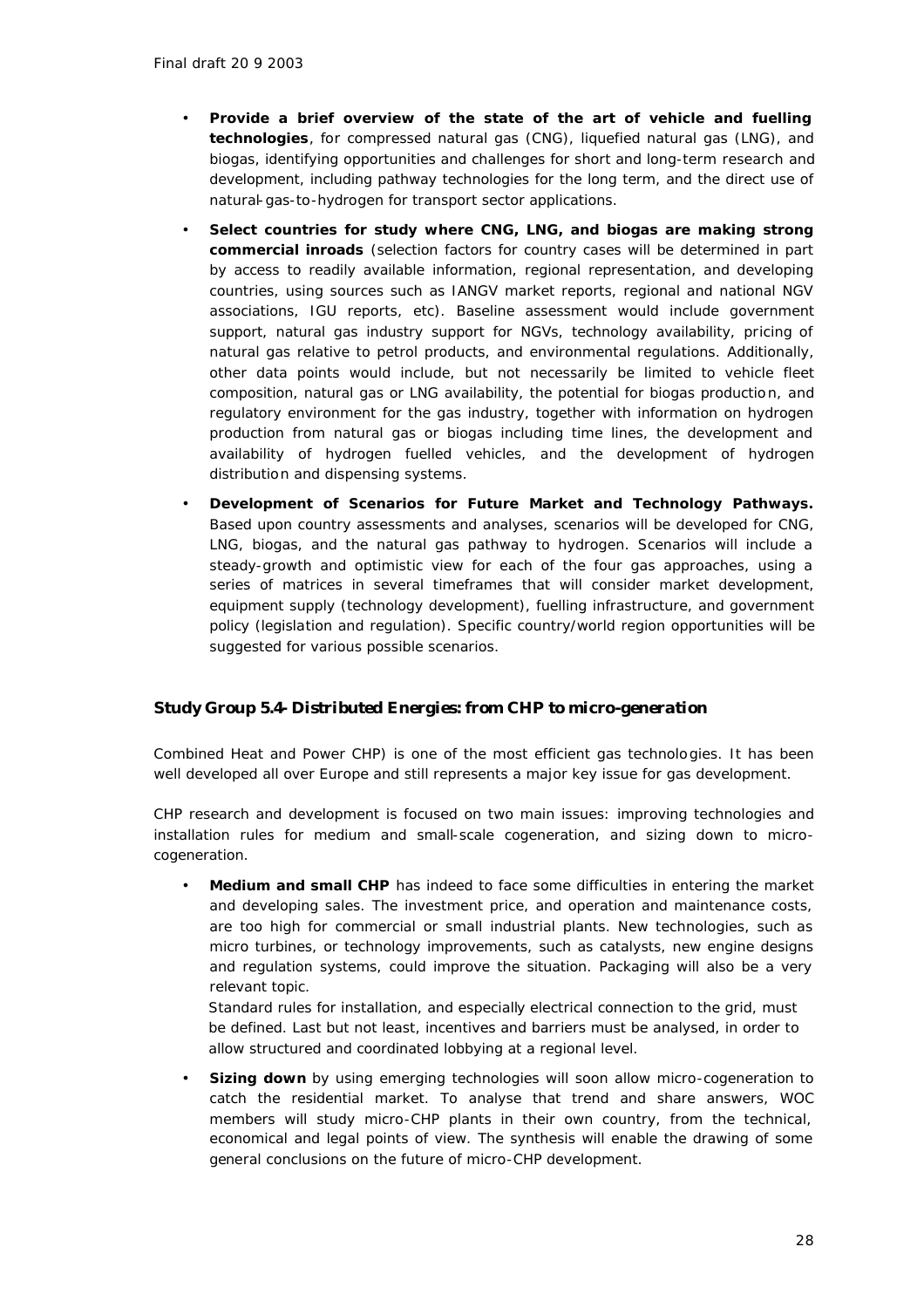# *PROGRAMME COMMITTEE A : SUSTAINABLE DEVELOPMENT*



 Mr. Daniël Arias Chairman of Programme Committee A

Sustainable development and climate change have become part of the international lexicon. Industries, including the energy sector, are under pressure to make their operations more sustainable and climate-neutral. The goal of the IGU Programme Committee A is to monitor and promote sustainable development and the reduction of greenhouse

gas emission, and to recognize, formulate and stimulate opportunities and actions for the gas industry in this field.

The central theme is the transformation of the gas industry towards a more sustainable industrial branch, in accordance with the Brundtland definition *"the needs of the present generation without compromising the ability of future generations to meet their own needs"*. The main topics in this process are distinguished by the triple bottom line: finding the balance between economical, social and environmental objectives.

Environmental aspects: a transition from an energy system presently dominated by fossil fuels to a more sustainable system by production of renewable energy from the sun, wind or biomass, and by climate-neutral new fossil technology. Natural gas plays an important role as fuel of choice in this transition.

Socio-cultural aspects: the gas industry should make a lasting contribution to human welfare, including the socio-cultural development of groups and communities that until now have been unable to benefit from the achievements of the developed world.

Economic aspects: to become a long-term sustainable industry, the gas industry has to contribute to sound economic growth in the countries they operate in, as well as meeting their own economic targets.

#### International cooperation

The IGU should align and engage with external international bodies working on reporting standards, sustainable development, climate change issues, and performance indicators. Examples are the World Energy Council (WEC), ICET, the IPCC, the Global Reporting Initiative (GRI) and World Business Council for Sustainable Development (WBCSD). In some cases, initiatives for future cooperation, like the WEC study on Life Cycle Analyses, a seat in the UNESCO supported ICET Energy Committee, have already been taken. In this way the initiatives in this area taken in the Japanese Triennium are being followed up.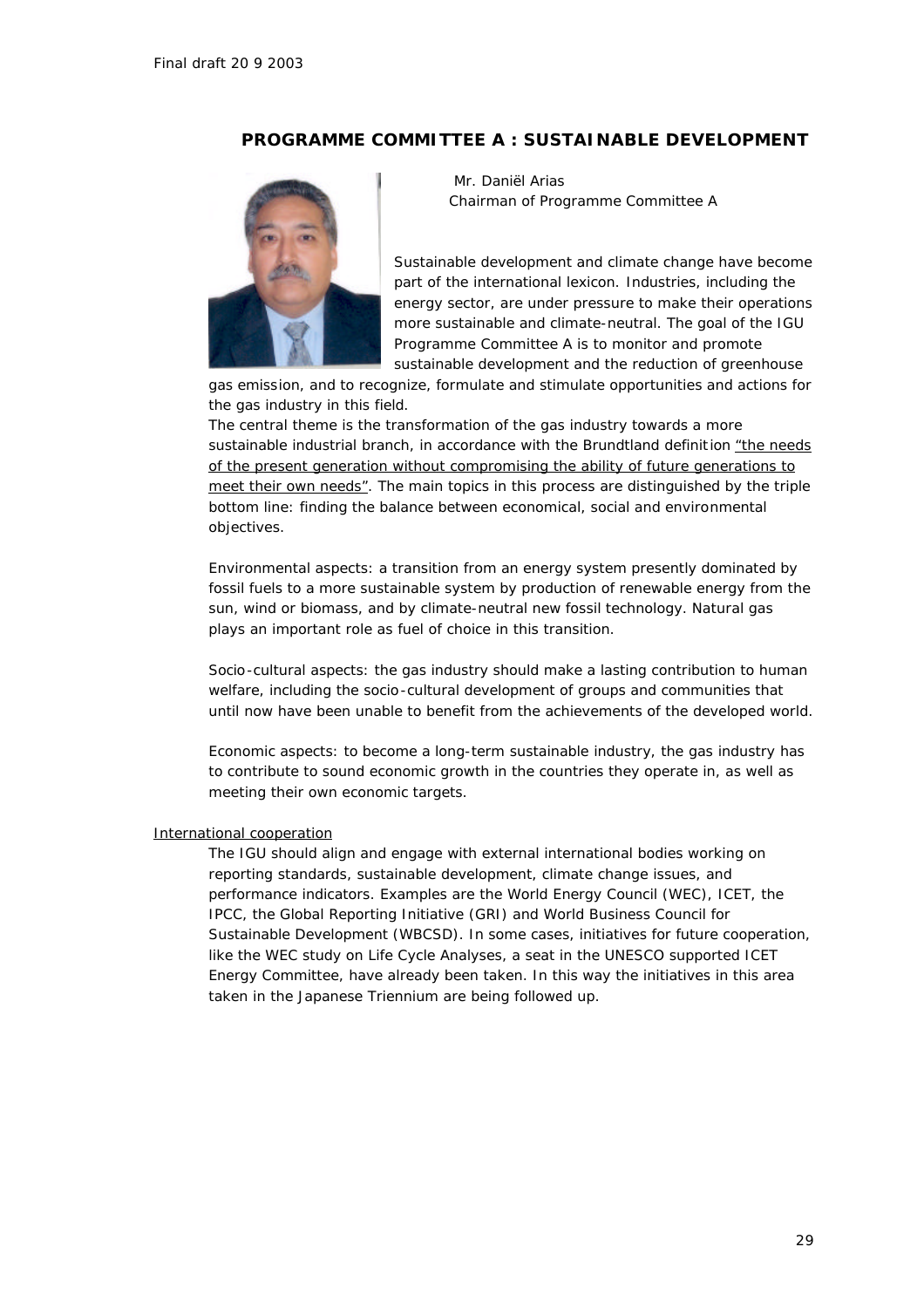# *Study Group A.1. Position and promotion of gas as "the fuel of choice preceding a sustainable energy system"*

For the representation of the IGU at (major) events (UN, COP), information has to be developed:

- General IGU vision on sustainable development and climate change The gas industry and issues of the developing countries
	- Education on sustainable energy in the third world
	- Key energy data (performance, environment, safety, social)

It is envisaged that a paper will be prepared that will give the arguments for gas as the fuel of choice. This paper should be prepared in such a way that it will be widely accepted, not only by the gas industry.

# *Study Group A.2. Promotion and dissemination of know-how and technology*

The gas industry has a very high level of know-how and expertise.

For sustainable development it is essential that this know-how is known by and accessible to potential operators, for example India, China and developing countries. These activities are in compliance with the Kyoto protocol (CDM, JI).

The objectives are the saving of energy saving, improved efficiency, the introduction of new technology, the replacement of unhealthy applications, etc., with social and economic development as the ultimate goal. These aspects should be dealt with in cooperation with PGC C.

# *Study Group A.3 Incorporation of social and community interests into IGU core business*

Align and update our programs and policies with the Environmental Charter and Sustainable Development Code of Conduct of the IGU, including evaluation of the results.

This will provide the gas industry with a clear picture of the possibilities of sustainable development for the industry.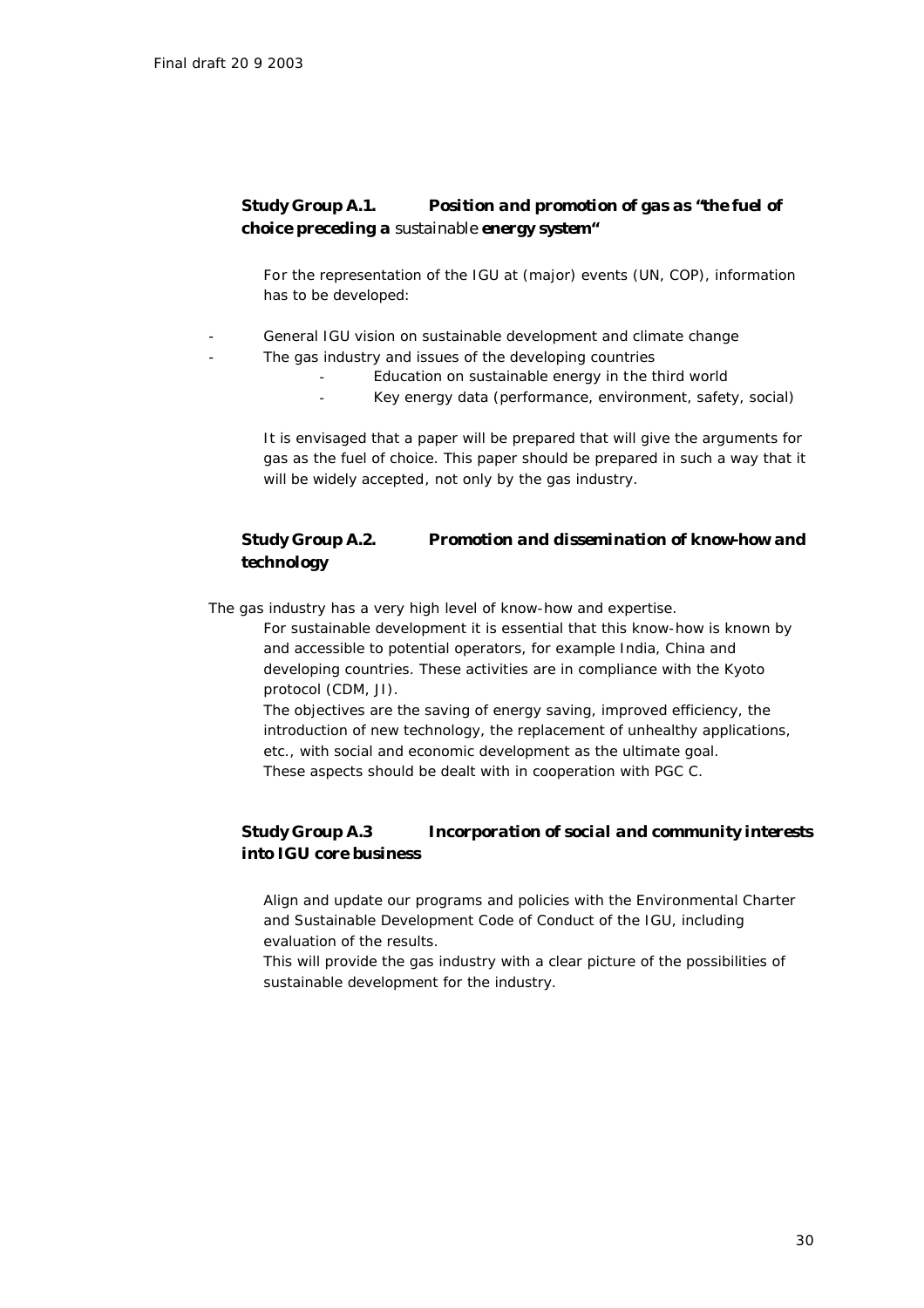# *PROGRAMME COMMITTEE B : STRATEGY, ECONOMY AND REGULATION*

![](_page_30_Picture_2.jpeg)

Dr. Klaus-Robert Kabelitz Chairman of Programme Committee B Head of Department National economy / Energy industry Ruhrgas AG Germany

The gas industry faces two dominant challenges worldwide:

- Firstly, the economic perspective indicates a very clear increase in gas consumption worldwide as the fuel of choice for a sustainable energy system. Increasing use of gas may double the markets in the next 30 years.
- Secondly, state regulation of the gas industry is an ongoing process worldwide, proceeding on the basis of very different regulation systems, and influencing the business and performance of the gas industry to an increasing extent.

When developing a strategy for its successful positioning in the future world energy market, the gas industry will have to handle the tense relationship existing between the market and state regulation.

Some of the resulting questions are to be examined by the three study groups of Programme Committee B. The results should be made available to the IGU members as an orientation based on specific expert knowledge and experience.

#### *Study Group B.1 "Regulatory Framework of the Gas Industry"*

This study group is to analyse and compare the pros and cons of different regulation systems and their real market results, on the basis of specific experience of IGU member companies:

- Are the regulatory systems effective and efficient enough to support competition, security of supply, and environmental requirements?
- What are the major mistakes made and lessons to be learned?

On the basis of this analysis, it should be possible to enhance an open dialogue of our members with the regulatory authorities of the respective world regions. This should strengthen the regulators' awareness of the need of sound research and, in general, maintain an appropriate investment climate, while at the same time serving the interests of the consumer.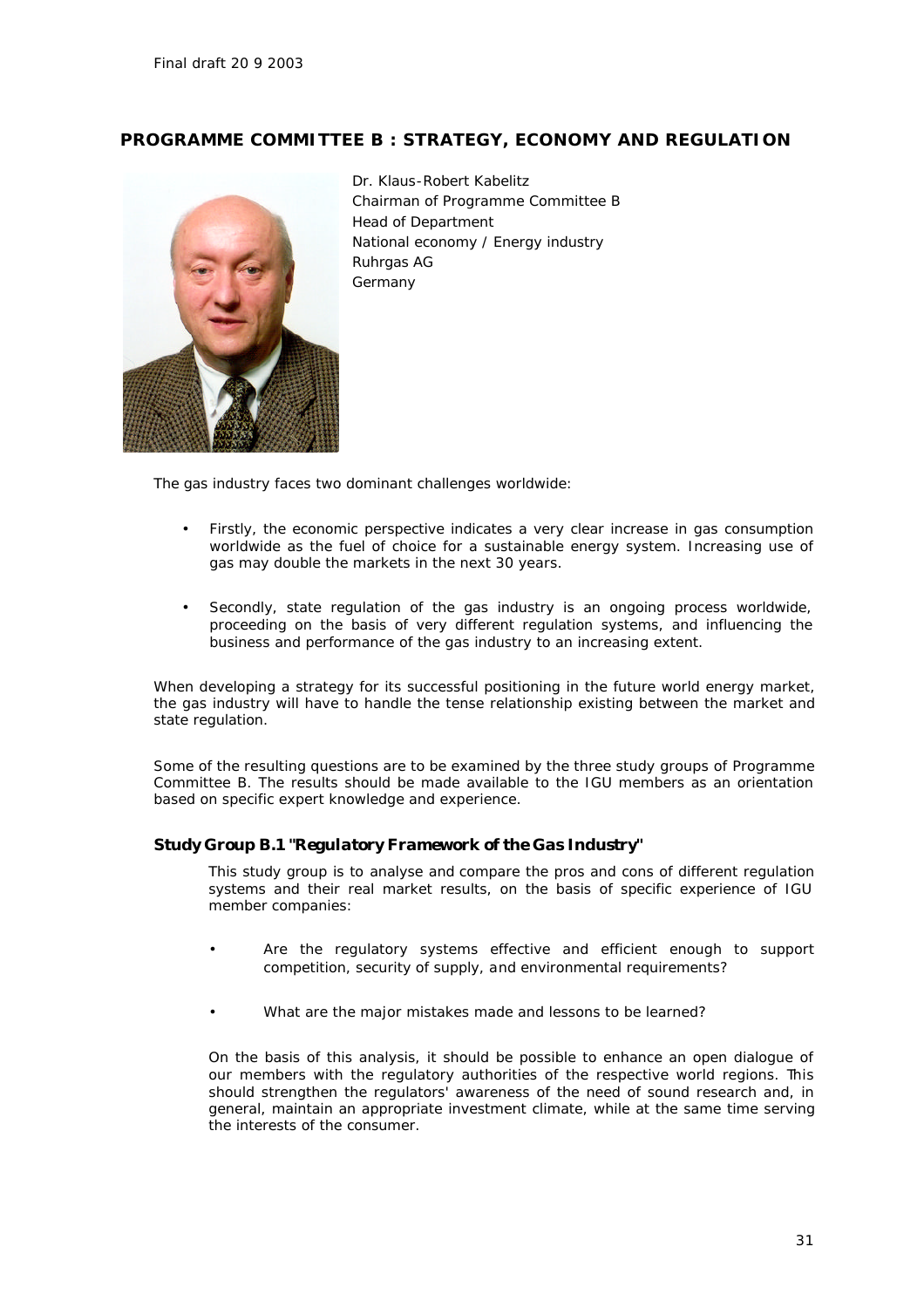#### *Study Group B.2 "Mainstreams and Challenges on the Supply Side"*

The task of study group B2 is to continue with the IGU's internationally recognised core competence for supply analysis. The analysis should focus, among other things, on the following:

- What are the political, economic and technical challenges producing countries are confronted with?
- What will the role of the Middle East be: will it become a dominant gas producer?
- What will the consequences be for the regions importing oil and gas from the Middle East?
- What will the effects on security of supply be?
- Will Europe lose its exclusive position as the only region importing Russian gas?
- More generally, what will the geopolitics of gas be in the near future?

So this study group is a very strategic one.

#### *Study Group B.3 "Trends by sector in the Gas Industry"*

Study Group B3 will analyse the effects of gas industry globalisation and internationalisation on the gas industry structure:

- Will developed gas markets see a progressive convergence of electricity and gas in response to economics and regulations?
- With the emerging expansion of the LNG market, there is the question of what influence this development will have on gas pricing, security of supply, competition between pipeline transportation, and transportation by ship.
- Another question to be examined concerns the structure of the future gas company/the new market player.

The topics of this Programme Committee are very strategic and political ones. Therefore we need effective networking and intensive cooperation with all relevant international bodies such as WEC, IEA, Eurogas or AGA. Cooperation should work in both directions, with the objective of strengthening and emphasising the authority of the IGU in the international energy dialogue.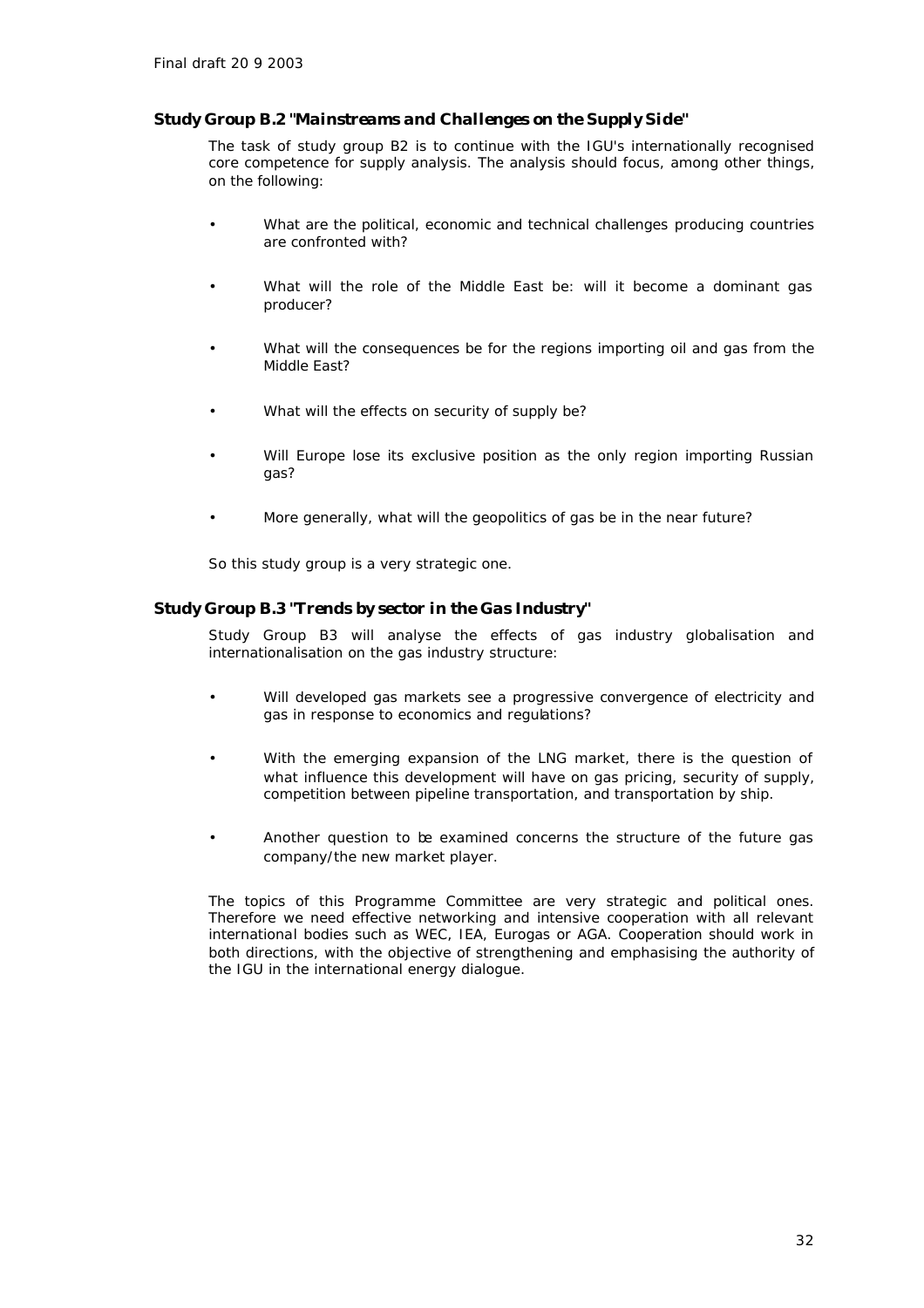# *PROGRAMME COMMITTEE C : DEVELOPING GAS MARKETS*

![](_page_32_Picture_2.jpeg)

Camillo M. Gloria Chairman Programme Committee C Senior Vice President Eni – Gas & Power Division Italy

The main task of Programme Committee C will be to monitor and analyse the development of the gas market in gas developing countries (members or non-members) - either the possibility of starting it or of its further growth - and to suggest and prepare IGU actions in these countries, including seminars or work-shops, for example, in order to promote their gas

market development.

Special focus will be placed on the developing/transitional economy countries and on the new members.

The scope of this work, broadened with respect to previous years (orientated to the "Developing/Transitional Economy Countries"), will also provide the opportunity to extract knowledge from developing gas markets in economically developed regions, which have not been considered in depth until now.

This perspective will be helpful in reinforcing the link between the gas industries in developing and developed economies. Taking into account the growing interdependence of the national gas markets within the various "Regions", and among the "Regions", this is also an opportunity to create "added value" for all the countries and IGU Members.

The various possible "types" of countries and gas industries to be dealt with could be represented by the matrix shown below:

|                       | Producer | Consumer |
|-----------------------|----------|----------|
| Developing<br>Economy |          | R        |
| Developed<br>Economy  | C        | Γ.       |

The development of a country's gas markets, in most cases, is linked to specific projects that can only materialise if favourable conditions are present along the complete gas chain, which can include both developing and developed economies as consumers and/or producers (being the growth of the producing countries' internal gas markets, in various cases, linked to the development of export projects).

The picture is completed by various operators such as international energy companies and financial institutions, whose participation is in most cases fundamental for the implementation of the projects.

All the "players" should be able to benefit from the work done by the Programme Committee C ("PGC C). This would be a way to create a favourable environment for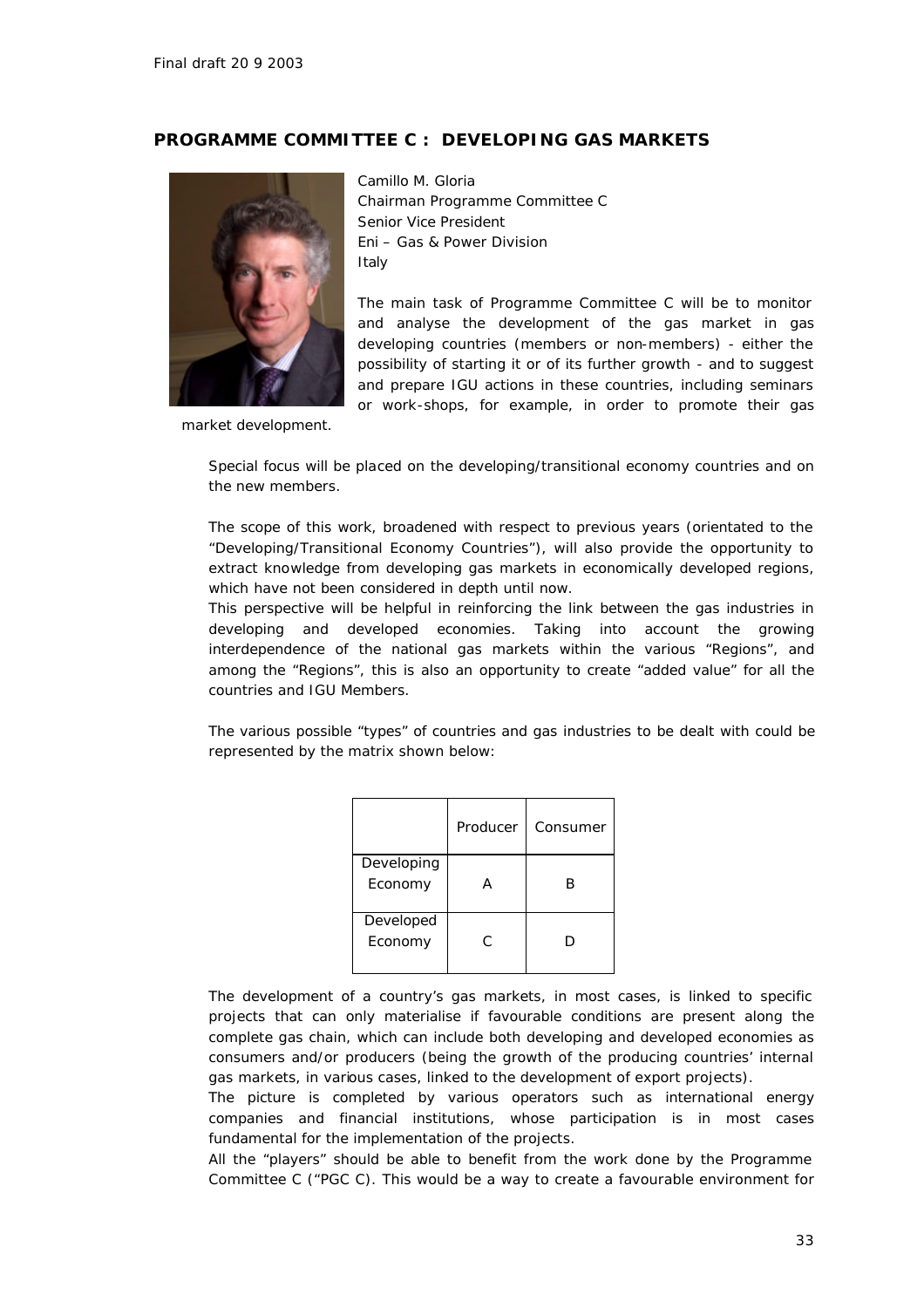the implementation of new gas projects and consequently for the development of the gas markets.

The above would contribute to the implementation of the "Customer Focus" which is part of the IGU's "Strategic Guidelines for the 2003-2006 Triennium", in which the Customer is defined as "the gas consumers as well as the shippers, gas producers and gas transmission companies".

- Specific attention will have to be paid to the identification and selection of the countries / regions / inter-regional projects to be monitored and analysed. Some examples that could be considered are:
	- The Chinese and Indian gas markets, in the wider south east Asian context
	- South America, which is both a large consumer and producing region, also in connection with exports to the United States
	- Europe and North Africa / Middle East, where a mix of all the types of gas markets referred to in the "matrix" shown above are present
	- Africa (the central part and the south of the continent)

The PGC C's monitoring and analysis activities of the selected "Case Studies" will be performed in order to identify opportunities for, and challenges to, the development of the specific gas markets.

Among the opportunities, special attention will be paid to the gas-fired power generation market possibilities or development programmes.

In many countries the power generation sector is the driver for the establishment of the whole gas market, thanks to the large volumes of gas it requires, and to its economic competitiveness when associated with the combined cycles technology.

In addition, the low construction costs of the combined cycles power plants are the best opportunity for the installation of new electric capacity in most of the developing economy countries.

For the same reasons (low investment costs, high efficiency, environmental compatibility), in the countries that already have developed gas markets, power generation is the gas utilisation sector that can still have a substantial growth in terms of volumes.

With regard to the challenges, in addition to the competing fuels, the most important ones for the specific situations will have to be identified (e.g. regulatory issues, prices/tariffs problems, market constraints), in order to correctly and effectively focus the analyses.

The collaboration with the other PGCs, in addition to the work of the representatives from the countries concerned, will be of fundamental importance in carrying out this task.

The PGC C will also have the possibility to propose and prepare regional events. Given their importance, decisions on such actions will be taken by the IGU Management Team based on a proposal from the PGC C. Representatives from the IGU management may join Programme Committee C.

Such events (seminars, work-shops), to be identified coherently with the rest of the PGC C's activities, could be held during the Triennium, allowing information to be delivered as it is being updated, or exchanges of ideas on the selected topics to take place, when it can be useful not only for the preparation of a case study but also principally for the countries and players involved.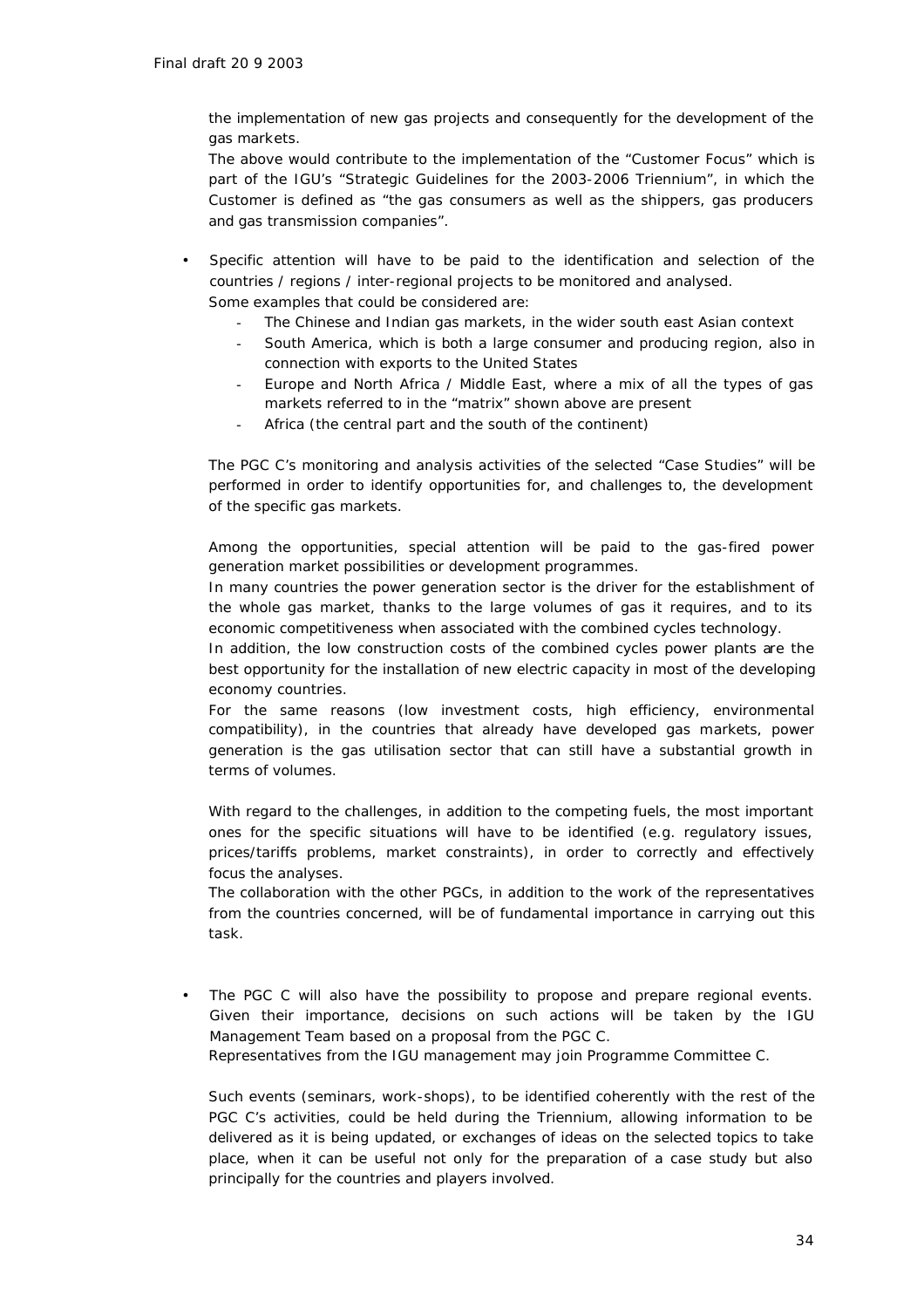Institutions and operators outside the traditional IGU activities, but whose tasks or interests are or could be related to the gas market, could be involved.

These events will not necessarily be conceived and managed by the PGC C only. Where possible and convenient they could link the work of various committees and increase their added value.

The choice of venues should also be functional to the final goal of the activities (i.e. the gas market development), and therefore chosen in one of the countries involved.

There is an important pre-requisite for the work of the PGC C to be effective: the active participation of representatives from the countries interested in the specific activities. Their collaboration would allow the identification of the real issues to be dealt with, and the collection of updated information would permit the bi-directional transfer of ideas and messages among the relevant bodies and operators.

• One of the IGU's priorities is to welcome new countries, and around ten new members have joined the union in the last five years.

This means that many new countries are now joining an organisation in which the majority of the members have a long-standing gas culture. These new members have a clear desire to develop their knowledge, and to find answers to questions specific to their country, where the gas industry, or even the economy as a whole, is still in its development phase. As these countries are in a minority, their specific demands cannot always be met, as they do not always concern the gas community as a whole.

This means that the IGU should define its policy regarding relations with countries with an emerging gas industry, and attention will be paid by the PGC C to this highly strategic issue.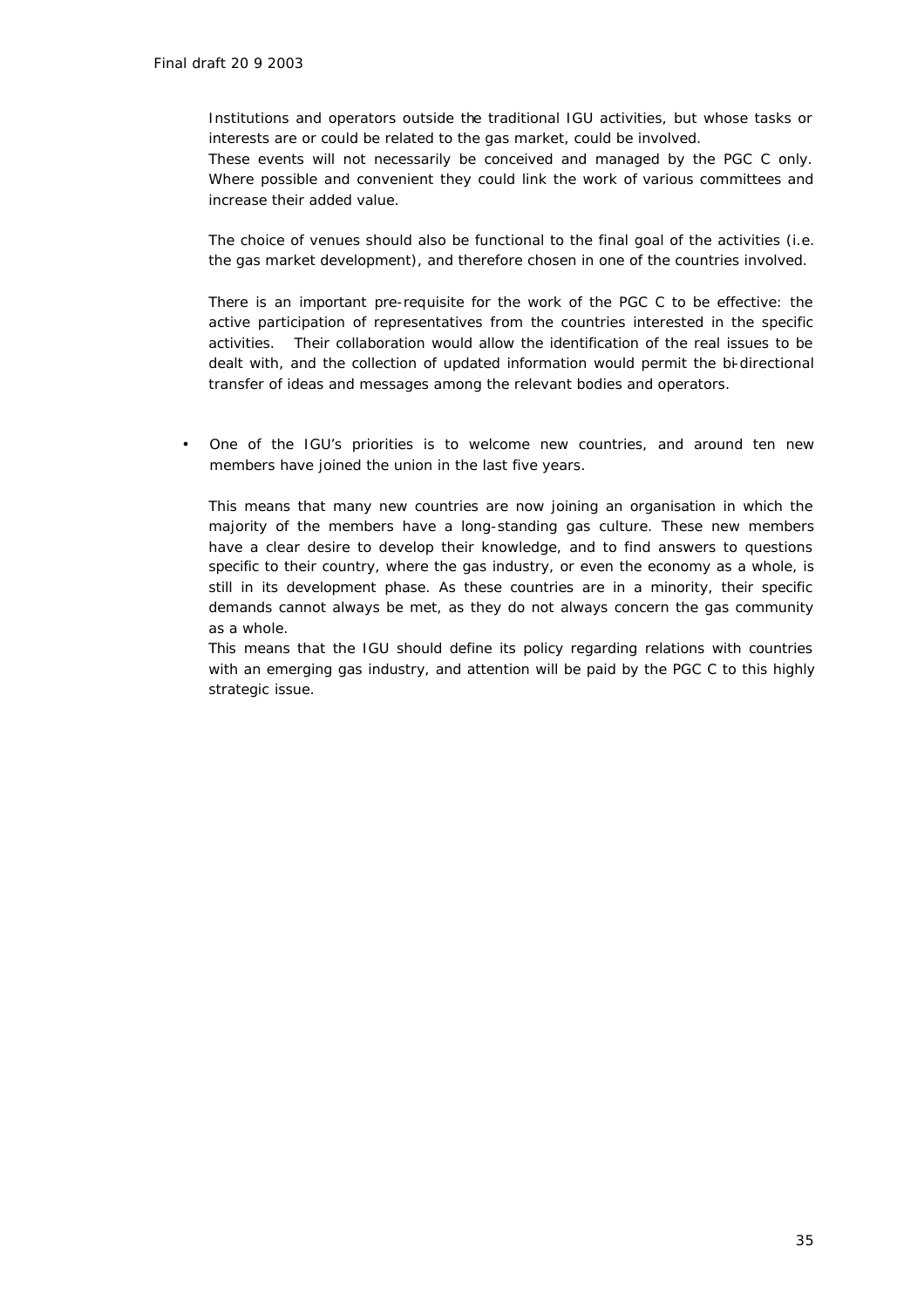# *PROGRAMME COMMITTEE D : LNG*

![](_page_35_Picture_2.jpeg)

Dr. Chawki Mohamed RAHAL Chairman Programme Committee D Director General Sonatrach Petroleum Corporation Algeria

LNG as a form of energy is presently seeing much renewed interest in the world and this will be an ongoing trend for the coming years as

natural gas is more and more appreciated for its environment friendly quality.

While it is widely accepted that the growth in the demand for gas exceeds that for other sources of energy, LNG is expected to have a share in the satisfaction of these needs and can contribute greatly to the enlargement of the gas markets simply because it offers the flexibility required for energy storage for transportation as well as for international trading.

PGC D will, as part of its activities in this triennium, continue to monitor the LNG business by issuing a report, which will provide statistics as well as highlight the trends of the LNG trade to which both the traditional actors (exporters and importers) and the new ones will contribute. This report will also address LNG Chain developments providing an update on perspectives in the future but also the share of inter-regional trading.

In this respect, PGC D has set itself the task of attracting old and new actors to participate or take an active role in the IGU activities.

PGCD will also, throughout the triennium, monitor and support the activities of the Working Committees 1-5 as well as those of the other Programme Committees by providing the necessary expertise in the field of LNG.

PGC D was assigned a major task in order to rationalise the LNG activities of IGU in cooperation with the other international LNG organisations. PGCD will during this triennium contact will identify all those which are susceptible to cover the LNG field in some way and attempt to define together with them an understanding of cooperation, coordination and exchange of information on important studies and research.

In this respect, PGC D will establish contact with organisations such as the LNG-x Conferences, its two other Sponsors, the Gas Technology Institute (GTI) and the International Institute of Refrigeration (IIR), the International Group of Liquefied Natural Gas Importers (GIIGNL), the Society of International Gas Tanker and Terminal Operators (SIGTTO), the International LNG Alliance (ILNGA), the World Energy Council (WEC), the International Association of Natural Gas Vehicles (IANGNV) and any other organisation identified which may be covering an area of the LNG Industry.

Apart from establishing closer links with these organisations, PGC D will attempt at combining meetings, at using the same individuals and at offering the possibility for these organisations to participate in the LNG activities in the Study Groups or during the World Gas Conference, the goal to be achieved being enhanced coordination of the respective LNG activities and projects and avoidance of work duplication.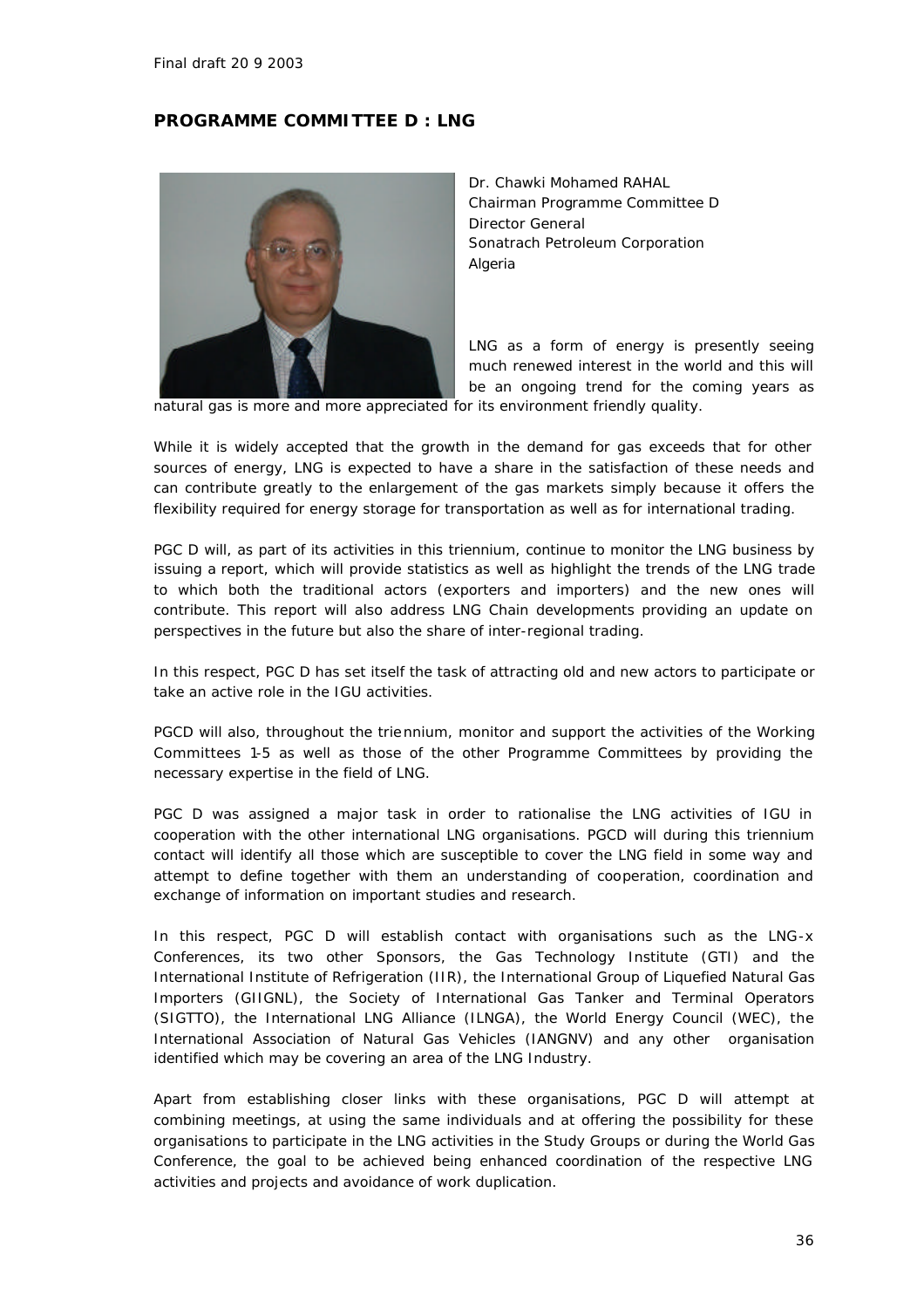PGC D will also perform, during this triennium, studies on LNG topics of interest to IGU Members. After a large consultation of the IGU Members, taking into account the strategic guidelines set out for 2003-2006, the following three topics have been selected to be studied during this triennium.

# **S.G. D.1 The standardisation of LNG qualities**

This topic deals about the need to challenge the narrow requirements on LNG quality, that is to say to look at the possibility of the definition of a standard LNG trade quality to avoid unnecessary and expensive processing at the LNG export and import ends, and thus promote LNG trading flexibility and lower LNG costs.

# **S.G. D.2 Safety and Technology Developments in LNG Terminals and Vessels**

The development of new LNG import and export terminals and LNG vessels meets many environmental hurdles not least the perceived high safety and security risk. Criteria differ from one country to another. The efficiency improvements and development in LNG vessels technology and terminal concepts, including very large vessels and offshore regasification terminals, are moving the industry into the future. The study aims to remove undue safety risk perceptions and support implementation of new technology by the industry.

# **S.G. D.3 The future of LNG Spot Market**

There is a definite trend towards the development of spot and short term trading of LNG. Apart from analysing the recent development of this market, the role of this market in the energy balance, the future trends, the conditions and limits of its development will be analysed.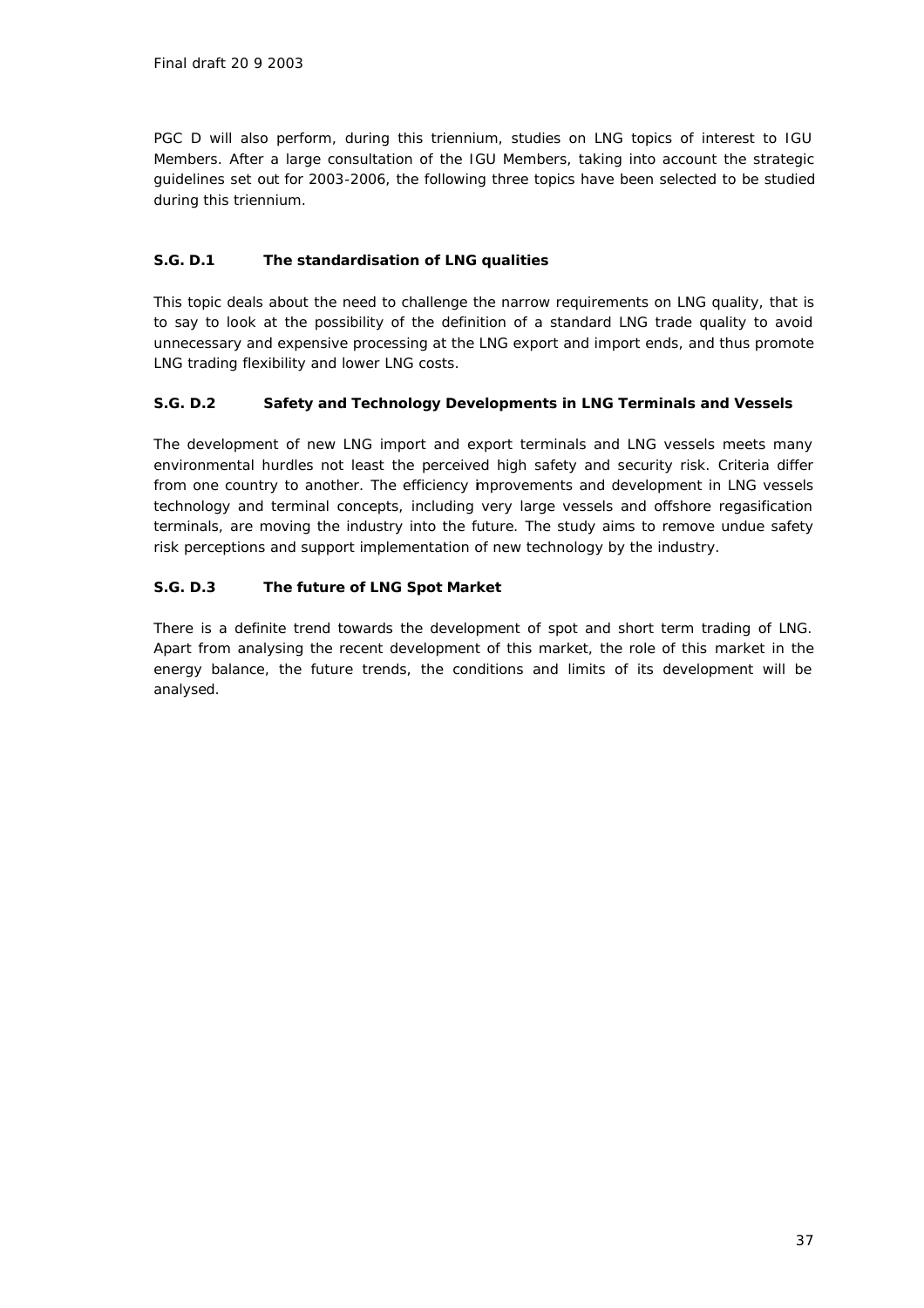# *TASK FORCE ICT*

This task force will dedicate itself to the important task of informing IGU members about issues related to Information Technology (IT). Some of the conclusions from Taskforce A on ICT in the Triennium 2000-2003 were as follows.

- Modern e-Business and the consequences of deregulation can only be handled with powerful and easy-to-use ICT support, as well as application systems, especially communications and data exchange. The development and maintenance of companyspecific ICT solutions has been largely replaced by using standardized systems offered by third parties. Standardization and exchange of ICT information has become more important than ever. The importance of ICT is even greater, given the fact that modern ICT support offers new potential for innovative business concepts.
- At a general ICT symposium, where energy experts are normally not present, it is hardly possible to deal with the large number of specific requirements involved in the full energy sector.

Based upon the recommendations and successful results of the Task Force A in the 2000 – 2003 Triennium, the new Task Force will be asked to organise an ICT conference in 2005 in Seoul (South Korea already indicated that they are willing to organise the conference). This conference will be organised in cooperation with other energy related organisations such as the WEC and the WPC. It is the intention to have a conference with a broader scope than just gas, and it could well include all utility related industries.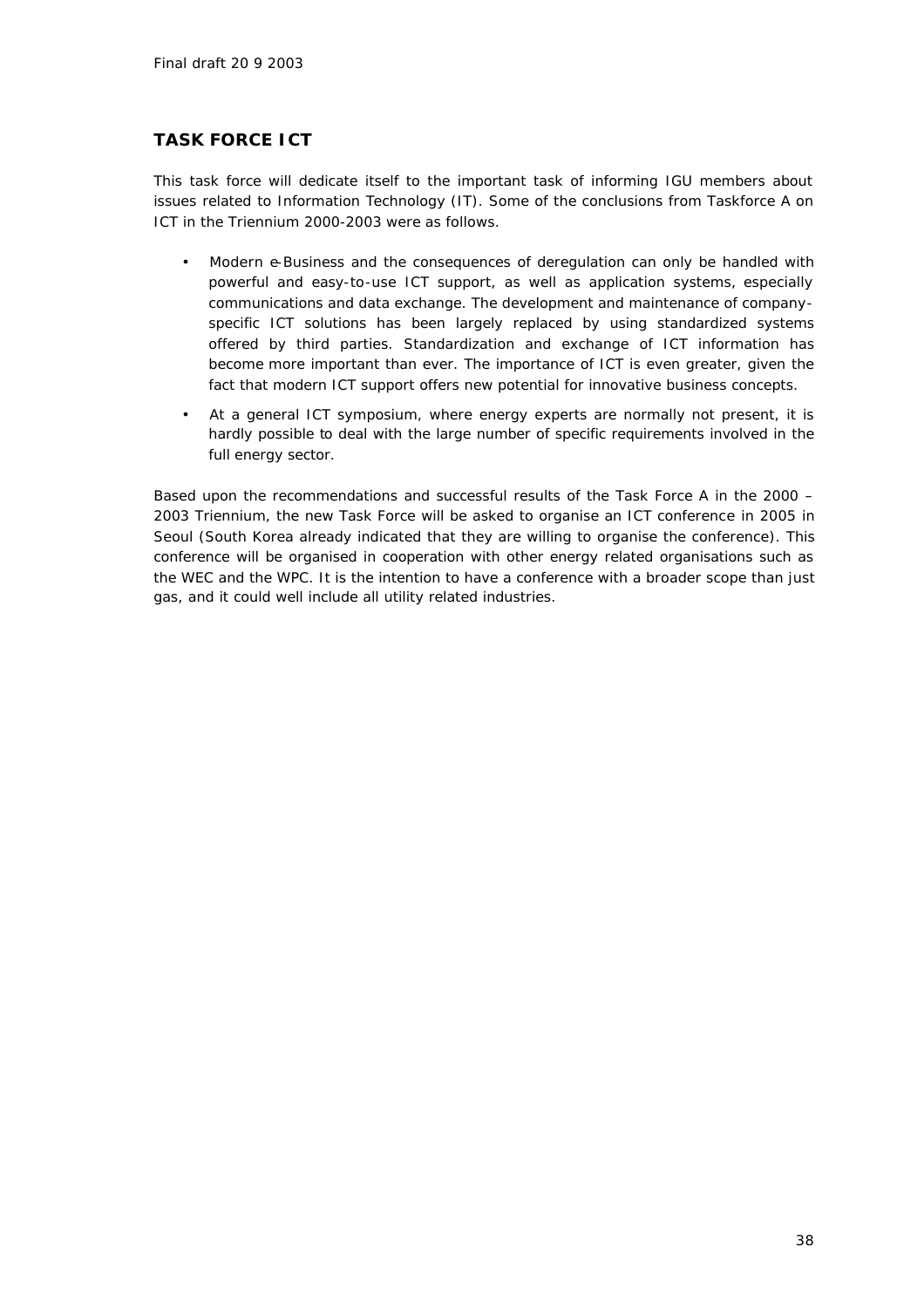# *TASK FORCE R&D*

# *MEETING R&D REQUIREMENTS FOR THE GAS CHAIN*

#### *Introduction*

R&D in the gas sector is under great pressure. Deregulation of the energy market, combined with the current economic climate, have led to a number of important trends in recent years, namely:

- reductions in R&D funding.
- a move towards short-term targets at the cost of long-term research.
- a reduced interest in new gas technologies (the need for new gas technologies is levelling off).
- increased competition in the gas industry and, as a result, an increasing reluctance to share technical information.
- less interest in career opportunities in R&D.

As a result of these developments, the future of R&D in the gas sector is uncertain. However, perhaps at this moment the actual need for R&D in the gas business is increasing. The increased attention to pipeline safety and environmental issues lead to new demands for risk management. R&D is required for the development and validation of such approaches. New regulations regarding emission reduction create massive challenges for operating departments. Many of the new demands can only be met through the development of innovative technologies and new combustion and treatment processes. In such a challenging period, the future of R&D should be carefully assessed to meet the needs of the business. The task force will address this dilemma and make recommendations as to future possible actions in the R&D sector.

#### *Scope of the Work*

The work of the task force will be carried out in three main phases:

- 1. A global benchmark study with regard to current trends in R&D. This study will address different industries outside the gas sector. The work will mainly involve desk studies, and will look at the different methods of organising, funding and managing R&D programmes.
- 2. A benchmark study (similar to 1.) focusing on the gas sector.
- 3. An analysis of the results in order to establish possible best practices. Recommendations will be made to help guarantee the continuity of R&D in addressing future challenges in the gas business.

#### *Expected Results of the Study*

The study is expected to provide a review of R&D with respect to current programme objectives and will provide insight into:

- the management process.
- the funding process.
- priorities for future R&D.
- a benchmark between countries as well as industries.
- cooperation efforts with other organisations.
- the Government role in funding and direction.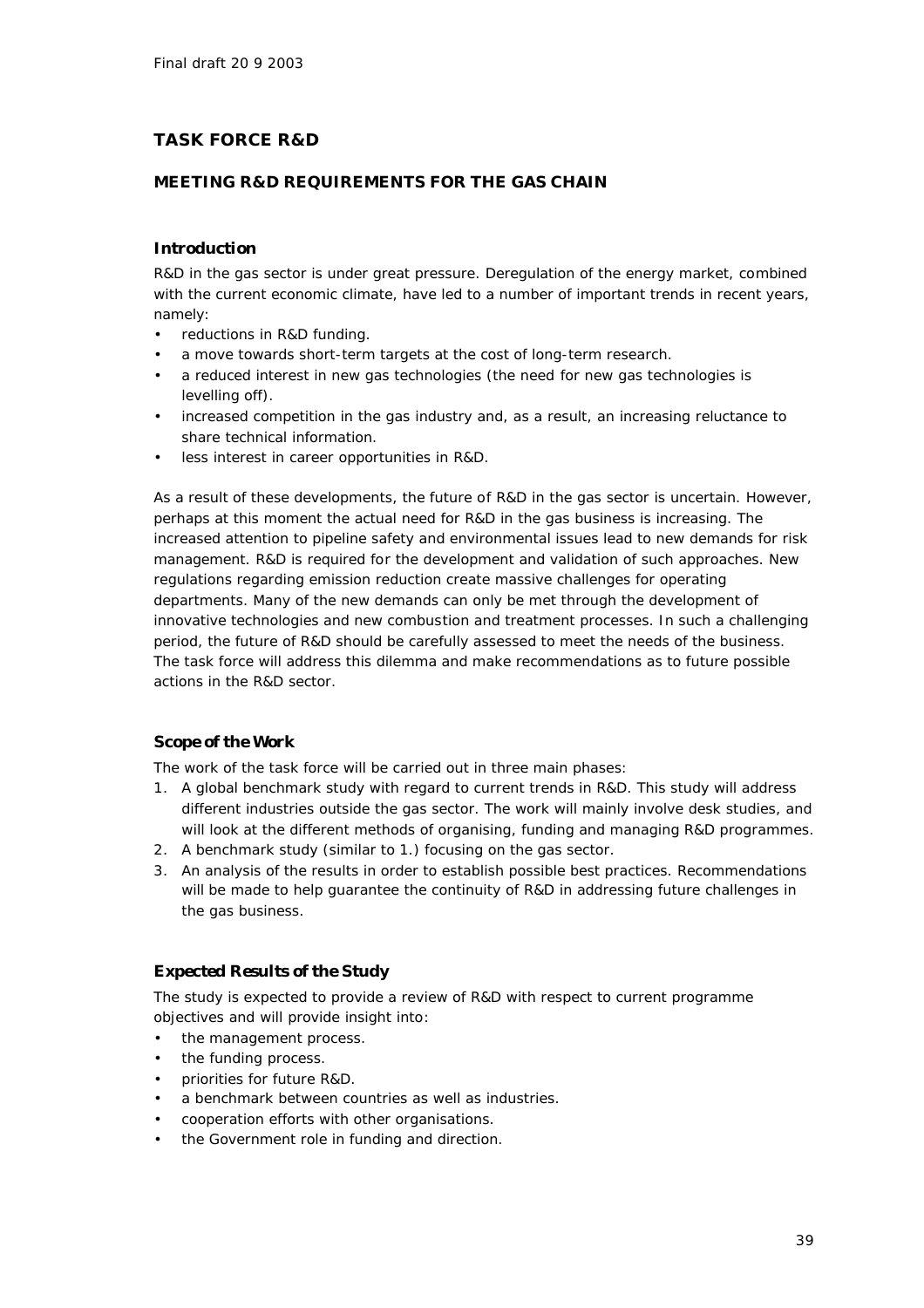# *IGRC, INTERNATIONAL GAS RESEARCH CONFERENCE*

The International Gas Research Conference (IGRC) is the world's foremost international forum devoted to the exchange of recent research within gas technology.

The conferences cover the entire gas chain from wellhead to burner tip. They are organised by leading gas companies and research centres from around the world through international committees that take care of conference policies, logistics, and the technical programme.

The conference series began in 1980, and since then has been held triennially, alternating between North American and European venues. The last conference was held in 2001 in Amsterdam, the Netherlands. The next conference will be held in November 2004, in Vancouver, Canada.

The conference features some 300 papers presented in oral or poster sessions. The number of participants is somewhere between 600 and 800.

The conference has always been strongly linked to the International Gas Union (IGU) and is sponsored by major gas associations and industry.

The incoming President of IGU is traditionally Chairman of the IGRC Policy Committee and IGU officers and the IGU secretariat are represented in the IGRC Committees.

Through this and other links, the IGRC's and the World Gas Conferences are closely coordinated to avoid undue overlapping and still cover all relevant gas technology issues to the satisfaction of conference delegates and the industry.

It is the intention of the IGU to present the most interesting and relevant topics from the IGRC 2004 in Vancouver, if new developments have been made at the WGC in 2006 in Amsterdam.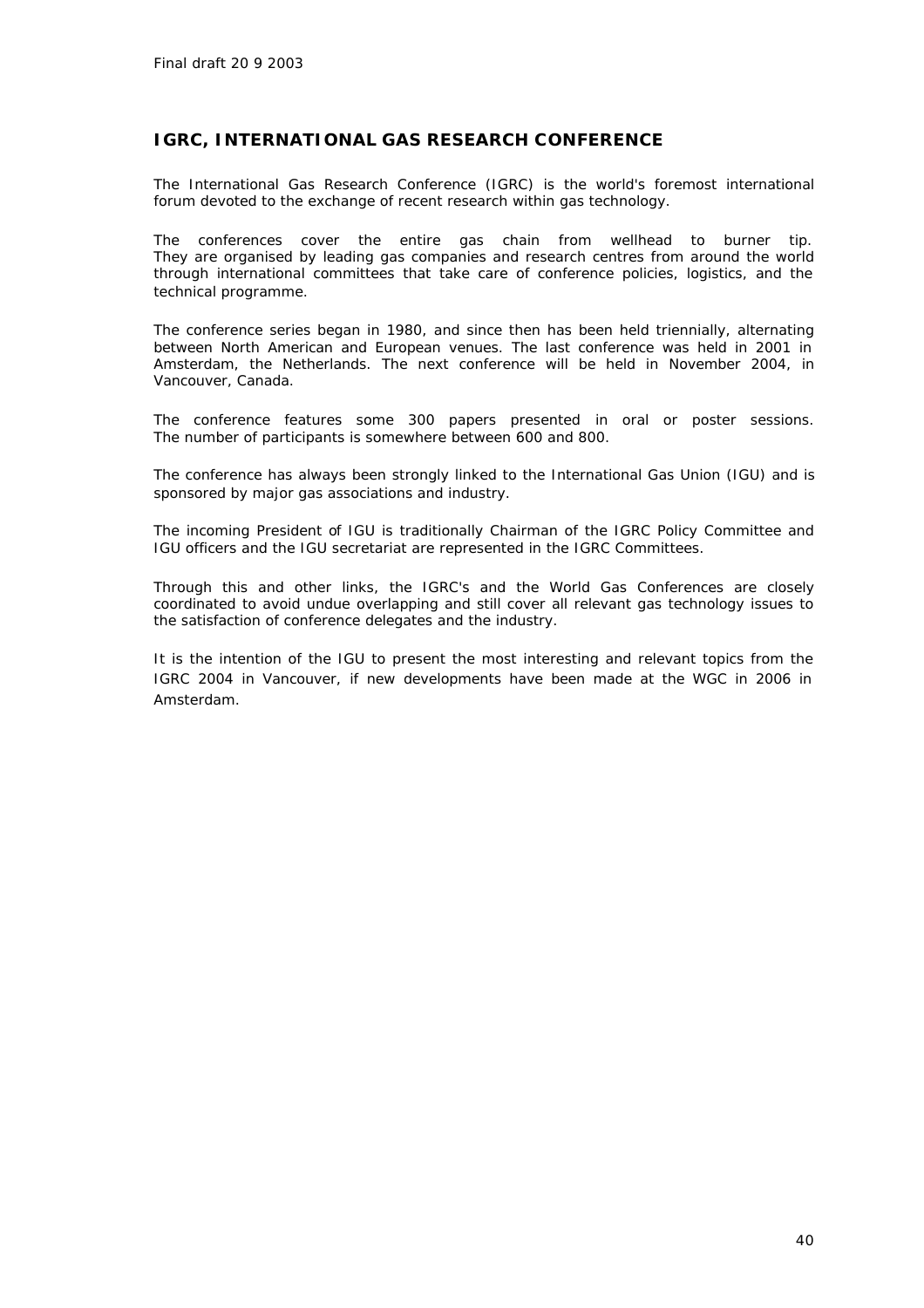# *INTERGAS MARKETING*

# *PRESENTATION; GENERALITIES*

Intergas Marketing (IGM) was created by the IGU in 1951, and currently includes 16 countries.

Through experience exchanges between experts, IGM contributes to the development of the gas economy. Its area of action is marketing, which means that IGM is particularly of interest to market economy countries with strong downstream gas activities.

# **The members are officially the countries, which have a delegation with a Head of Delegation and delegates who are either from gas associations or from companies. When it is represented, the country's gas association does not play a particular role in the delegation.**

The greatest contribution to the experience exchanges is made by the companies, which also derive axes for operational reflections. In practice, IGM therefore operates as a network of exchanges between the marketing and sales managers of the companies.

#### The operation

IGM has an activity cycle of 6 months, with two sessions each year, and it chooses topics according to the current preoccupations, which it entrusts to relatively short-term working groups . The relatively limited number of delegates allows the organisation of fairly frequent meetings, and permits in-depth exchanges. Each session includes a review of the marketing and commercial innovations. A roundtable on a current topic can also be decided upon at any time, and arranged for an upcoming session.

Most of each session's works are published in a brochure entitled "News Intergas Marketing". IGM is directed by a Management committee, for which the delegations elect a chairman with a 2-year term.

# *COOPERATION WITH THE IGU*

A Memorandum of Understanding for a closer cooperation between IGM and the IGU has been signed in Tokyo during the World Gas Congress and stipulates that IGM becomes officially an IGU affiliated organisation, with specific competences in the area of commercial activities, in a permanent liaison with the IGU . The followings of this memorandum concerns :

- IGM presidency : its duration will be extended from 2 to 3 years and the mandate will begin in June instead of January, in order to unify with that of the IGU,
- Program : IGM has its own study program already decided and will also assume any outsourced topic from the triennium program of the IGU in order to contribute to all themes relative to customers and marketing .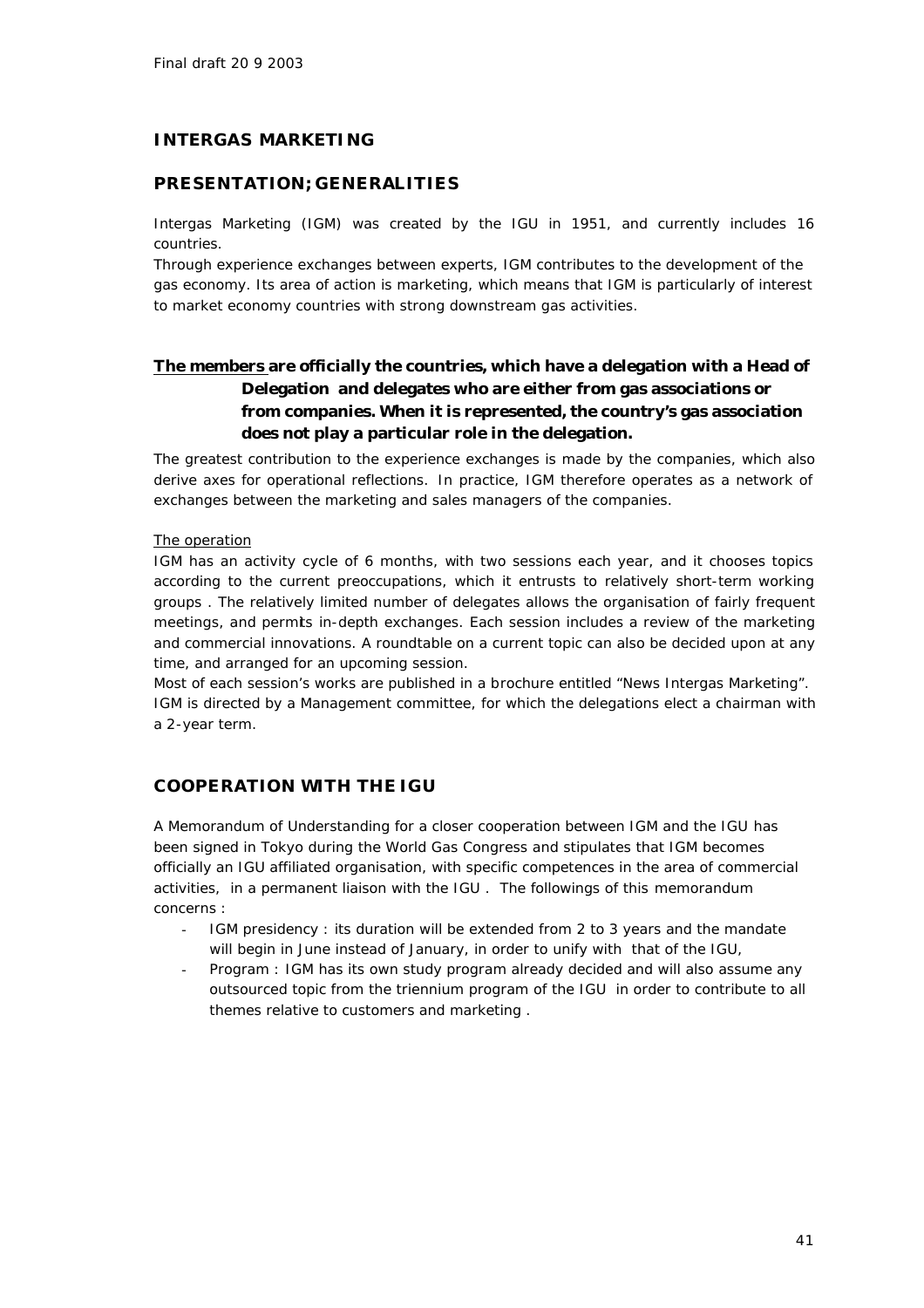# *MARKETING*

### *Definition of marketing for IGM*

Marketing prepares product and service offers in order to satisfy the needs and desires of the clients. The steps in a marketing approach include a market study, the client's expectations, and the analysis of the actions of competitors.

A marketing strategy involves identifying the various segments, and focusing on those considered to be priorities. The outcome is the preparation of an overall and consistent offer: the marketing mix.

# *The marketing approach within IGM*

The exchanges, which take place within IGM, relate to all marketing aspects of the solutions, which contribute to the development of natural gas.

They consider the essential data relative to the context, to the qualitative and quantitative demand, to the products, to the competition and to the gas sector. They also consider the various client segments, both with regard to existing and new products, and their marketing channels in order to prepare an overall offer.

Clientele management is also a particularly important aspect, whether involving the physical reception, call centres, prices or invoicing.

Advertising is playing an increasingly important role in order to establish the brand's renown or to present the newest offers.

It is also very important to measure the client's satisfaction relative to the offers and the services made available to him/her.

The current opening of the markets is giving marketing an increased role in the preparation of the strategies of companies.

# *THE WORK OF IGM*

This work can be grouped into 4 main categories.

- Reflections and experience exchanges,
- Comparative studies intended to review the best marketing practices
- Prospective studies intended to determine the marketing opportunities
- Another possibility, currently seldom used, could involve the joint launch of actions intended to promote natural gas or certain particular usages.

#### *Past works*

#### *Special studies (some recent titles)*

The development of air conditioning in large buildings; Nice; June 2000

E-business, a marketing opportunity for gas companies?; Budapest; April 2001

Marketing and safety with the use of natural gas in an open market: opportunity for new services; September 2002. (IGM1 study outsourced by the IGU)

The impact and opportunities for natural gas marketing resulting from the decisions to limit pollution emissions; September 2002. (IGM2 study outsourced by the IGU) .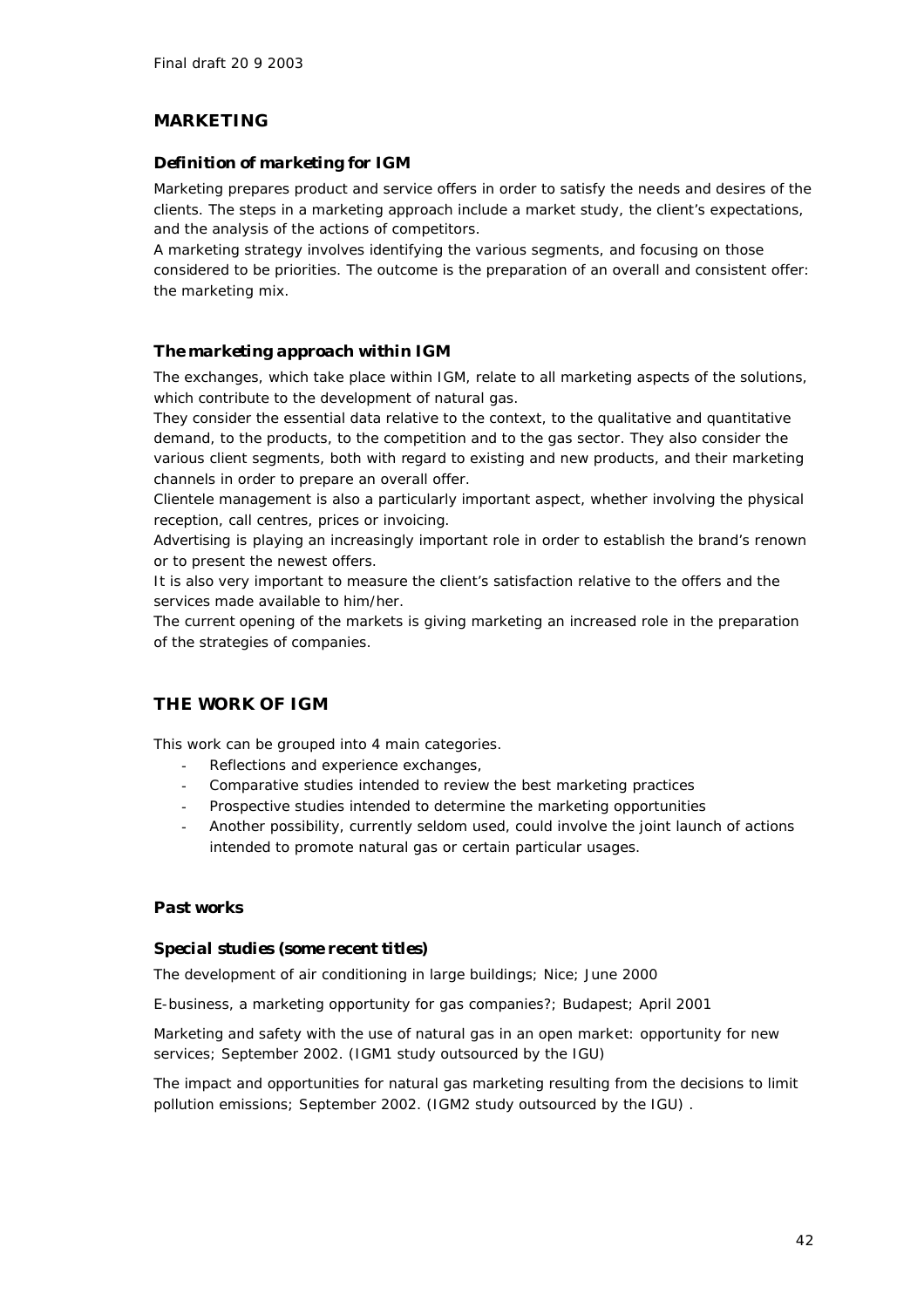#### *The last ordinary sessions*

1998 : Barcelona and Paris ; 1999 : Kobe and Leipzig ; 2000 : Antwerp and Zurich

2001 : Budapest and Rome ; 2002 : Amsterdam and Copenhagen ; 2003 : Tokyo and Versailles

During the IGU World Gas Congress in Tokyo on June 2003, IGM presented a session on the role of marketing in the promotion of new environmentally friendly products and particularly the marketing's place relative to NGV (Natural Gas for Vehicles), the Environment and Renewable Energies.

#### *The upcoming working program :*

A session is planned in May 2004 in Finland, and another in Germany in autumn. Already decided topics:

# *- Client satisfaction surveys intended to have an influence on loyalty building. This will include exchanges and recommendations as to the concepts, methods, possible improvements and optimum usages made of the results. This study is piloted by France.*

- In an increasingly competitive sector, Marketing will be essential in order to promote new gas products and/or services. IGM will identify the keys for success and the best marketing practices to be implemented. This study is piloted by Germany. IGM will assume any outsourced topic from the triennium program of the IGU.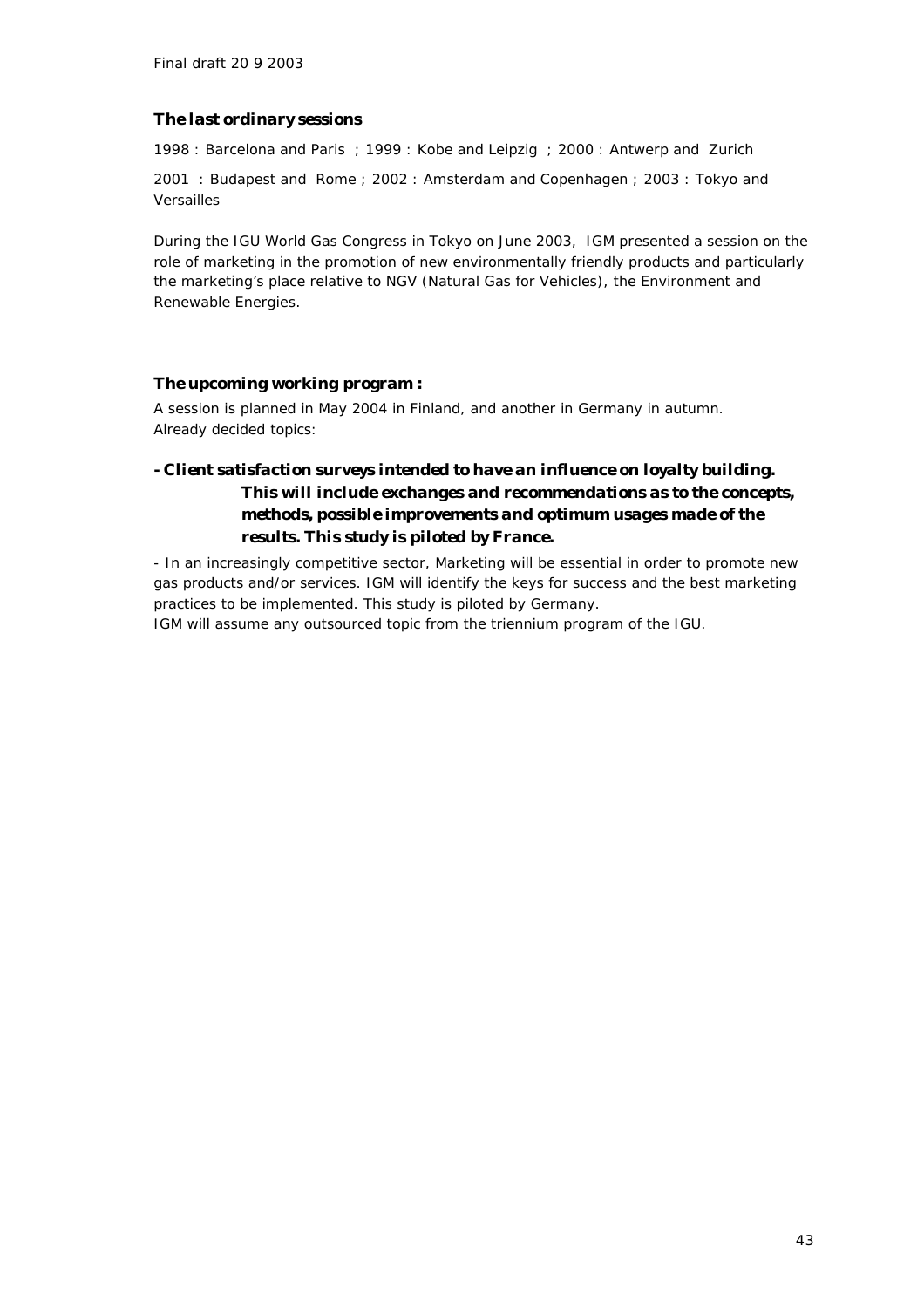# *INTERNATIONAL ASSOCIATION OF NATURAL GAS VEHICLES (IANGV)*

The association was established in 1986 to provide the NGV industry with an international forum and an advocate for NGVs. International conferences, exhibitions and seminars have been held on a wide range of important technical and marketing topics. The IANGV provides a focus for the exchange of information, and a medium for action on challenges of an international nature. The IANGV provides information to members. It is planning research projects on light and heavy-duty vehicles. The IANGV is working closely with the ISO to develop NGV standards, and with the UN on information about NGVs.

The IGU and the IANGV have a tradition of close cooperation in preparing studies for the World Gas Conferences. In this Triennium too, several topics have been identified that will be part of the work of study group 5.3 in Working Committee 5 Utilisation.

The objective is to demonstrate the long-term, world-wide potential for natural gas as a transportation fuel, including compressed natural gas (CNG), liquefied natural gas (LNG), biogas, and the transition to hydrogen from natural gas over a 25-year time frame, with the emphasis on short-term (0-10 years) opportunities. By showing a development path through to hydrogen in the long term, the project will enable gas companies to consider the implications of and risks to their future development and investment programs for NGVs.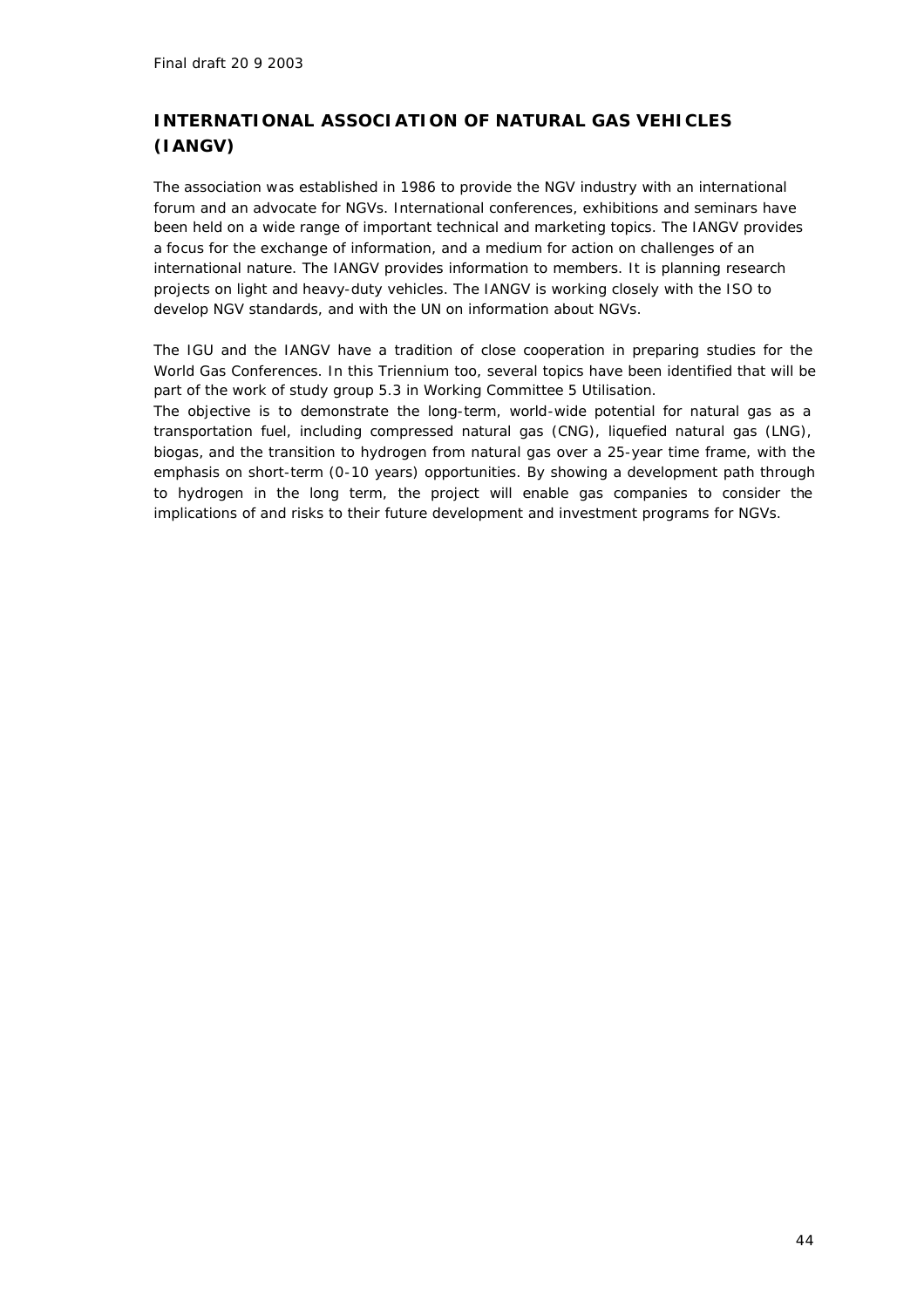# *WORLD ENERGY COUNCIL LIFE CYCLE ANALYSIS STUDY*

The IGU was invited by the WEC to take part in a Life Cycle Analyses study. The IGU is represented in the WEC study on LCA by Mr. Bertus Postmus of Gasunie, who will report the progress and results to PGC A.

#### **Study Terms of Reference**

The main objective of the study is to identify and review existing LCA studies and other relevant publications, and prepare an analytical report outlining the main findings of the review. It is not intended to undertake any original research, and the expected outcome will be focussed on a comparison of the different energy sources in the framework of the full life cycle assessment.

The study will review the various approaches to LCA studies and analyse the different findings of these studies. "Full life cycle analysis" refers to the entire product chain starting from the exploration and extraction through the processing, storage, transport, and conversion to final use. Hence the study will consider each primary energy from its point of origin through to its final use. Final uses to be considered are electricity (including that used for electrical trains), mobility (road, aviation and marine bunkers), or direct heat applications (for buildings and industrial processes).

#### **The Study Process**

The Study Terms of Reference were approved in October 2001, and the work began in early 2002. Since the WEC Finnish Member Committee initially proposed the Study, Mr. Ami Rastas (TVO, Finland) was appointed Study Chairman. A study group of nearly 30 volunteers representing WEC member committees in over 20 countries, and representatives of 6 international organisations, has been established.

During the first few months of 2002, an impressive inventory of existing LCA Studies was compiled and reviewed. The study group met on 13 December to discuss the general direction of the study and to define the work programme, schedule and responsibilities. The group agreed that the main output of the study would be the establishment of a comprehensive LCA assessment framework, which would provide a useful, standard, and internationally accepted tool for evaluating various energy projects. Relevant research and drafting assignments have been allocated to the study group members, and it was agreed to meet again in mid-May 2003.

The general schedule for the LCA Study was confirmed as follows:

| • Draft reports              | by April 2003                               |
|------------------------------|---------------------------------------------|
| • Symposium                  | September 2003 in Kiev (in conjunction with |
| the WEC Executive Assembly)  |                                             |
| • Final draft report to the  | January 2004                                |
| <b>WEC Studies Committee</b> |                                             |
|                              |                                             |

- Publication and promotion second quarter 2004
	-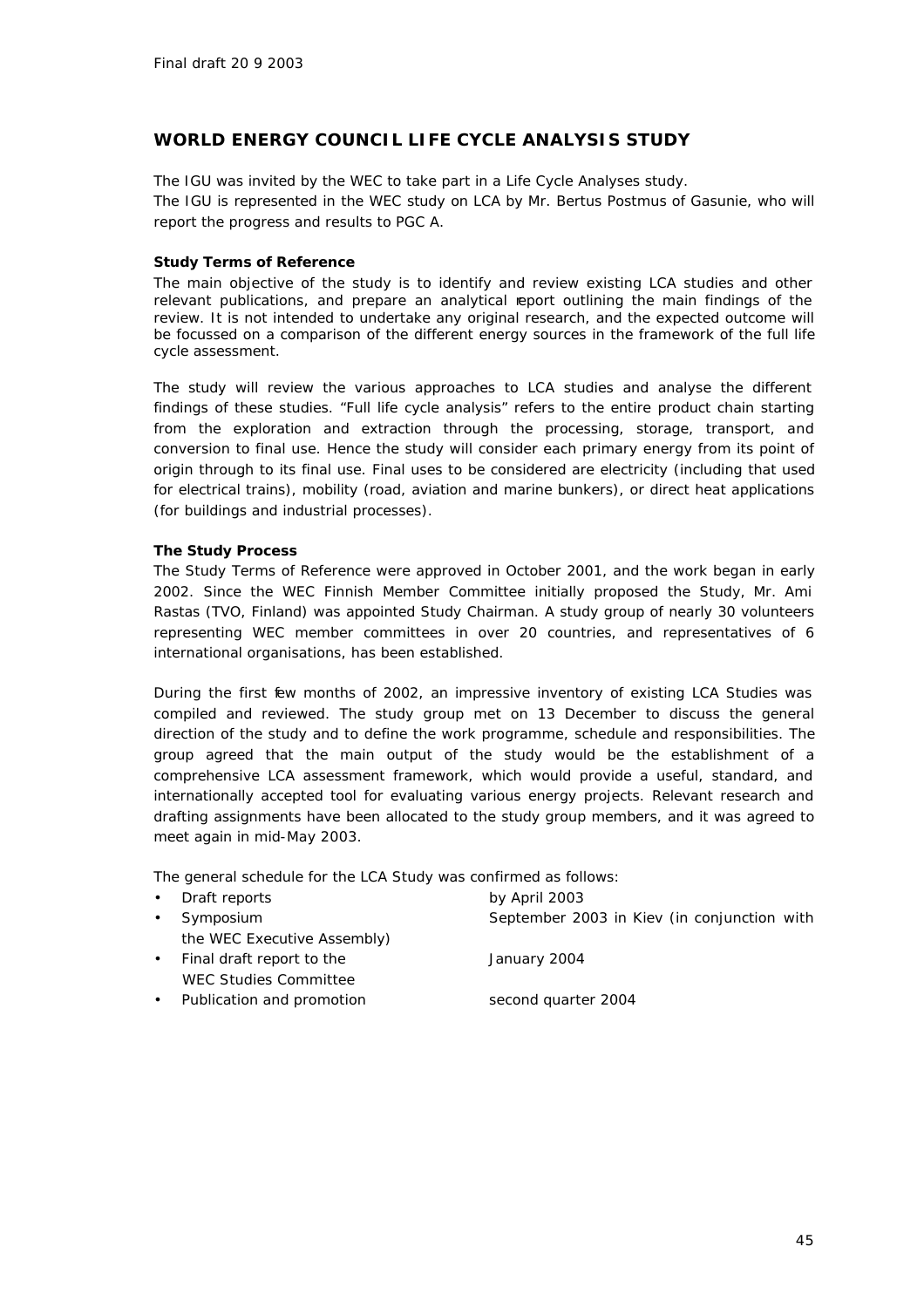# *CONTRIBUTION TO THE IPPC GLOBAL REPORT*

Co-ordination of gas industry participation in the work of IPCC

The Intergovernmental Panel on Climate Change (IPCC) will in the coming years prepare a new report reviewing the risk of climate change, and mitigation or adaptation options. This report will be published in 2007 (http://www.ipcc.ch/activity/act.htm). The scope of the IPCC report is very wide. The role of industry is very important in the evaluation of mitigation options, and of adaptation, from a technical, economic, or social point of view.

On request of the IPCC Chairman for support from industry, in order to review evaluations made by scientists, or to provide basic information, IGU will positively respond. The IGU Management Team will oversee this activity in close cooperation with PGC A.

We will take the opportunity to present the case of the gas industry. Other sectors have been keen to provide comments, and in some cases lead authors (oil, cooling fluids).

In our experience, the range of expertise needed covers all domains, from explorationproduction to utilisation, and from technology to economy. Furthermore, one can expect that the approach "Energy and Sustainable Development" will play an important role in the coming report.

Therefore, coordination should be organised with the IPCC, with the support of all IGU committees, but with the prime responsibility for PGC A. As a member of PGC A, the coordinator will identify schedules and topics of interest, and propose possible actions to PGC A.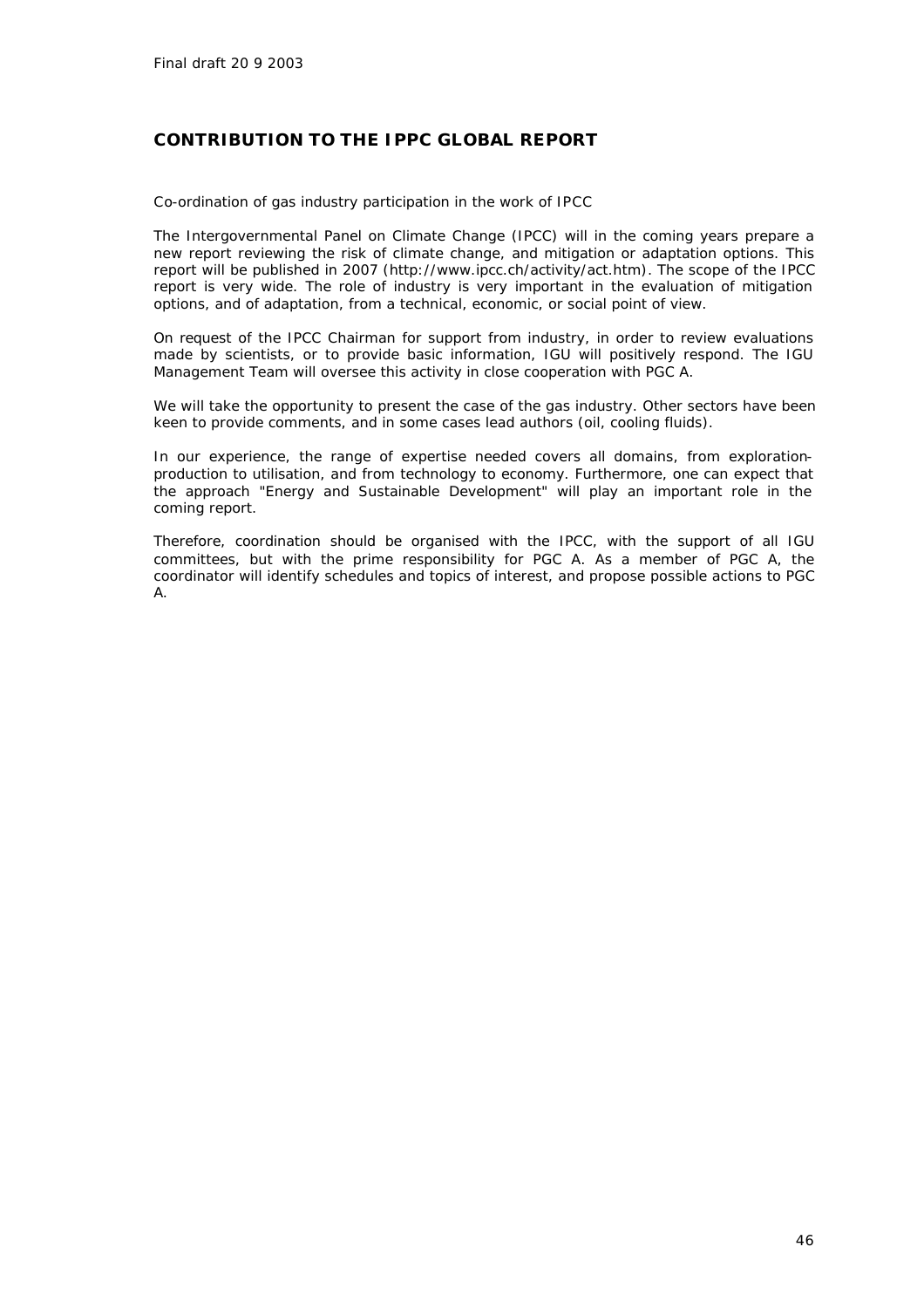# *STANFORD STUDY ON GEOPOLITICS OF GAS*

This is a study, proposed by the Program on Energy and Sustainable Development of the Stanford University together with the James A. Baker III Institute for Public Policy of the Rice University, on "The Geopolitics of Gas".

To summarize the scope of the study, it aims to pay attention to the political forces that determine which gas projects get built and, to explore how the projected increases in gas consumption could affect world politics. Working hypotheses are that:

1) Continued technological advances in the LNG business could support the development of a global market for gas and might either reduce the need for cross-border pipelines or facilitate pipeline investments, by reducing the energy security risks posed by pipeline gas supply. Alternatively, a shift in the international order such that international shipping lanes can no longer be adequately protected, might have an adverse effect on LNG prospects.

2) Investment in gas transit infrastructures will cause economic and political integration of the countries that supply and use the gas. One of the historical energy examples mentioned here is the foundation of the European Coal and Steel Community.

There will be two research tracks. The first track will use an economic model, containing simplified representations of all major current and prospective world gas producing and consuming regions, to examine broad market developments in the global gas trade. The second research track will systematically analyse particular examples of existing cross-border infrastructure projects, particularly those that connect countries with low levels of economic and political integration, prior to the construction of the project.

Mr. Theo Ebels from Gas Transport Services, the Netherlands, will represent the IGU by liasing with the study team of the Stanford University. This will be done under the responsibility of PGC B.

Completion of the study is targeted for late 2003.

http://cesp.stanford.edu/pesd/eventsgeopol\_index.html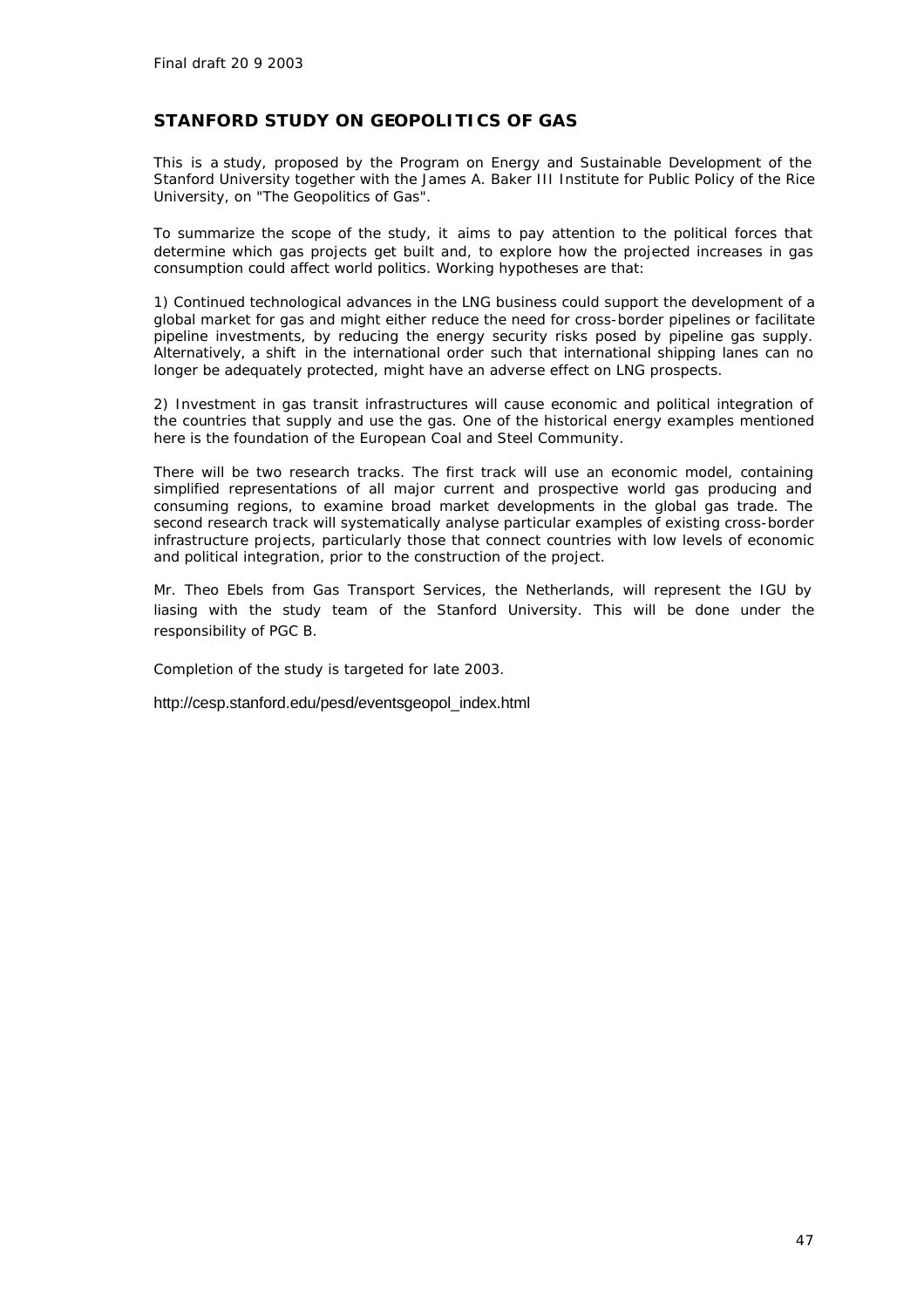# *HYDROGEN AND THE IGU*

The use of hydrogen as an important energy carrier is an essential element for global sustainable development. The widespread utilisation of hydrogen can reduce dependence on depletable energy resources, can achieve substantial savings in greenhouse gas emissions, and can provide a storable form of energy derived from intermittent renewable energy sources. However, there are many significant challenges to implementing all the components of a complete energy system based on hydrogen. Successful development of indigenous sources of hydrogen with low greenhouse gas emissions will be necessary. Effective, economic and safe methods of transporting hydrogen between points of supply and use will be required. Convenient and reliable means of utilising hydrogen for diverse consumer applications will be needed. Despite these challenges, there is global interest in the development of hydrogen as an energy carrier, with commercial competition emerging for the European Union (EU) from Japan and the United States of America. To progress quickly towards the development of a full hydrogen system, a practical strategy must be adopted within the context of an existing, extensive natural gas system, which has resulted from substantial capital investment over a long period of time. By necessity, the transition to a full hydrogen system will be lengthy and costly, and will require significant research and development.

# *USA initiative on hydrogen*

In 2001, executives representing energy and transportation industries, universities, environmental organisations, and USA Federal and State government agencies and National Laboratories, met to discuss the potential role for hydrogen systems in America's energy future. Based on the ideas and suggestions put forth by the participants during this meeting, a national vision was presented for hydrogen to become a premier energy carrier. The production of hydrogen from natural gas is an integral part of the strategy to introduce hydrogen into the transportation and utility energy sectors, by reducing the cost of conventional production, and developing innovative hydrogen production processes that rely on cheap fossil feedstock. Today, nearly all hydrogen production is based on fossil raw materials. Worldwide, 48% of hydrogen is produced from natural gas, 30% from oil (mostly consumed in refineries), 18% from coal, and the remaining 4% via water electrolysis. The IGU will take the initiative to become involved in further development of this technology road map.

# *NATURALHY project*

The possible use of existing networks for mixtures of natural gas and hydrogen offers a unique and cost-effective opportunity to initiate the progressive introduction of hydrogen as part of the development of a full hydrogen system. Thus the aims of the NATURALHY project are to test all the critical components of a full hydrogen system by adding hydrogen from (initially) current sources to natural gas in existing networks. This transitional approach will provide further practical experience in the transmission of mixtures with varying amounts of hydrogen, and, by means of innovative separation technologies, the utilisation of hydrogen in end use applications.

A Strategic Advisory Committee consisting of representatives from relevant national and international organisations will provide guidance, one of which will be the IGU. Potential collaboration and synergies will be fostered by complementary projects. Established information networks will be used for information dissemination.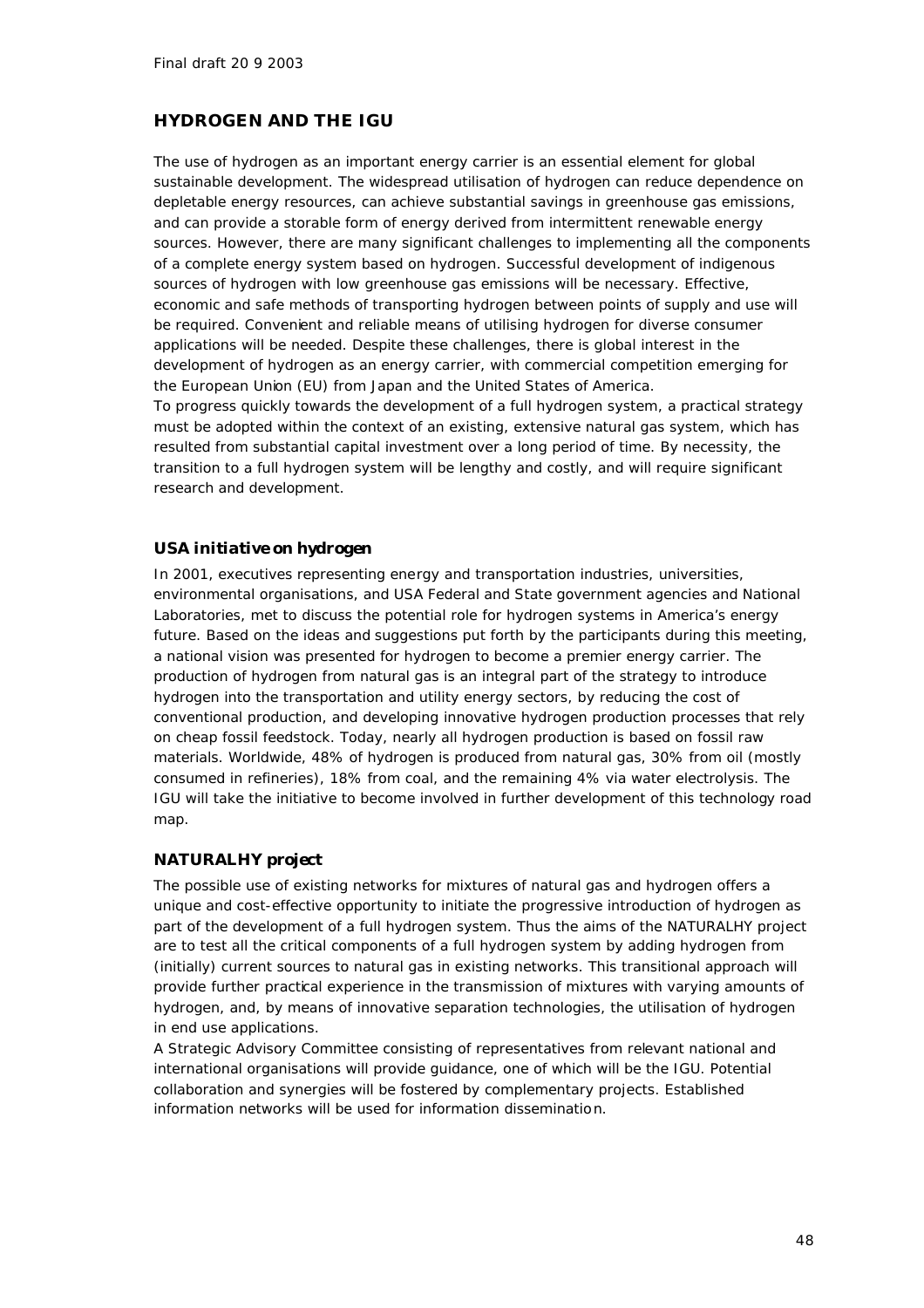# *SPECIAL PROJECTS*

On behalf of the Royal Dutch gas association (KVGN) and the Dutch gas industry, three special projects will be initiated: one concerning Sustainable Development, one concerning Regulation in different regions of the world, and one concerning the expected growth of the gas market for power generation (consultation of electric power producers in the light of the expected market growth).

It is the intention to review the results of the project work on at least three occasions. A regional gas conference of the South American gas and electricity industry in Brazil in 2004, a regional conference focussing on Asian Malaysia in 2005. Finally at the World Gas Conference in 2006 in Amsterdam the focus will be a global view on these matters, including the European and North American markets.

The interaction between the stakeholders, the industry, the government and the customers, is an important factor for these projects. The binding factor between the issues in the projects lies in the process of engaging these parties in an integrated approach to achieve a joint understanding of the critical success factors in each of the three areas. The respective IGU committees will play a crucial role in providing the projects with the view of the gas industry on these issues. The projects will be coordinated from the Netherlands engaging the Dutch gas industry, universities and institutes but may invite local specialists in the global regions.

#### *PROJECT 1 GAS ROUTES TO A SUSTAINABLE ENERGY SYSTEM*

Project leader Ulco Vermeulen, Gasunie Trade & Supply. u.vermeulen@gasunie.nl

#### *Arguments for the fuel of choice*

This project is related to the gas industry's vision on sustainable development and is a contribution to the guideline: **Promote Gas as the fuel of choice preceding a sustainable energy system**. It is the intention to promote the arguments underlying the gas industry's point of view that gas is the fuel of choice. This study will be carried out under the responsibility of the Dutch presidency in close cooperation with PGC A. It is envisaged that many experts will be involved, to ensure a widely supported view on the development of the energy system of the future.

This information will be of great value to promote the role of gas on events like COP meetings.

The work will be carried with three objectives:

Disseminate the vision

Make knowledge available and accessible

Demonstrate and promote successful developments.

This project will generate an analysis from several perspectives of the tools available through the gas industry to substantiate the IGU guideline and possible transition routes to a sustainable energy future. This analysis will be discussed with stakeholders outside the gas industry with a view to formulate a vision that finds the broadest support from all stakeholders.

The analyses will have a global scope with a focus on the position of gas in the energy sector. The line of thinking will be the introduction of efficiency measures, fuel substitution and the incorporation of sustainability in the energy system (either direct or via the hydrogen route).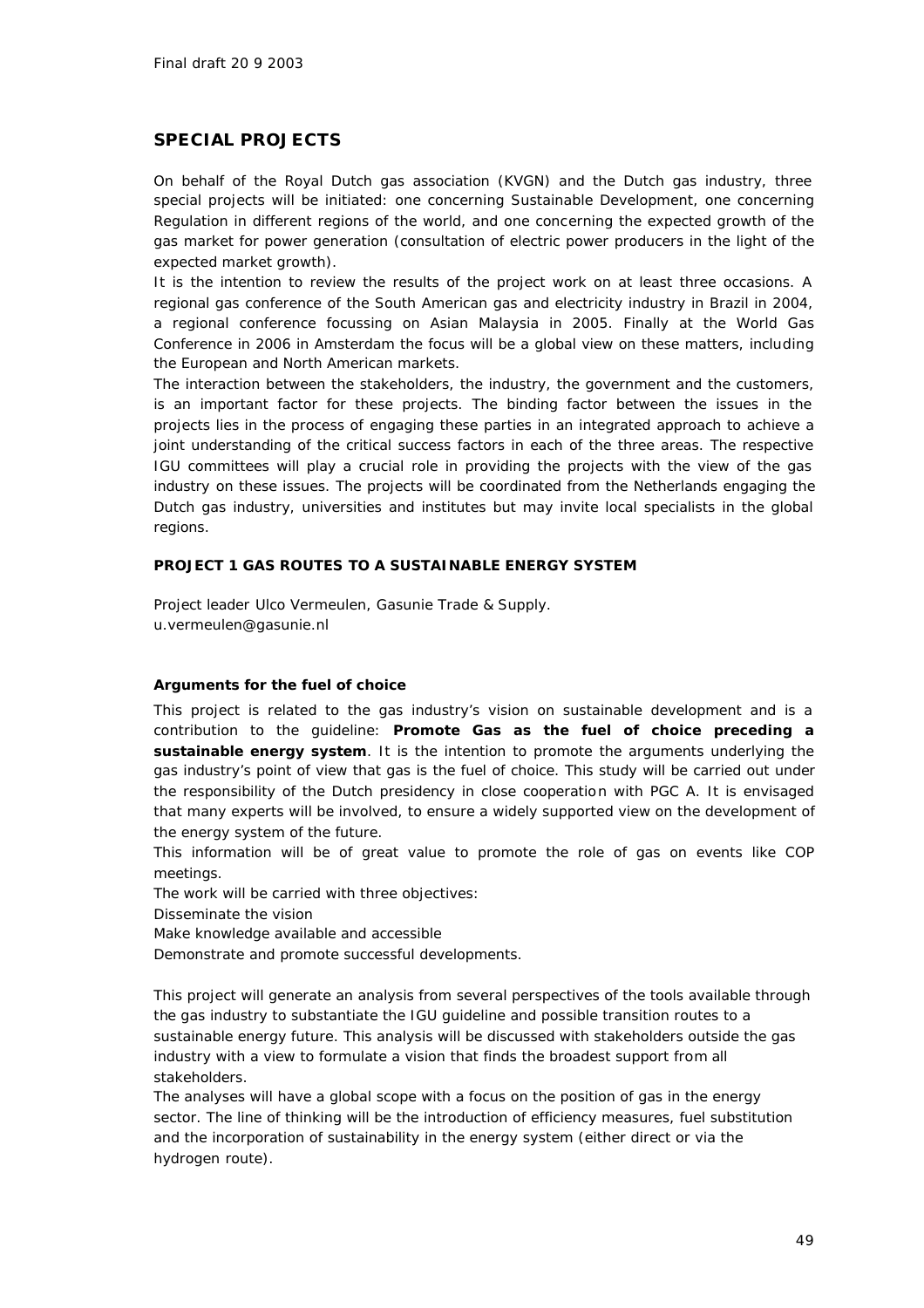#### *PROJECT 2 REGIONAL REGULATION*

Project leader: R. Snijder, Gasunie Trade & Supply. r.snijder@gasunie.nl

### The second project is related to the guideline: **the IGU will promote** t**he Industry's Role as a Responsible Corporate Citizen.**

The objective of the project is to provide a description of experiences with regulation of the gas market in different parts of the world. To present an overview of future developments and its impact on gas market investments and to analyse the regulatory requirements for the electricity and gas markets.

Regulation of energy markets is a main topic in different parts of the world. Virtually all gas markets are undergoing fundamental changes. The aim of the regulators is to introduce more competitive markets. Customer choice must lead to increased efficiencies, more choice in service levels and product innovations. The experiences have been mixed. In many cases regulation moves the gas business into uncharted waters. Trial-and-error is often the consequence. Inter change of experience can therefore be of great value, as it assist in avoiding the choice of undesirable avenues. The drivers, the market design and the required regulatory framework will differ throughout the world. But harnessing the learning to date could have substantial benefits. What can be learned from the results of the regulatory influence on the developments in these very different liberalized regional energy markets? A crucial question for the industry and all stakeholders is to preserve the willingness to invest in new projects.

The work in this project will be carried out in close cooperation with the IGU Committee B, Strategy, Economy and Regulation.

#### *PROJECT 3 STRENGHTEN THE GAS-POWER INTERFACE*

Project Leader: D. de Jong, dj.dejong@wxs.nl Fellow of the Clingendael International Energy Programme,

The objective of this project is to realise the fullest economic contribution of gas to sustainability through gas-fired power generation in partnership with the power generation industry and policy makers.

The project will focus on the projected growth of gas-fired power generation, in consultation with the power generation industry and policy makers. These parties will be engaged in an open dialogue around the world to deal with possible misperceptions and to agree on the key success factors for growth. Potential obstacles will be identified, the causes will be analysed and, where possible, remedies will be developed jointly with the power generation industry and policy makers in order to facilitate the successful global development of gas-fired power generation. The findings of this project will be disseminated at different conferences.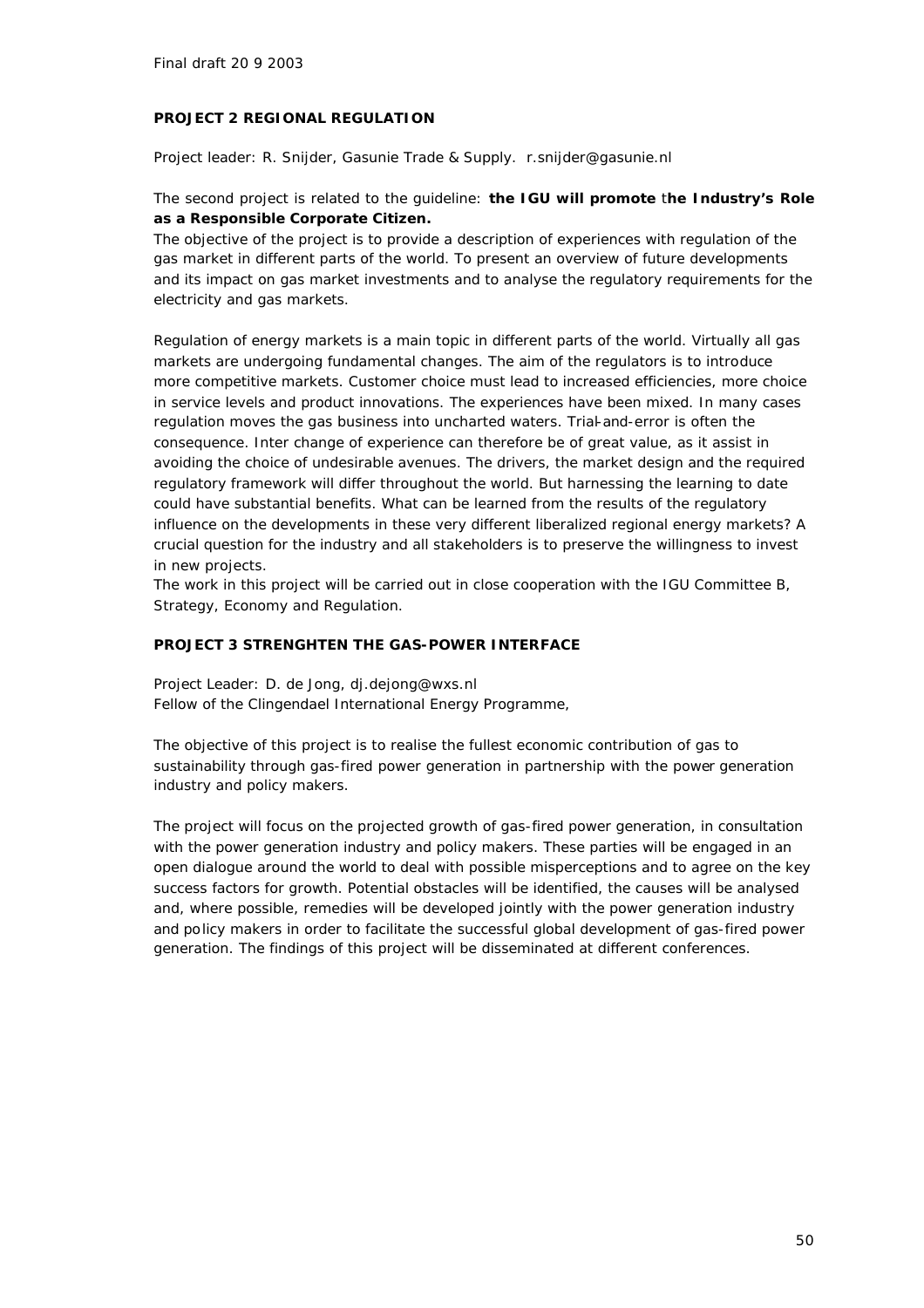# *STUDY GROUP SUMMARY*

# **Working Committee 1: Exploration and Production**

Study Group 1.1 The World's Most Significant Gas Fields Study Group 1.2 New Horizons for Exploration, Production and Treatment of Gas

#### **Working Committee 2: Storage**

Study group 2.1 Basic UGS activities Study group 2.2 Benchmarking of UGS Study group 2.3 Environmental impact reduction of UGS

#### **Working Committee 3: Transmission**

Study Group 3.1 Network lifetime Study Group 3.2 Review of international third party access and network codes Study Group 3.3 Increasing difficulties to create infrastructure Study Group 3.4 Analyses of incident data

#### **Working Committee 4: Distribution**

Study Group 4.1 Gas Distribution Pipeline Integrity Management Study Group 4.2 Implementation of Leading Practices for Construction, Maintenance and Operations of the Gas Distribution System Study Group 4.3 Meeting the Research and Development Requirements for Gas Distribution

#### **Working Committee 5: Utilisation**

Study Group 5.1 Industrial Utilisations Study Group 5.2 Domestic and Commercial Utilisations Study Group 5.3 Natural Gas for Vehicles (NGV) Study Group 5.4 Distributed Energies: from CHP to micro generation

#### **Programme Committee A: Sustainable Development**

Study Group A.1. Position and promotion of gas as "the fuel of choice preceding a sustainable energy system " Study Group A.2. Promotion and dissemination of know-how and technology Study Group A.3 Incorporation of social and community interests into IGU core business

#### **Programme Committee B: Strategy, Economy and Regulation**

Study Group B.1 Regulatory Framework of the Gas Industry Study Group B.2 Mainstreams and Challenges on the Supply Side Study Group B.3 Trends by sector in the Gas Industry

#### **Programme Committee C: Developing Gas markets**

Study group C.1 Monitor and analyse gas market development in gas developing countries Study Group C.2 Prepare regional events to promote gas market development

#### **Programme Committee D: LNG**

Study group D.1 : Minimum Emission LNG Plants or Green LNG Plants. Study Group D.2 : Addressing new technology efficiency and environmental improvements in LNG vessels Study Group D.3 : Safe LNG terminals Study Group D.4 : Standardisation of LNG qualities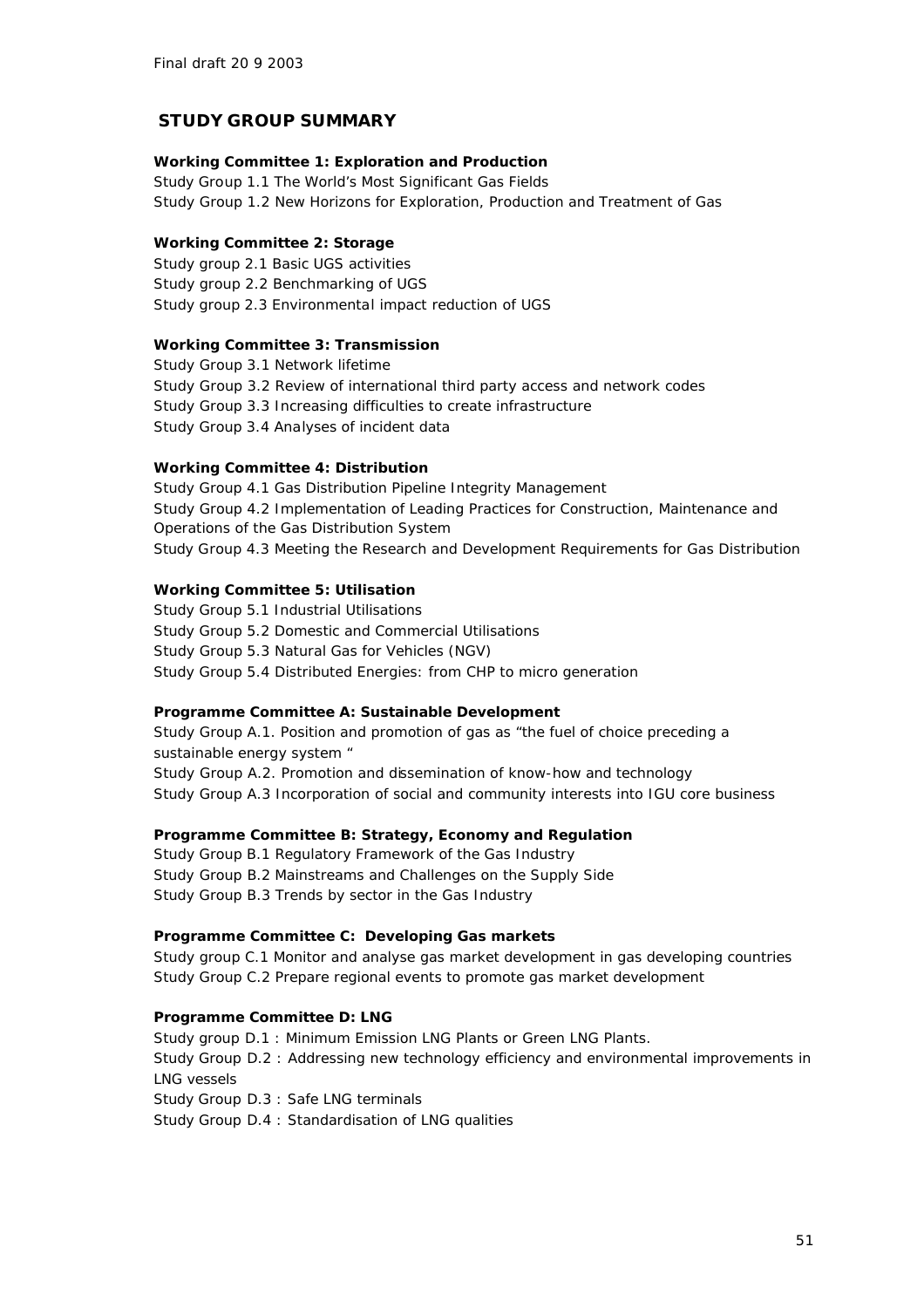# *ADDRESSES*

- 1. Mr. Bert Panman IGU Coordination Committee Chairman Director Assets, N.V. Nederlandse Gasunie, Gastransport Services Postbox 19, NL-9700MA, Groningen, The Netherlands Telephone: +31 50 521 3284 Telefax : +31 50 521 1943 e-mail : e.panman@gasunie.nl
- 2. Mr. Roberto Brandt IGU Coordination Committee Vice-Chairman Corporate Affairs Director MetroGAS S.A. G. Aráoz de Lamadrid 1360, 3º (1267 AAB) Buenos Aires, Argentina Telephone +54 11 4309 1400 Telefax +54 11 4309 1447 e-mail rbrandt@metrogas.com.ar
- 3. Mr. Rob Aptroot

 IGU Coordination Committee Secretary N.V. Nederlandse Gasunie, Gastransport Services Post box 19, NL-9700MA, Groningen, The Netherlands Telephone: +31 50 521 3047 Telefax : +31 50 521 1943 e-mail : rob.aptroot@wgc2006.nl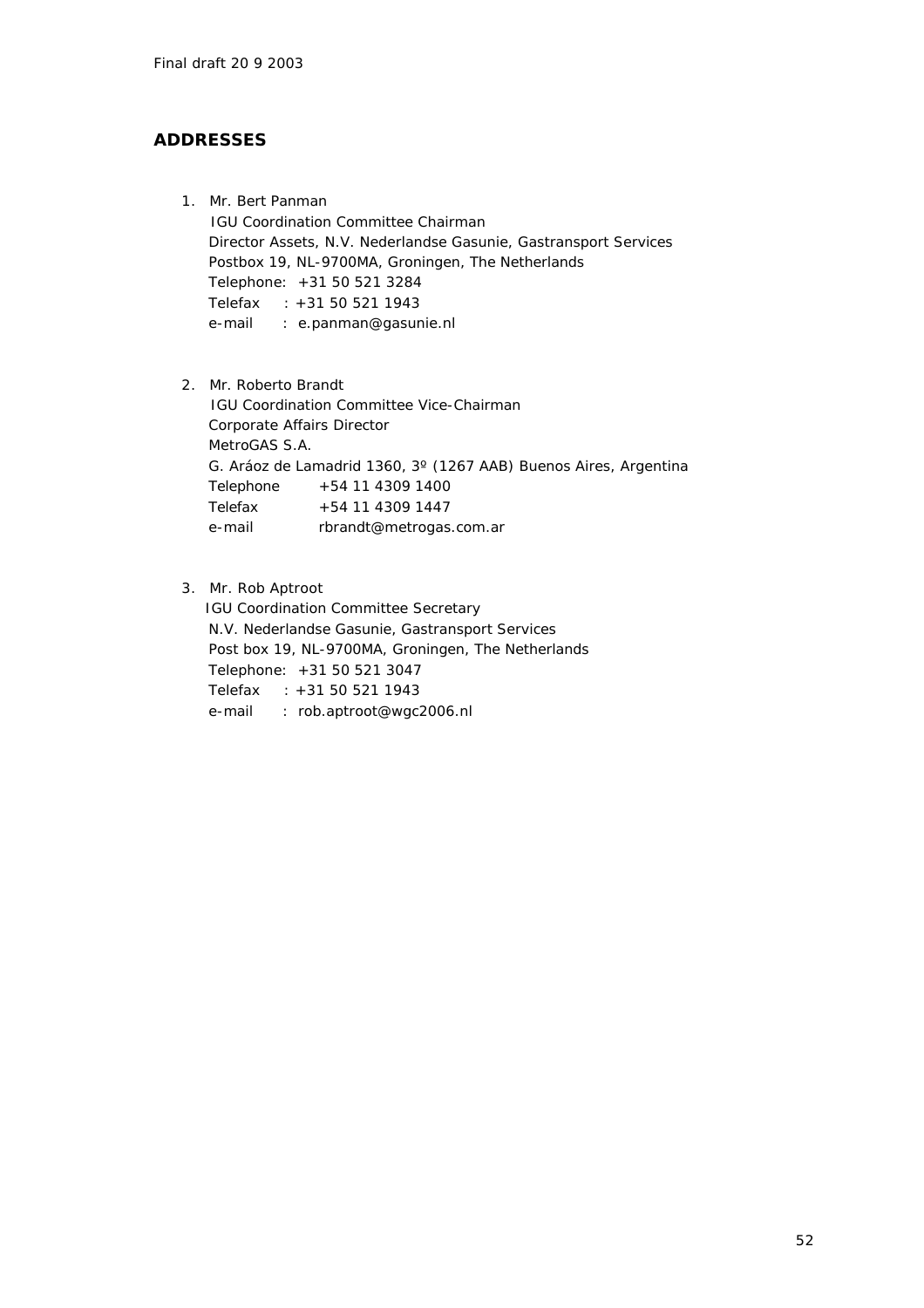4. Dr. Colin D. Lyle Working Committee 1 Chairman Director of European Policy CENTRICA Energy Management group plc 1st floor Charter Court 50 Windsor Road Slough, Berkshire SL 1 2HA, United Kingdom Telephone : +44-1753758172 Fax :+44-1753758040 e-mail address : colin.lyle@centrica.co.uk

5. Dr. Sergei A. Khan Working Committee 2 Chairman vice head of UGS Direction OAO, GAZPROM, 8/1,ul. Stroiteley Moscow 117311, Russia Telephone : +7-0951338110 Fax :+7-0957194761 e-mail address : S.Khan@adm.gazprom.ru

6. Mr. Juan A. Diez de Ulzurrun Working Committee 3 Chairman General Director Sociedad de Gas de Euskadi Plaza Pio Baroja, 3-21 48001 Bilbao, Spain Telephone : +34-944355673 Fax :+34-944238057 e-mail address : juanandres.ulzurrun@naturgas.es

#### 7. Mr. Peter A. Cistaro

 Working Committee 4 Chairman Vice President, Distribution Public Service Electric & Gas Co 80 Park Plaza, P.O. Box 570, T-14 Newark, New Jersey 07101, USA Telephone : +1-9734305100 Fax : +1-9734307826 e-mail address : Peter.Cistaro@pseg.com

8. Mr. Jean-Pierre Roncato Working Committee 5 Chairman Gaz de France 361, avenue du President Wilson, BP 33 93211 St-Denis la Plaine Cedex, France Telephone : +33-149224945 Fax :+33-149225658 e-mail address : jean-pierre.roncato@gazdefrance.com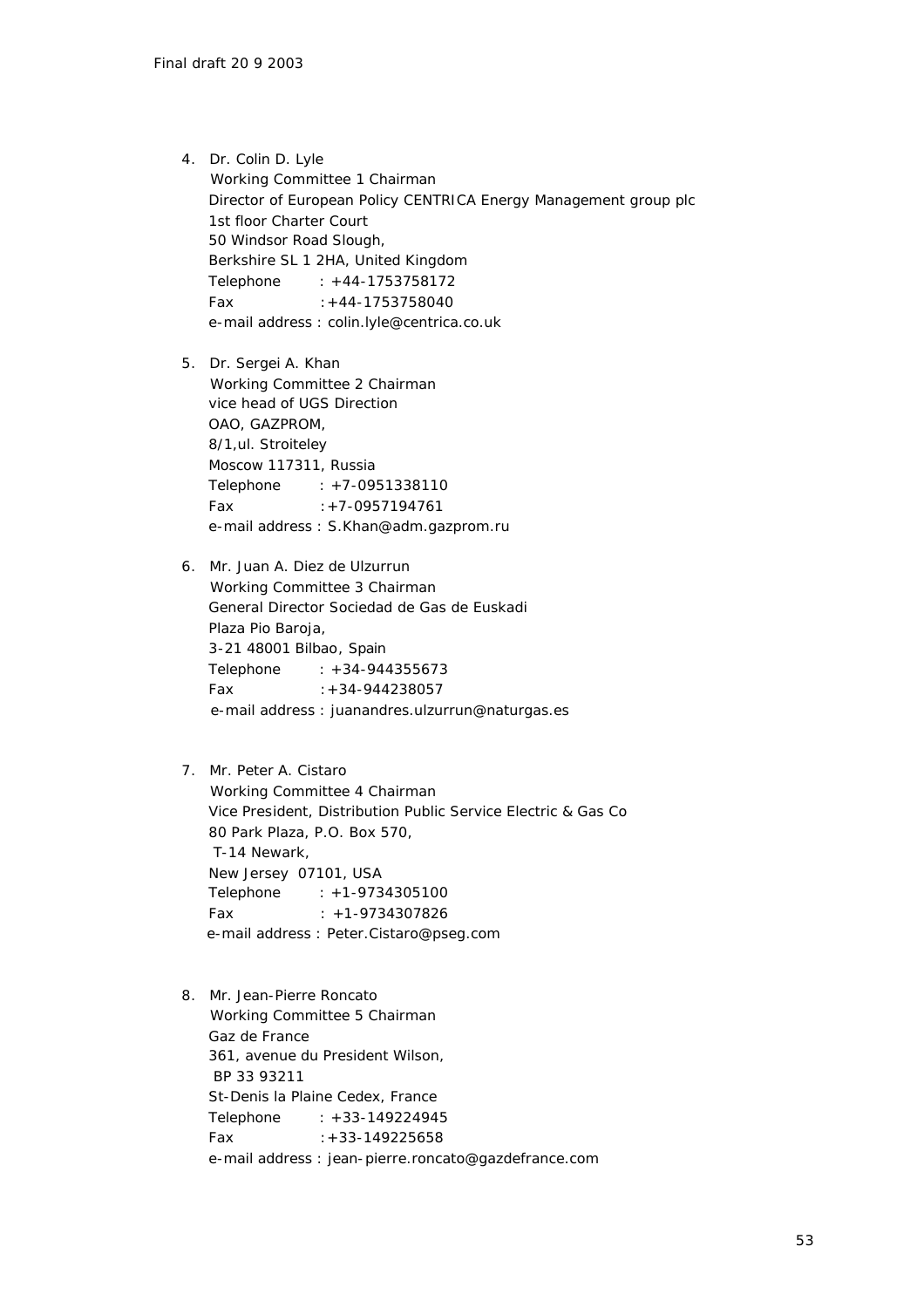9. Mr Rene Portal Programme Committee A Chairman Environment and Health Director Total Austral Affiliation Total Austral Moreno 877 piso 18, 1091 Buenos Aires, Argentina Telephone +54 11 43 46 64 00 Fax e-mail rene.portal@totalfinaelf.com

10. Dr. Klaus-Robert Kabelitz Programme Committee B Chairman Ruhrgas AG Huttropstraße 60 45138 Essen Germany Telephone : +49 (0201) /1843440 Fax :+49 (0201) /1843824 e-mail address : klaus-robert.kabelitz@ruhrgas.com

- 11. Mr. Camillo Michele Gloria Programme Committee C Chairman Commercial Director SNAM Spa Piazza Vanoni 1, 20097 S.Donato Milanese Italy Telephone : +39-0252031628 Fax :+39-0 252051293 e-mail address : camillo\_michele.gloria@eni.it
- 12. Dr. Chawki Mohamed Rahal Programme Committee D Chairman Director General Sonatrach Petroleum Corporation 5, Princes Gate, London SW7 1QJ, United Kingdom Telephone : +44-2078238030 Fax :+44-2075899894 e-mail address : c.rahal@sonatrach.co.uk

13. Mr. Peter K. Storm IGU Secretary General P.O. Box 550 c/o DONG A/S Agern Alle 24-26 DK - 2970 Hoersholm, Denmark Telephone : +45 45 17 13 66 Telefax : +45 45 17 19 00 e-mail : pks@dong.dk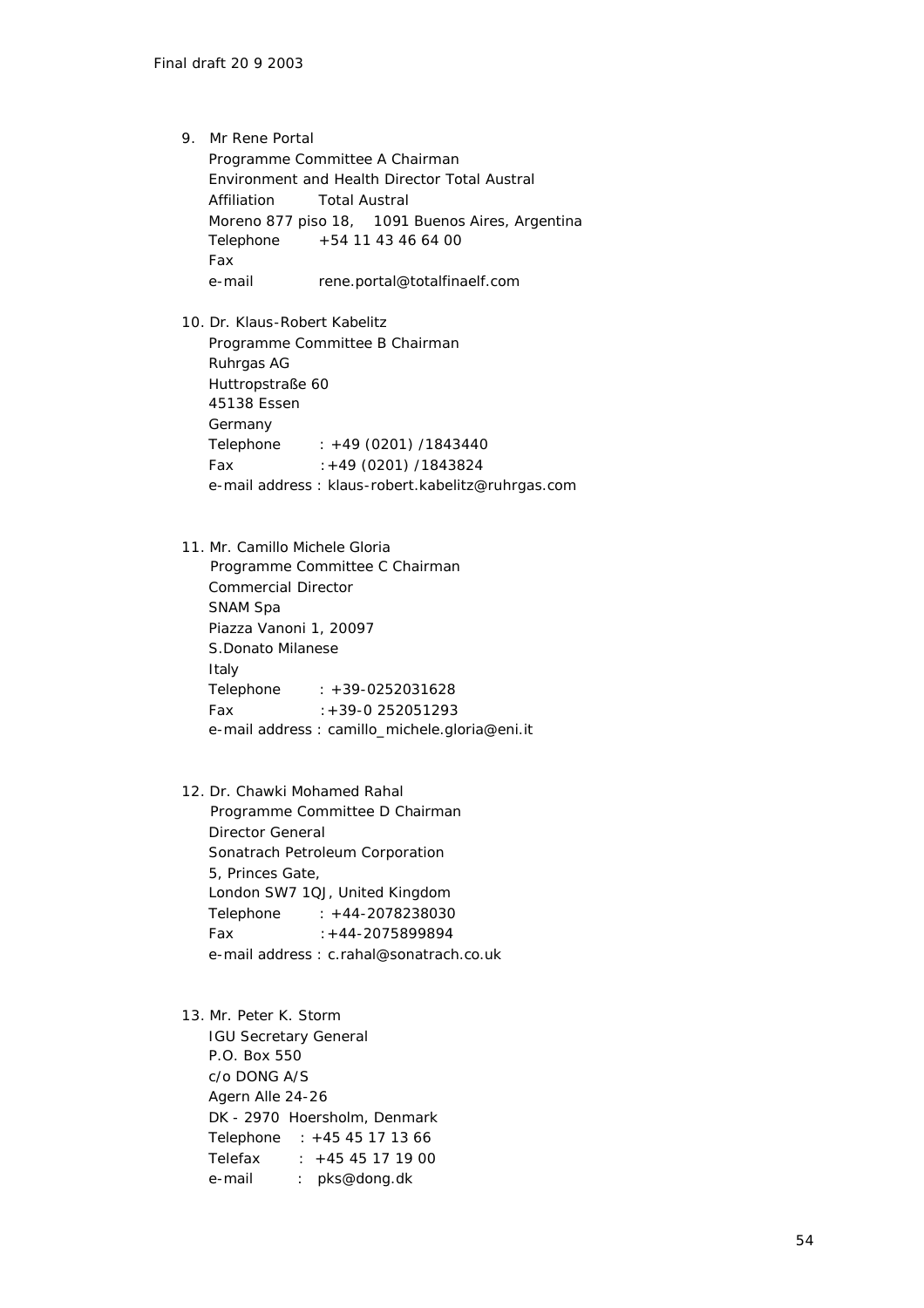# *VENUES*

#### 2003

Autumn : Cape Town , South Africa, Coordination Committee, Executive and Council meeting

# 2004

Spring : Doha, Qatar (with LNG 14) Coordination Committee, Executive meeting<br>Autumn : Oslo, Norway Coordination Committee, Execut Autumn : Oslo, Norway (Coordination Committee, Executive and Council meeting

#### 2005

Spring : Warshaw, Poland Coordination Committee, Executive meeting<br>Autumn : Tijanin, China Coordination Committee, Execut Coordination Committee, Executive and Council meeting

#### 2006

Spring : Coordination Committee, Executive meeting

June : Amsterdam, The Netherlands WGC with Council meeting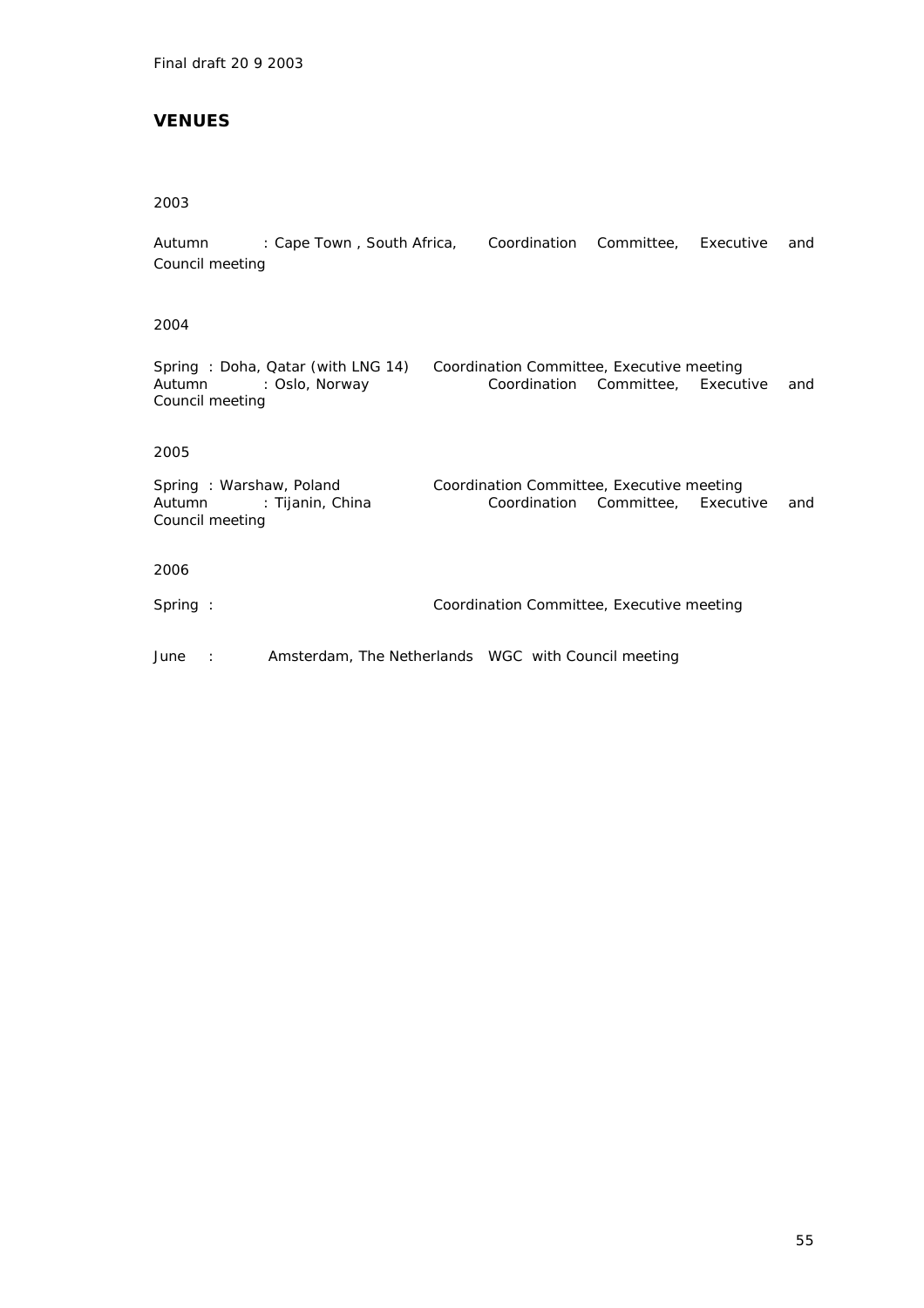# *23RD WORLD GAS CONFERENCE*

"Gas: Powers the people, Preserves the world, Promoted by IGU"

Date : 6 to 9 June 2006

Venue: RAI Congrescentrum, Amsterdam, The Netherlands.

- The Opening Ceremony will be on Monday, June 5, 2006 at the Amsterdam RAI Conference and Exhibition Centre.

- The Conference and Exhibition will be from Tuesday to Friday, June 6-9, 2006 at the same centre.

The core membership of the National Organizing Committee (NOC) comes from the Royal Dutch Gas Association (KVGN), NV. Nederlandse Gasunie, and EnergieNed. As an organisation, it represents a wide range of the Dutch Industry.

Around 5,000 participants are expected to attend similar conferences to those held previously: the expected exhibition space will be about 17,000 square meters (net).

Detailed information on the conference and the exhibition can also be found on the website www.wgc2006.nl and in brochures to be published in advance. A brochure on WGC2006 will be available from the spring of 2004.

| 1931 | London          |
|------|-----------------|
| 1934 | Zurich          |
| 1937 | Paris           |
| 1949 | London          |
| 1952 | <b>Brussels</b> |
| 1955 | New York        |
| 1958 | Rome            |
| 1961 | Stockholm       |
| 1964 | Scheveningen    |
| 1967 | Hamburg         |
| 1970 | Moscow          |
| 1973 | <b>Nice</b>     |
| 1976 | London          |
| 1979 | Toronto         |
| 1982 | Lausanne        |
| 1985 | Munich          |
| 1988 | Washington      |
| 1991 | <b>Berlin</b>   |
| 1994 | Milan           |
| 1997 | Copenhagen      |
| 2000 | <b>Nice</b>     |
| 2003 | Tokyo           |

Previous World Gas Conferences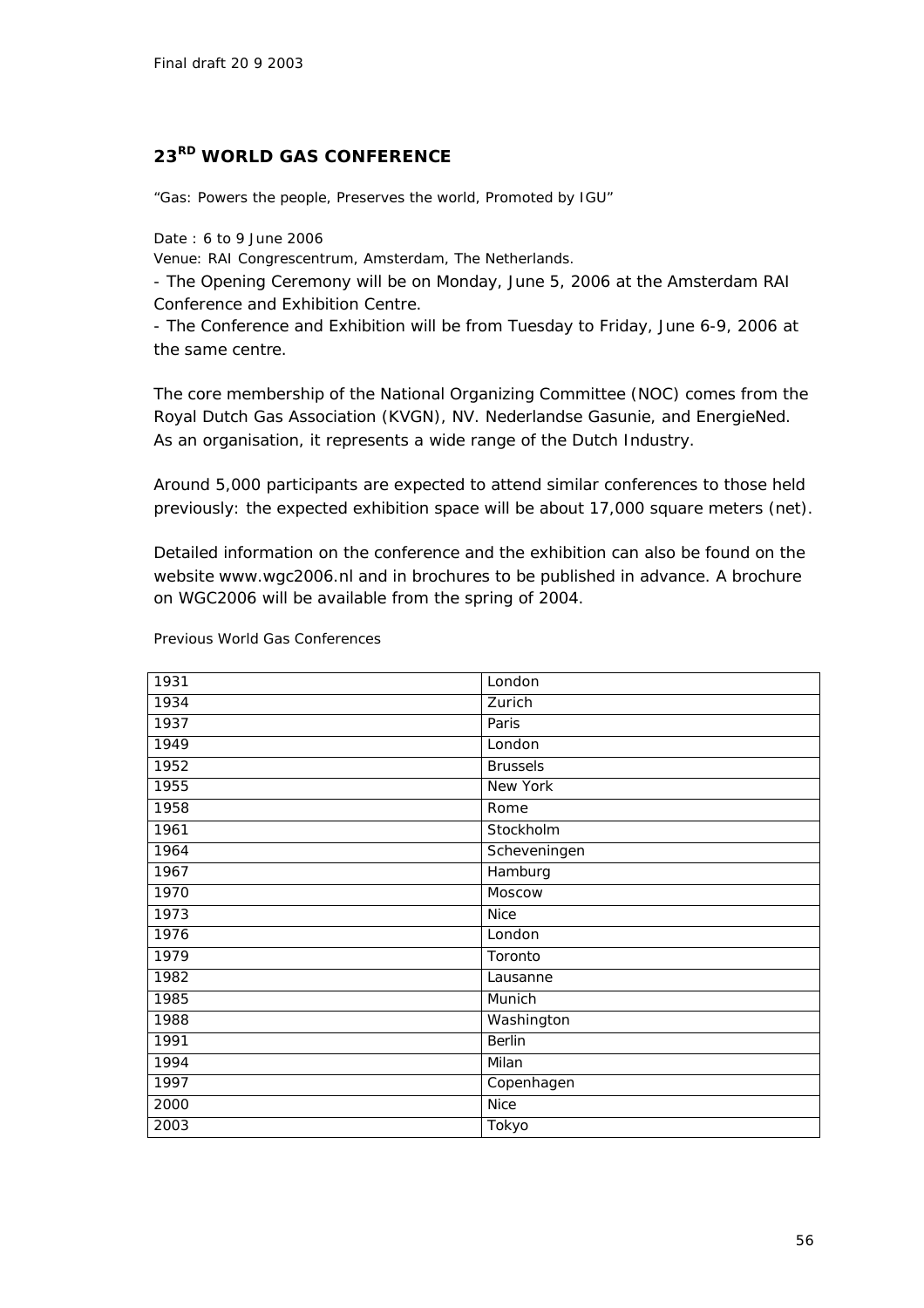ł

# *APPENDIX, THE STRATEGIC GUIDELINES FOR 2003 – 2006*

The International Gas Union Dutch Triennium will start in June 2003 after the World Gas Conference in Tokyo, and will last until the completion of the 23<sup>rd</sup> World Gas Conference in June 2006 in Amsterdam.

In this Triennium, the IGU will strongly support a further increase in the membership of our union. The increase will be the result of the union's ongoing efforts to strengthen its organisation and to increase the value to its members as a forum for structured enhancement and exchange of knowledge and experience, and as a body for effective representation of the interests of its members.

The members share the IGU vision in recognising that gas<sup>2</sup> has an important part to play in satisfying the global need for an environment-friendly energy source, in a global business climate that is facing major changes and significant challenges. In this environment, the IGU will be one of the most influential, effective and independent non-profit energyorganisations, while serving as the mouthpiece for the gas industry worldwide.

The IGU will further promote the technical and economic progress of the gas industry in this Triennium.

The IGU will not only promote the view that gas is the fuel of choice to a sustainable energy system, but also contribute to creating the business environment most conducive to realising this vision. The IGU will implement a balanced approach in its work, between business aspects, environment, reliability, and technology transfer, especially relating to developing gas markets. We are in the growing phase of the gas age and are witnessing the increasing importance of gas for the energy supply to the peoples of the world: the customers of our industry.

Regulation of energy transportation and distribution has become an issue that is increasingly affecting the gas industry worldwide. An understanding of the consequences of the different regulatory systems in the world will enhance the quality of the dialogue of our members with the regulatory and/or governmental authorities in their respective regions of the world. This will help to create an appropriate investment climate, while at the same time serving the interests of the consumer.

The IGU will promote the industry's role as a responsible corporate citizen. In such a context the IGU will play an active role as a non-governmental organisation and will take part in the appropriate forums in order to promote gas to the benefit of the consumer and the environment.

The IGU is aware that a real global marketplace for gas is still in the early stages of development, and will therefore pay due attention to the development of the regional markets, and increase its efforts to cooperate with the gas associations concerned. At the same time, it is clear to the IGU that not only long transmission lines, but also LNG's role, are showing strong growth, thereby interlinking these regional markets more and more. The IGU will further build upon its good cooperation with LNG organisations.

The IGU also intends to work closely with other international energy organisations such as the World Energy Council, the World Petroleum Congresses, Intergas Marketing, and Eurogas, to support the promotion of gas in the world. These interfaces will also help to strengthen the awareness of the need for ongoing research for example into safety, environmental and energy-efficiency aspects) and avoid unnecessary duplication of work. Furthermore, the IGU is ready to intensify the relationship with the International Energy Agency (IEA).

<sup>&</sup>lt;sup>2</sup> When the word gas is used, in general natural gas is meant, but propane, butane and other gasses are also used the world over.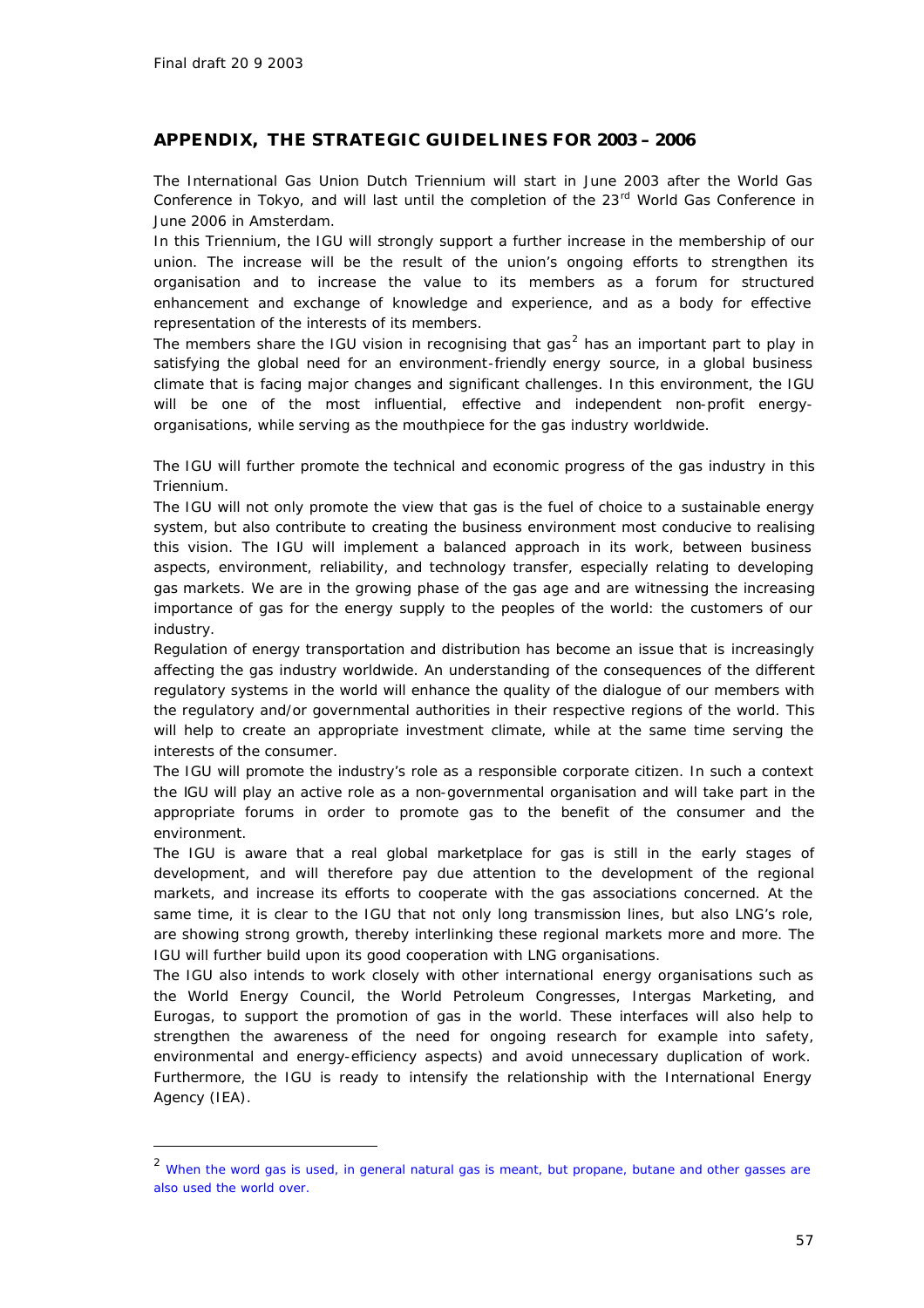The 2003 – 2006 Triennial Work Programme will be characterised by the following three strategic guidelines:

# *The IGU will promote:*

- **I Technology, Industry Efficiency and Customer Focus**
- **II Gas as the Fuel of choice preceding a sustainable energy system**
- **III The Industry's Role as a Responsible Corporate Citizen.**

### *I Promotion of technology, industry efficiency and customer focus*

The Triennial Work Programme will build on what we have drawn from the work done in earlier programmes. Information will be updated on issues such as the safe, reliable and environmentally responsible transport and use of gas, the cost and availability of gas, and the gas infrastructure in the coming years. The possibilities of benchmarking, and producing information on good and best practices will be pursued, and made available in an IGU database. In this way, the IGU serves as a global information clearinghouse and promotes the transfer of technology and know-how.

# *Technology*

Technology can be grouped in two categories:

Those technologies inherent to the gas industry from production to burner-tip, which improve efficiencies, lower costs, contribute to continued competitiveness, and enhance the safety of the gas chain and the security of supply. We expect the IGU committees to provide the members with information on how to access the broad business knowledge with respect to these issues. In this respect, gas quality-related issues will grow in importance.

Emerging technologies, which could shape the future of gas. Examples of these technologies are:

- $\triangleright$  CO<sub>2</sub> sequestration. It is clear that these technologies could make an important contribution to environmental targets. The IGU recognises concerns about the environment, and wants to contribute to the efforts in this field to find economic solutions.
- $\triangleright$  Hydrogen Economy. The transition to a hydrogen economy could lead to a marked change in the energy market. Gas is by far the most economic fuel for the production of hydrogen. Issues mainly concerned with the logistics could be addressed together with the hydrogen developers.
- $\triangleright$  Methane Hydrates. The vast amounts of gas hydrates will have a large impact on the gas market if technology becomes available to produce it.

# **The contribution that the gas industry can make in this area needs more detailed definition. This makes necessary further discussion with other stakeholders in the market.**

#### *Gas industry efficiency*

The objective is twofold:

- To improve the competitiveness of the gas industry.
- To promote good corporate citizenship.

An effective mechanism to achieve or enhance this mission is to use benchmarking**.** *It is the intention of IGU to make benchmarking one of its primary targets, and to present the results thereof at the World Gas Conference in 2006.* Possible subjects are methane emissions, safety scores, and gas transmission and distribution best practices and cost.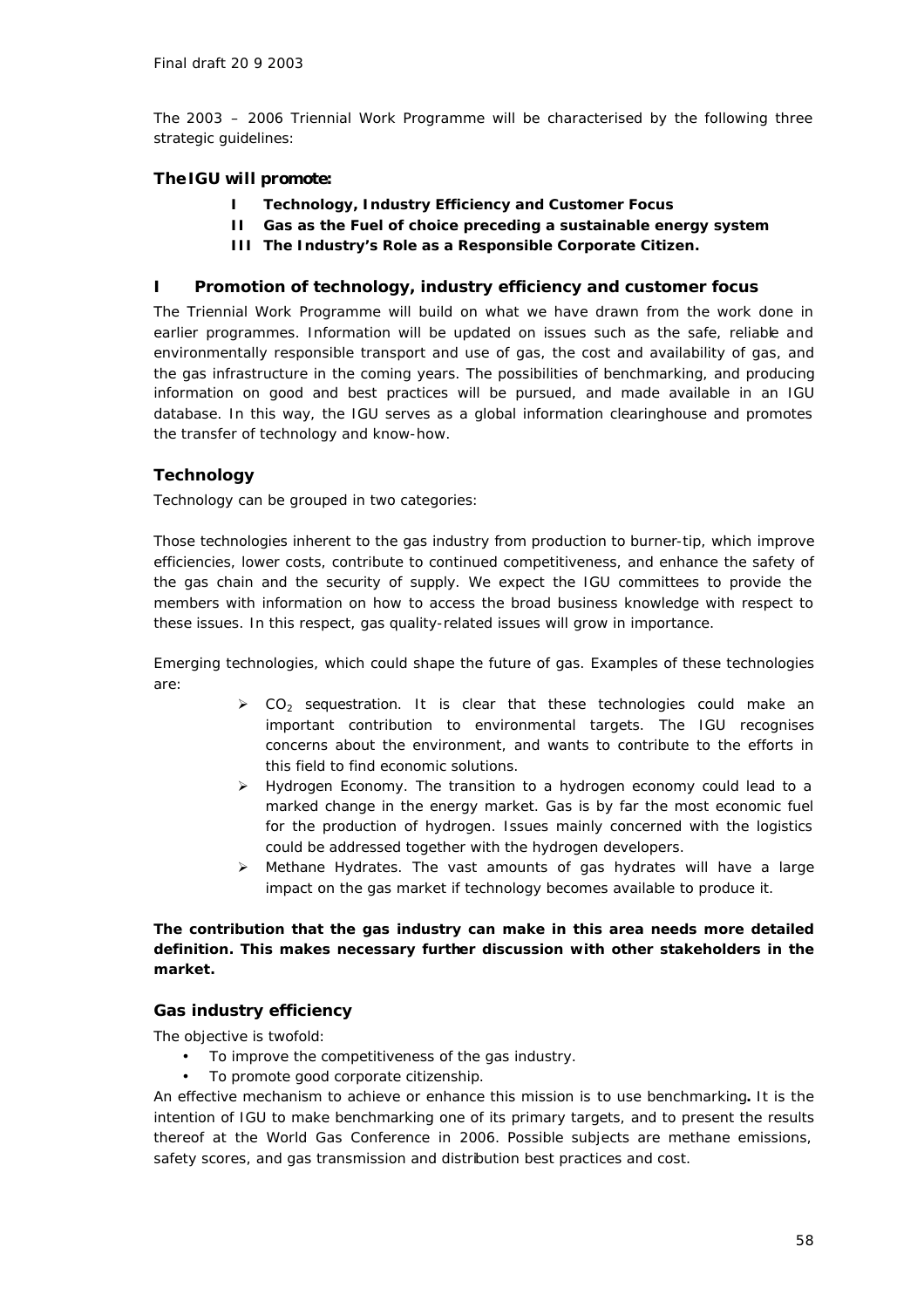# *Customer focus*

It is the objective of the IGU "to encourage development of good customer services and customer relations". The comparisons of business practices, and the sharing of information from lessons learned, will give members a better opportunity to adapt their business to the needs of their customers. In this respect, by customers is meant the gas consumers as well as the shippers, gas producers, gas transmission and distribution companies, among others.

# *II Promotion of gas as the fuel of choice preceding a sustainable energy system*

The need for sustainable operation of energy resources in our daily life and business will guide us in choosing these items for further study. It is of paramount importance that the contribution that gas offers to decrease the growth of  $CO<sub>2</sub>$  and other emissions, be disseminated to policy makers all over the world. Since natural gas produces the smallest amount of  $CO<sub>2</sub>$  per kWh of all the fossil fuels, replacing coal and oil by natural gas where economically possible, notably in generating electricity, is of prime importance. In the long term, decrease of the  $CO_2$  emission can be realised if  $CO_2$  sequestration is further developed.

There is little disagreement about the desirability of gas taking on the role of fuel of choice, especially during the current century. This creates a formidable challenge: it means that the gas business should more than double in size during the next thirty to fifty years, and that virtually all markets need substantial volumes of new gas supplies at competitive prices.

The potential obstacles are considerable: they include the remoteness of supply sources and the consequential size and high costs of new supply chains, funding requirements, transit arrangements, political and security issues, and the effect of deregulation on the allocation of risks between suppliers and the market.

It will take more than the gas industry alone to realise these new gas supplies. It will need active support and cooperation from governments*.* 

There is certainly no common understanding as to what policies and other conditions are needed to bring the new supplies to the market*.* Every party is not necessarily aware of the magnitude of the challenge. *It is the task of the gas industry and, of the IGU as its mouthpiece, to take a leading role in this discussion, and to create a shared appreciation of the challenges, the solutions, the roles of all players, and the need for an appropriate investment climate.*

The IGU will develop and support initiatives that promote such dialogues, including producers/consumers dialogues. It is of paramount importance that the policy makers and regulating authorities of the different market regions (Pacific rim, Europe, North America) are involved in these discussions.

#### *III Promotion of the industry's role as a responsible corporate citizen*

#### *Being a responsible citizen and prudent operator*

The IGU will act as a platform for the exchange of information on how to operate as an industry in a responsible and prudent way with respect to issues such as safety, environment, reliability, and land use.

#### *Promoting the dialogue between the industry and various stakeholders*

In nearly every part of the world, governments are changing the shape and structure of the gas industry, sometimes under pressure from the customers, and in many cases as a consequence of the global drive towards deregulation and privatisation. The processes that are being followed do not always have the desired result, or at times have unforeseen and undesirable side effects for the industry, the customers or the governments. Independent regulatory bodies are being formed: they already come together in forums to exchange their experiences.